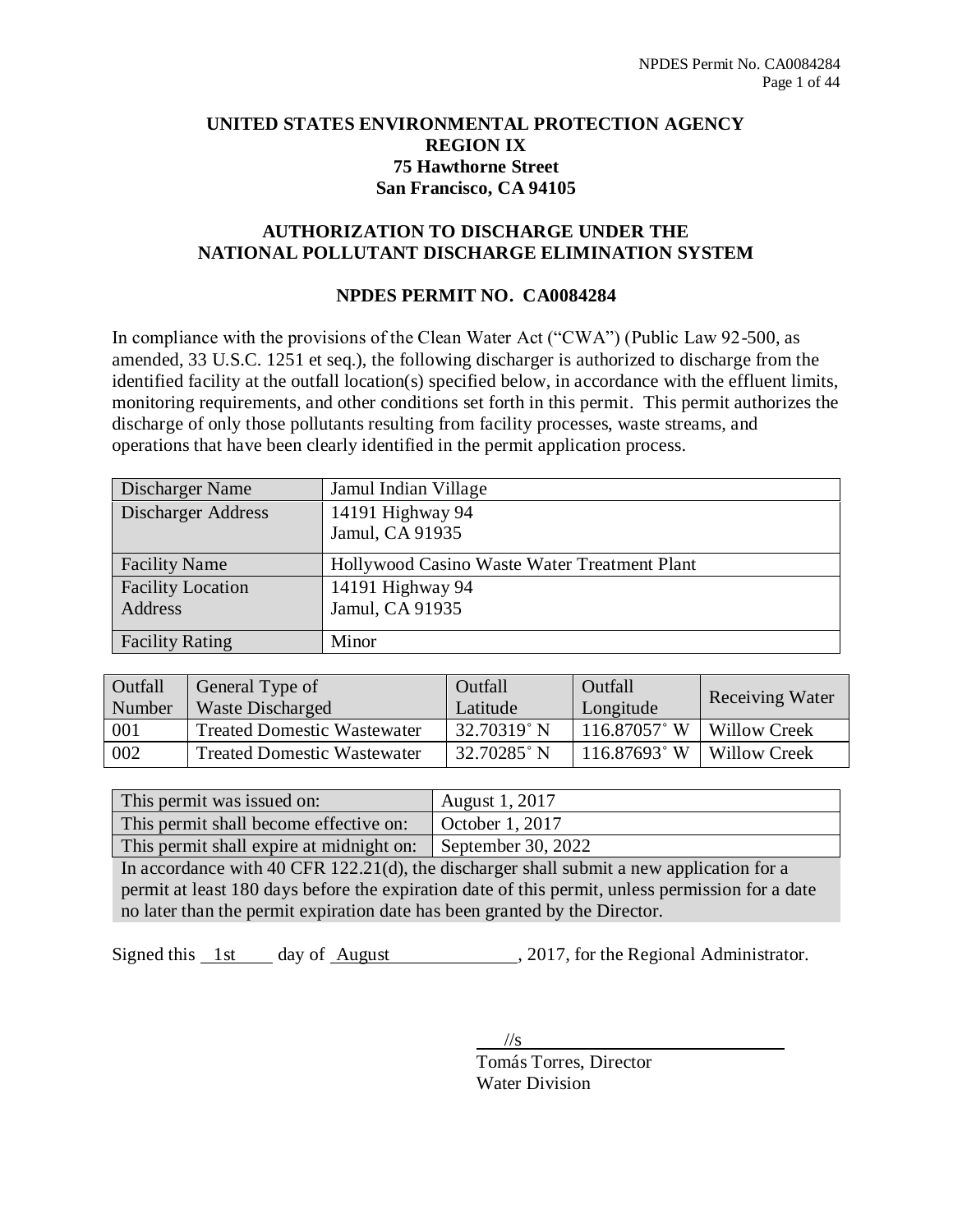## TABLE OF CONTENTS

| Part I.<br>EFFLUENT LIMITS AND MONITORING REQUIREMENTS3                                      |     |
|----------------------------------------------------------------------------------------------|-----|
| A.                                                                                           |     |
| Table 1. Effluent Limits and Monitoring Requirements - Outfall 001 and 002 4<br>B.           |     |
| $\mathcal{C}$ .                                                                              |     |
| D.                                                                                           |     |
| Part II.                                                                                     |     |
|                                                                                              |     |
| $\boldsymbol{A}$ .                                                                           |     |
| <b>B.</b>                                                                                    |     |
| C.                                                                                           |     |
| D.                                                                                           |     |
| $E$ .                                                                                        |     |
| $\boldsymbol{F}$ .                                                                           |     |
| G.                                                                                           |     |
|                                                                                              | .23 |
|                                                                                              |     |
| $\boldsymbol{A}$ .                                                                           |     |
| B.                                                                                           |     |
| Standard Conditions Established by EPA Region 9 for All NPDES Permits  33<br>$\mathcal{C}$ . |     |
|                                                                                              | .38 |
|                                                                                              | .41 |
|                                                                                              | .42 |
|                                                                                              | .43 |
| <b>Attachment F: pH-Dependent and Temperature-Dependent Ammonia</b>                          |     |
|                                                                                              | 44  |
|                                                                                              |     |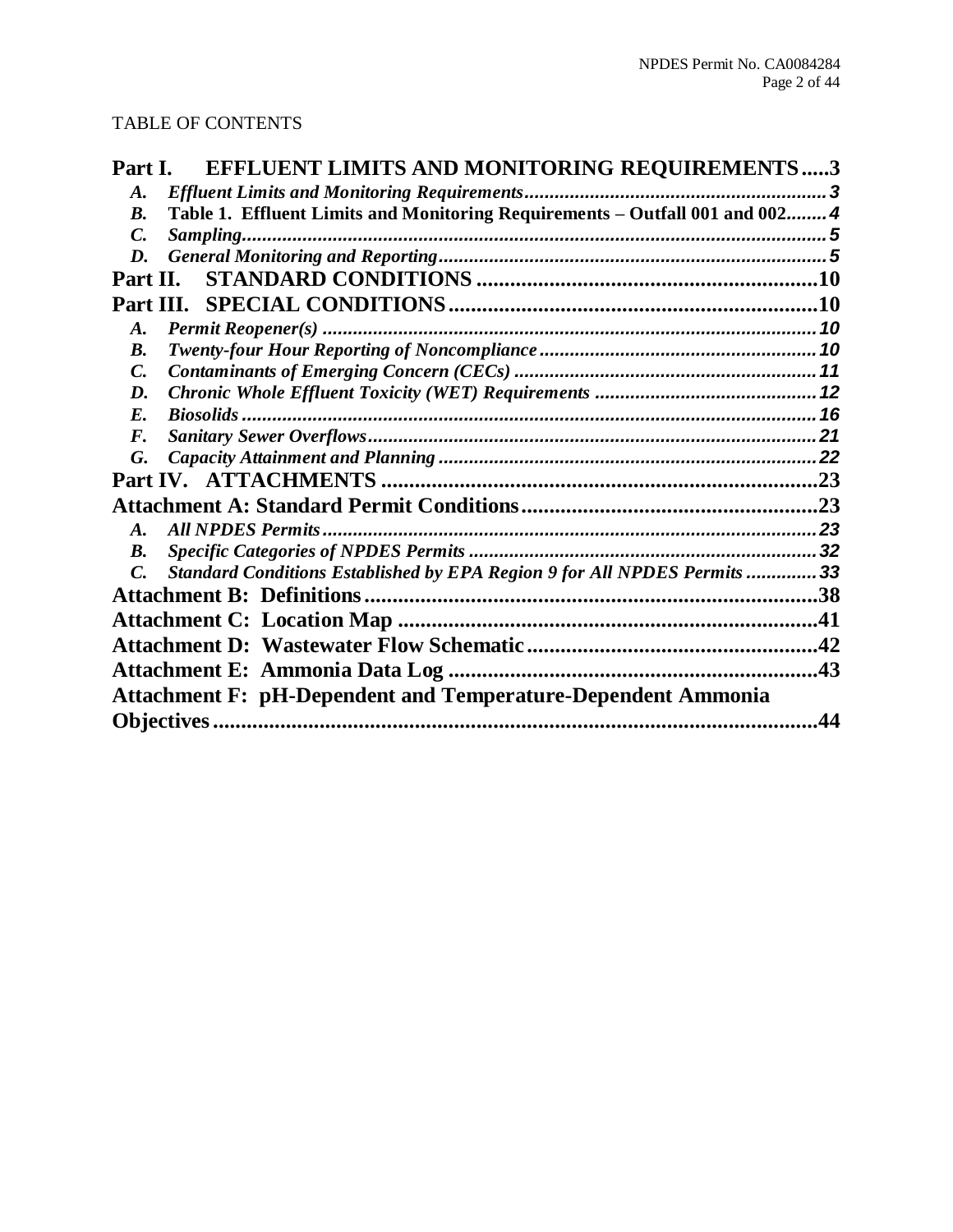## **Part I. EFFLUENT LIMITS AND MONITORING REQUIREMENTS**

### *A. Effluent Limits and Monitoring Requirements*

- 1. Effluent Limits Outfall Number 001 and Outfall Number 002 The discharger is authorized to discharge treated domestic wastewater through Outfalls 001 and 002 in compliance with the effluent limits and monitoring requirements specified in Table 1. Outfall Number 001 addresses the surface outfall structure at this location; Outfall Number 002 addresses the discharge through the infiltration basins that may enter surface waters through a subsurface conduit. Both outfalls are subject to identical effluent limits and monitoring requirements.
- 2. The discharge of pollutants at any point other than the outfall number 001 and 002 to Willow Creek specifically authorized in this permit is prohibited.
- 3. The discharge shall not cause, contain, or contribute the following to the receiving water:
	- a. A net increase in receiving water temperature.
	- b. Coloration that causes nuisance or adversely affects beneficial uses.
	- c. Taste or odor producing substances in concentrations that cause a nuisance or adversely affect beneficial uses.
	- d. Floating materials, including solids, liquids, foams, and scum, in concentrations that cause nuisance or adversely affect beneficial uses.
	- e. Suspended material in concentrations that cause nuisance or adversely affect beneficial uses.
	- f. Oils, greases, waxes, or other materials in concentrations that result in a visible film or coating on the surface of the water or on objects in the water, that cause nuisance, or that otherwise adversely affect beneficial uses.
	- g. Biostimulatory substances in concentrations that promote aquatic growths to the extent that such growths cause nuisance or adversely affect beneficial uses.
	- h. Not cause a 20 percent increase in turbidity above naturally occurring levels.
	- i. Pesticides, combination of pesticides, or bioaccumulation of pesticides in concentrations that adversely affect beneficial uses.
	- j. Radionuclides in concentrations which are deleterious to human, plant, animal, or aquatic life.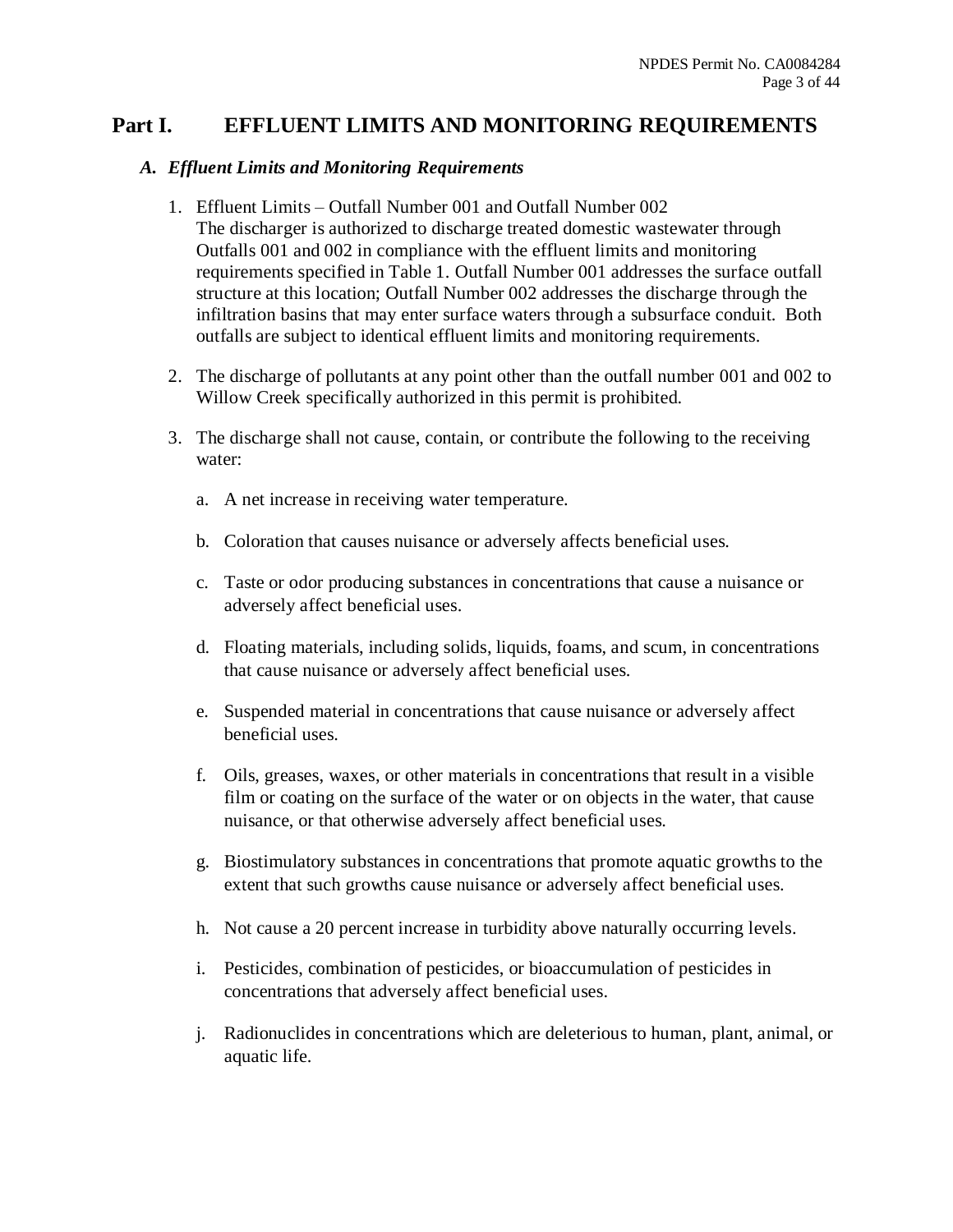|                                  |                  | Maximum Allowable Discharge Limits | Monitoring                |                 |                             |            |  |
|----------------------------------|------------------|------------------------------------|---------------------------|-----------------|-----------------------------|------------|--|
| Parameter                        |                  |                                    | Concentration and Loading |                 | Requirements <sup>(2)</sup> |            |  |
|                                  | Average          | Average                            | Maximum                   | Units           | Frequency                   | Sample     |  |
|                                  | Monthly          | Weekly                             | Daily                     |                 |                             | Type       |  |
| Flow rate                        | (1)              |                                    | $0.068^{(3)}$             | <b>MGD</b>      | Continuous                  | Metered    |  |
| Temperature, water               | (1)              |                                    | (1)                       | $\rm ^{\circ}C$ | Continuous                  |            |  |
| deg. centigrade                  |                  |                                    |                           |                 |                             | Metered    |  |
| Ammonia (as $N$ ) <sup>(5)</sup> | (1)              |                                    | (1)                       | mg/L            | Quarterly                   | Composite  |  |
| Ammonia Impact Ratio             | $1.0^{(5)}$      |                                    |                           | Ratio           | Quarterly                   | Calculated |  |
| <b>Biochemical Oxygen</b>        | 30               | 45                                 |                           | mg/L            | Weekly                      |            |  |
| Demand $(5-day)^{(4)}$           |                  | 85% monthly removal <sup>(4)</sup> |                           | $\%$            |                             | Composite  |  |
| <b>Total Suspended</b>           | 30               | 45                                 |                           | mg/L            | Weekly                      |            |  |
| Solids $(3)$                     |                  | 85% monthly removal $\sqrt[4]{ }$  |                           | $\%$            |                             | Composite  |  |
| <b>Total Dissolved Solids</b>    | (1)              |                                    | 500                       | mg/L            | Monthly                     | Composite  |  |
| Dissolved Oxygen                 | $\overline{(1)}$ |                                    | $5.\overline{0^{(6)}}$    | mg/L            | Monthly                     | Discrete   |  |
| <b>Total Coliform</b>            |                  | 2.2                                |                           | MPN/            | Monthly                     | Discrete   |  |
|                                  |                  |                                    |                           | $100$ mL        |                             |            |  |
| Nitrate (as $NO3$ )              | (1)              |                                    | 45                        | mg/L            | Quarterly                   | Composite  |  |
| Oil and grease,                  | 10               |                                    | 15                        | mg/L            | Monthly                     | Discrete   |  |
| total recoverable                |                  |                                    |                           |                 |                             |            |  |
| pH                               |                  | Within 6.5 and 8.5 at all times.   |                           | S.U.            | Weekly                      | Discrete   |  |
| Phosphorus, total                | (1)              |                                    | (1)                       | mg/L            | Quarterly                   | Composite  |  |
| Nitrogen, total                  | (1)              |                                    | (1)                       | mg/L            | Quarterly                   | Composite  |  |
| <b>Total Residual Chlorine</b>   | 11               |                                    | 19                        | $\mu$ g/L       | $\text{Weakly}^{(7)}$       | Discrete   |  |
| Turbidity                        |                  |                                    | $\overline{2}$            | <b>NTU</b>      | Weekly                      | Composite  |  |
| <b>Chronic Toxicity</b>          |                  | $Pass^{(8)}$                       |                           | Pass/           |                             |            |  |
|                                  |                  |                                    |                           | Fail            | Quarterly                   | Composite  |  |
| Priority Pollutant               |                  |                                    | (1)                       | $\mu$ g/L       | Annual                      | Composite  |  |
| Scan <sup>(9)</sup>              |                  |                                    |                           |                 |                             |            |  |

*B.* **Table 1. Effluent Limits and Monitoring Requirements – Outfall 001 and 002**

- (1) No effluent limits are set at this time, but monitoring and reporting is required.
- (2) At minimum, at least one sample per year must be taken concurrent with annual whole effluent toxicity monitoring. Monitoring must include a sufficiently sensitive analytical method. See section I.F for specific requirements.
- (3) The flow limit applies to the sum of the flow through Outfall 001 and Outfall 002 if both outfalls are utilized.

Specific requirements from the list below may apply to the monitoring of certain pollutants:

- (4) Both the influent and the effluent shall be monitored. The average monthly effluent concentration of Biochemical Oxygen Demand (5-day) and Total Suspended Solids shall not exceed 15 percent of the average monthly influent concentration collected at the same time.
- (5) The Ammonia Impact Ratio (AIR) is calculated as the ratio of the ammonia value in the effluent and the applicable ammonia standard based on the Final Aquatic Life Ambient Water Quality Criteria for Ammonia.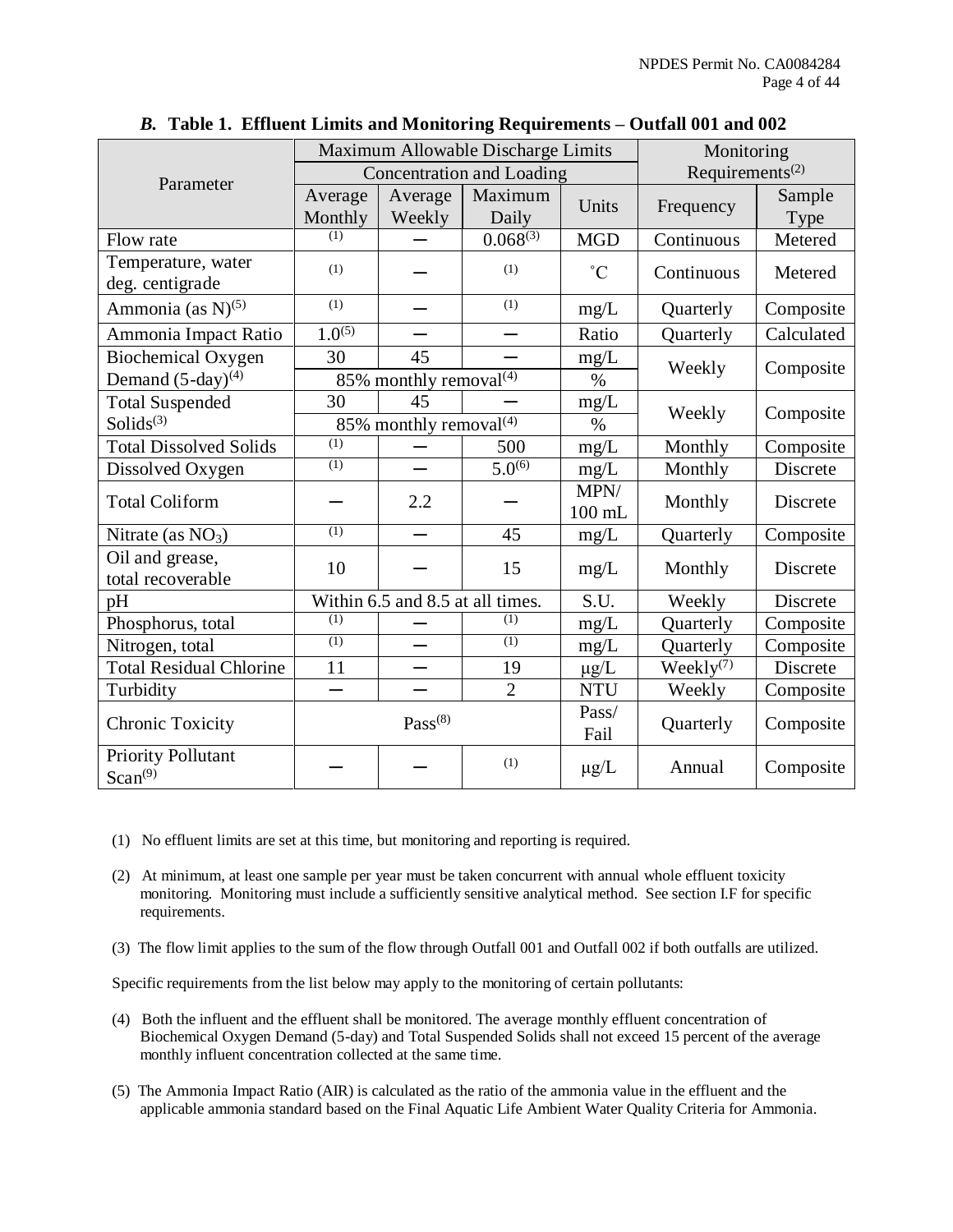See Attachment E for a sample log to help calculate and record the AIR values and Attachment F for pHdependent and temperature-dependent water quality objectives. The AIR is the ammonia effluent limit and must be reported in the DMRs in addition to the ammonia, pH, and temperature values. Monitoring for pH and ammonia must be conducted concurrently in order for the AIR to be calculated properly.

- (6) Dissolved oxygen limitations set as minimum values.
- (7) Total residual chlorine monitoring is only required during monitoring periods in which chlorine is used for disinfection.
- (8) All chronic WET tests must be "Pass", and no test may be "Fail". "Pass" constitutes a rejection of the null hypothesis. See section III.D for specific requirements.
- (9) The list of priority pollutants can be found at 40 CFR Part 423, Appendix A. This annual monitoring must be done concurrently with the whole effluent toxicity testing done in the first calendar quarter of each year.

#### *C. Sampling*

- 1. Samples and measurements shall be representative of the volume and nature of the monitored discharge.
- 2. Samples shall be taken at the following locations:
	- a. Influent samples shall be taken after the last addition to the collection system and prior to in-plant return flow and the first treatment process, where representative samples can be obtained.
	- b. Effluent samples shall be taken after in-plant return flows and the last treatment process and prior to mixing with the receiving water, where representative samples can be obtained.
- 3. The permittee is not required to take effluent samples when there are periods of no discharge, however the permittee must submit a monitoring report during all reporting periods, regardless of discharge. If a discharge occurs at any point during the reporting periods, then the permittee must monitor for all applicable pollutants.

#### *D. General Monitoring and Reporting*

1. All monitoring shall be conducted in accordance with 40 CFR 136 test methods, unless otherwise specified in this permit. For influent and effluent analyses required in this permit, the permittee shall utilize 40 CFR 136 test methods with MDLs and MLs that are lower than the effluent limits in this permit. For parameters without an effluent limit, the permittee must use an analytical method at or below the level of the applicable water quality criterion for the measured pollutant or the amount of the pollutant is high enough that the method detects and quantifies the level of pollutant in the discharge. If all MDLs or MLs are higher than these effluent limits or criteria concentrations, then the permittee shall utilize the test method with the lowest MDL or ML. In this context, the permittee shall ensure that the laboratory utilizes a standard calibration where the lowest standard point is equal to or less than the ML.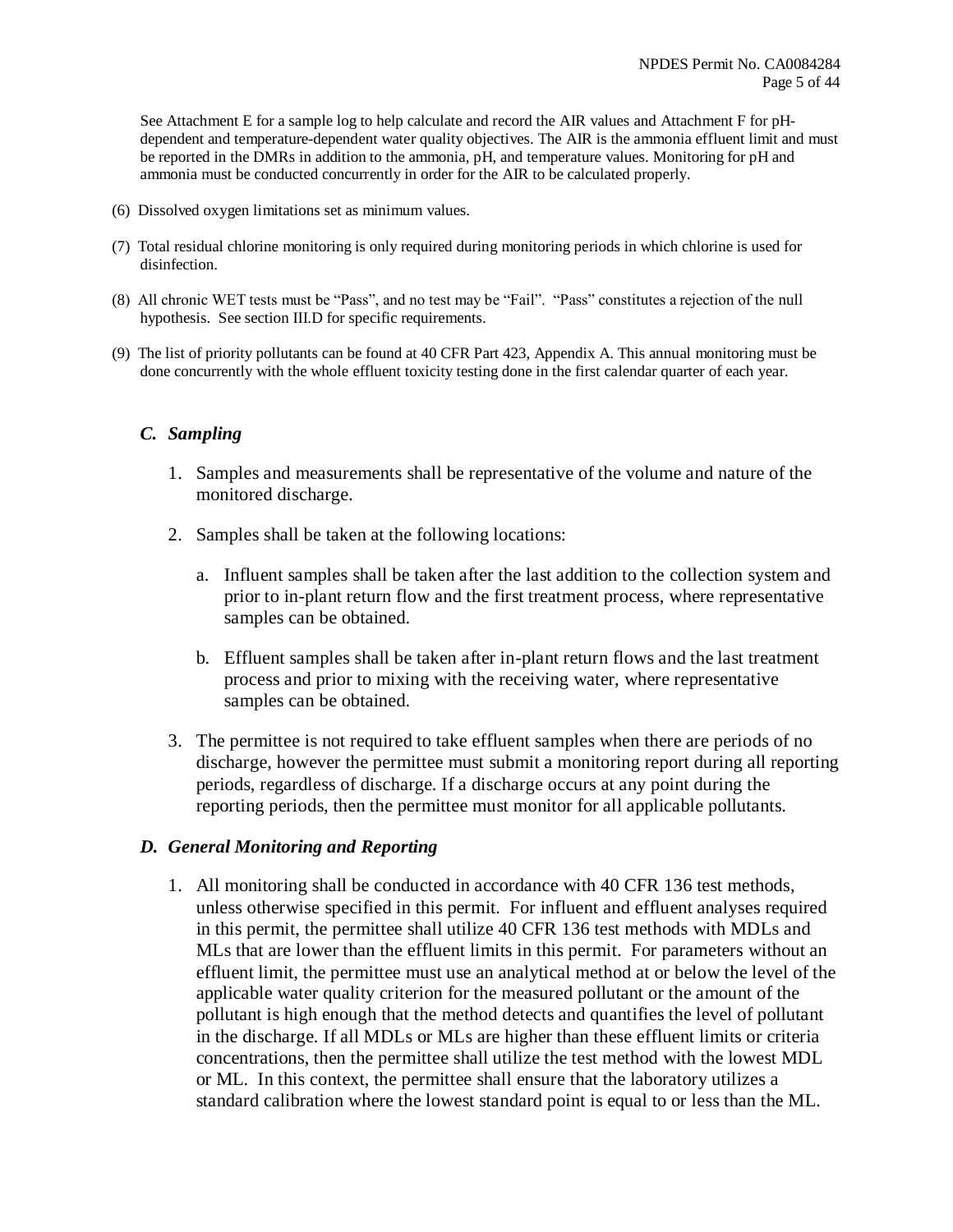Influent and effluent analyses for metals shall measure "total recoverable metal", except as provided under 40 CFR 122.45(c).

- 2. As an attachment to the first DMR, the permittee shall submit, for all parameters with monitoring requirements specified in this permit:
	- a. The test method number or title and published MDL or ML,
	- b. The preparation procedure used by the laboratory,
	- c. The laboratory's MDL for the test method computed in accordance with Appendix B of 40 CFR 136,
	- d. The standard deviation (S) from the laboratory's MDL study,
	- e. The number of replicate analyses (n) used to compute the laboratory's MDL, and
	- f. The laboratory's lowest calibration standard.

As part of each DMR submittal, the permittee shall certify that there are no changes to the laboratory's test methods, MDLs, MLs, or calibration standards. If there are any changes to the laboratory's test methods, MDLs, MLs, or calibration standards, these changes shall be summarized in an attachment to the subsequent DMR submittal.

- 3. The permittee shall develop a Quality Assurance ("QA") Manual for the field collection and laboratory analysis of samples. The purpose of the QA Manual is to assist in planning for the collection and analysis of samples and explaining data anomalies if they occur. At a minimum, the QA Manual shall include the following:
	- a. Identification of project management and a description of the roles and responsibilities of the participants; purpose of sample collection; matrix to be sampled; the analytes or compounds being measured; applicable technical, regulatory, or program-specific action criteria; personnel qualification requirements for collecting samples;
	- b. Description of sample collection procedures; equipment used; the type and number of samples to be collected including OA/Quality Control ("OC") samples; preservatives and holding times for the samples (see 40 CFR 136.3); and chain of custody procedures;
	- c. Identification of the laboratory used to analyze the samples; provisions for any proficiency demonstration that will be required by the laboratory before or after contract award such as passing a performance evaluation sample; analytical method to be used; MDL and ML to be reported; required QC results to be reported (e.g., matrix spike recoveries, duplicate relative percent differences, blank contamination, laboratory control sample recoveries, surrogate spike recoveries, etc.) and acceptance criteria; and corrective actions to be taken in response to problems identified during QC checks; and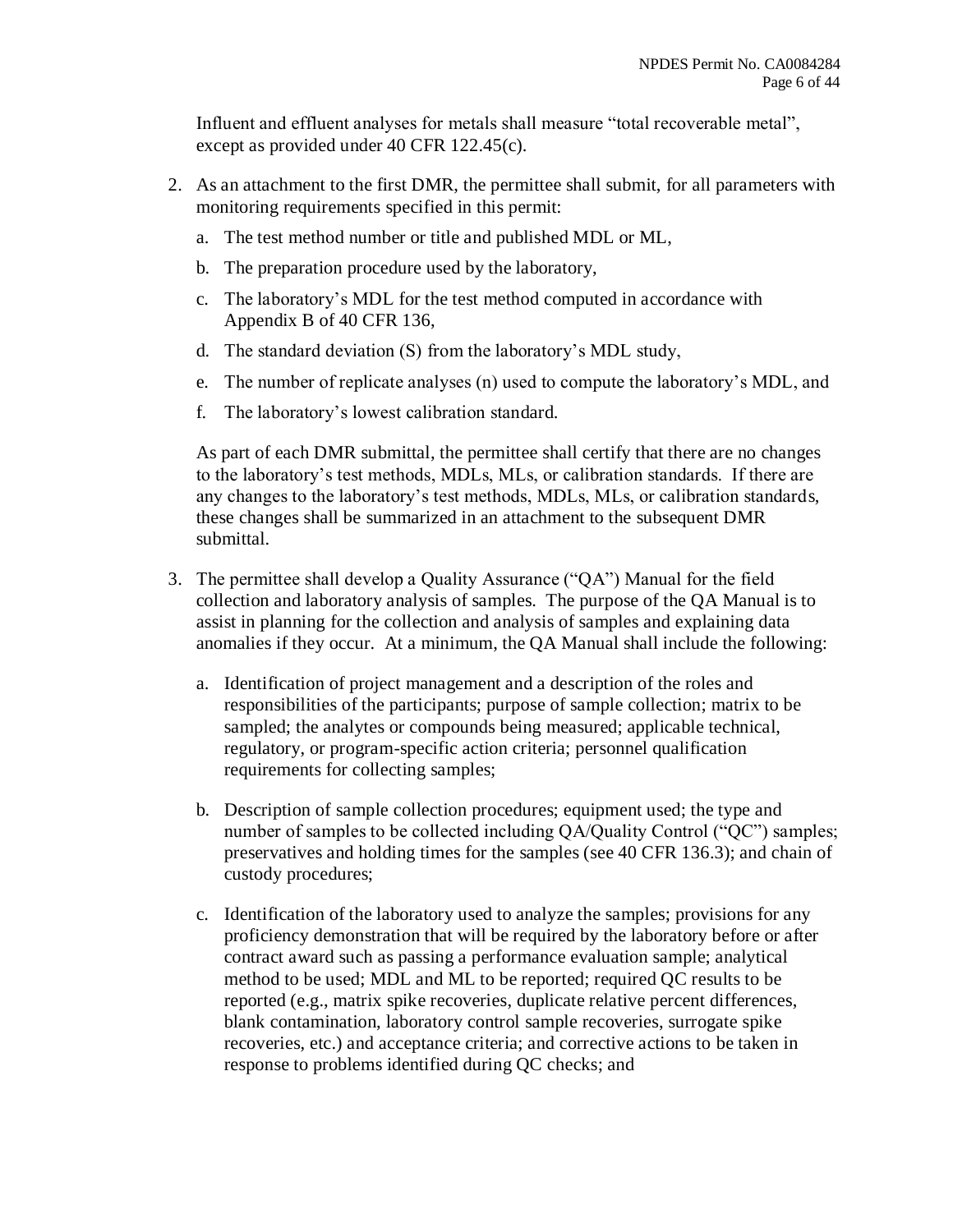- d. Discussion of how the permittee will perform data review, report results, and resolve data quality issues and identify limits on the use of data.
- 4. Throughout all field collection and laboratory analyses of samples, the permittee shall use the QA/QC procedures documented in their QA Manual. If samples are tested by a contract laboratory, the permittee shall ensure that the laboratory has a QA Manual on file. A copy of the permittee's QA Manual shall be retained on the permittee's premises and available for review by regulatory authorities upon request. The permittee shall review its QA Manual annually and revise it, as appropriate.
- 5. Samples collected during each month of the reporting period must be reported on Discharge Monitoring Report forms, as follows:
	- a. For a *maximum daily* permit limit or monitoring requirement when one or more samples are collected during the month, report either:

The *maximum value*, if the maximum value of all analytical results is greater than or equal to the ML; or *NODI* (*Q*), if the maximum value of all analytical results is greater than or equal to the laboratory's MDL, but less than the ML; or *NODI (B)*, if the maximum value of all analytical results is less than the laboratory's MDL.

b. For an *average weekly* or *average monthly* permit limit or monitoring requirement when only one sample is collected during the week or month, report either:

The *maximum value*, if the maximum value of all analytical results is greater than or equal to the ML; or *NODI* (Q), if the maximum value of all analytical results is greater than or equal to the laboratory's MDL, but less than the ML; or *NODI (B)*, if the maximum value of all analytical results is less than the laboratory's MDL.

c. For an *average weekly* or *average monthly* permit limit or monitoring requirement when more than one sample is collected during the week or month, report:

The *average value* of all analytical results where 0 (zero) is substituted for *NODI (B)* and the laboratory's MDL is substituted for *NODI (Q)*.

6. In addition to information requirements specified under 40 CFR 122.41(j)(3), records of monitoring information shall include: the laboratory which performed the analyses and any comment, case narrative, or summary of results produced by the laboratory. The records should identify and discuss QA/QC analyses performed concurrently during sample analyses and whether project and 40 CFR 136 requirements were met. The summary of results must include information on initial and continuing calibration, surrogate analyses, blanks, duplicates, laboratory control samples, matrix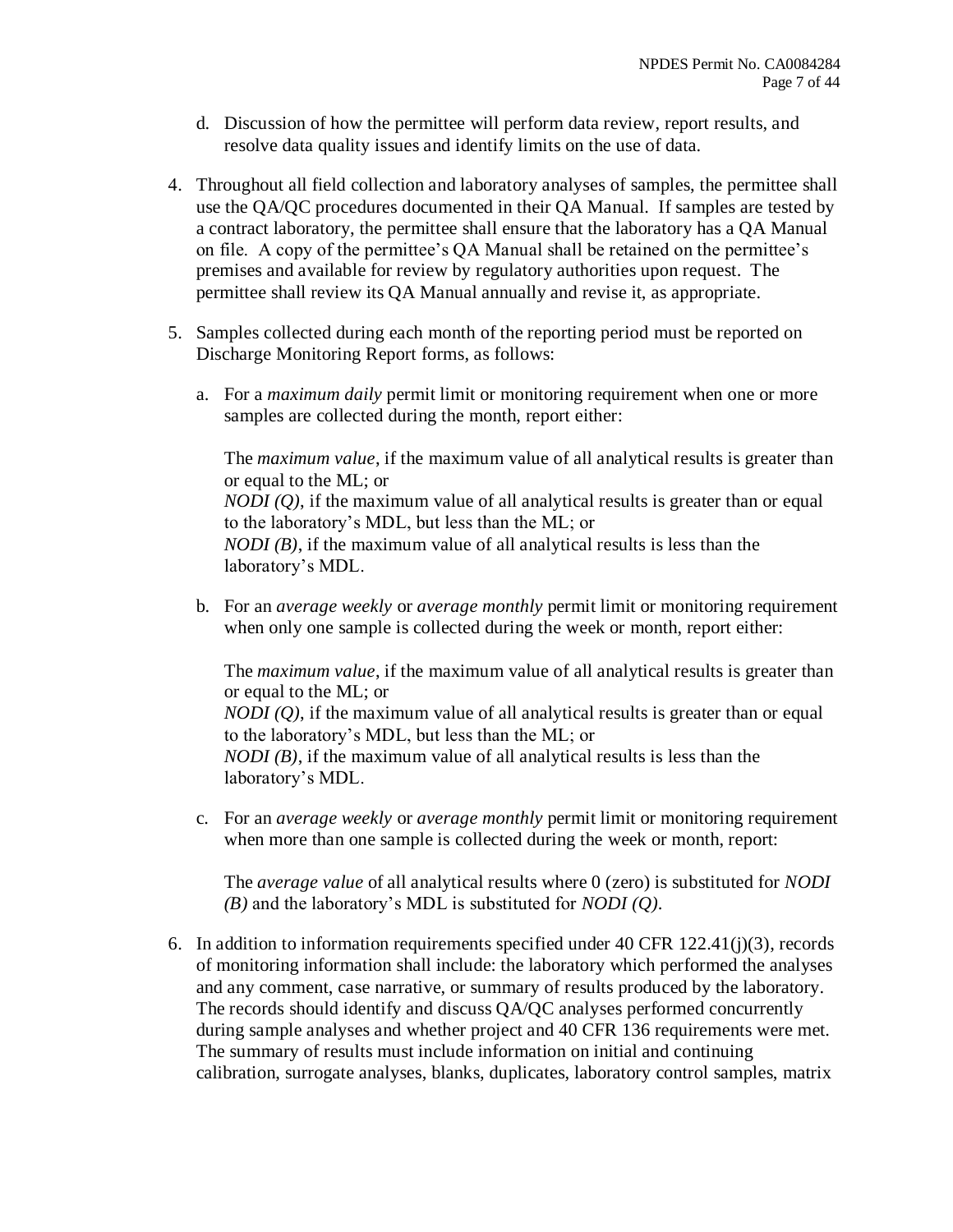spike and matrix spike duplicate results, and sample condition upon receipt, holding time, and preservation.

7. All monitoring results shall be submitted in such a format as to allow direct comparison with the effluent limits, monitoring requirements, and conditions of this permit. The permittee must sign and certify all electronic submissions in accordance with the requirements of Part V.A.1.k. of this permit ("Signatory Requirements"). Monthly Discharge Monitoring Reports (DMRs) shall be submitted by the 28<sup>th</sup> day of the month following the previous reporting period. For example, under monthly submission the DMR form for January is due by February  $28<sup>th</sup>$ , and under quarterly submission, the three DMR forms for January, February, and March are due on April 28<sup>th</sup>. Monitoring and reporting schedules are as follows:

| <b>Sampling</b><br><b>Frequency</b> | <b>Monitoring Period</b><br>Begins On                                                                | <b>Monitoring Period</b>                                                                                                 | <b>DMR</b> Due Date                                                |
|-------------------------------------|------------------------------------------------------------------------------------------------------|--------------------------------------------------------------------------------------------------------------------------|--------------------------------------------------------------------|
| Continuous                          | Permit effective date                                                                                | Continuous                                                                                                               | $28th$ day of the<br>month following<br>calendar quarter           |
| Once/Day                            | Permit effective date                                                                                | Midnight through 11:59 p.m.                                                                                              | $28th$ day of the<br>month following<br>calendar quarter           |
| Once/Week                           | Permit effective date                                                                                | Sunday through Saturday                                                                                                  | $28th$ day of the<br>month following<br>calendar quarter           |
| Once/Month                          | Permit effective date                                                                                | First day of the calendar month<br>through last day of the calendar<br>month                                             | $28th$ day of the<br>month following<br>calendar quarter           |
| Once/Quarter                        | Closest of January 1,<br>April 1, July 1, or<br>October 1 following (or<br>on) permit effective date | January 1 through March 31<br>April 1 through June 30<br>July 1 through September 30<br>October 1 through December<br>31 | 28 <sup>th</sup> day of the<br>month following<br>calendar quarter |
| Once/Year                           | January 1 following<br>permit effective date                                                         | January 1 through December<br>31                                                                                         | January 28, each<br>year                                           |

A DMR must be submitted for the reporting period even if there was not any discharge. If there is no discharge from the facility during the reporting period, the permittee shall submit a DMR indicating no discharge as required.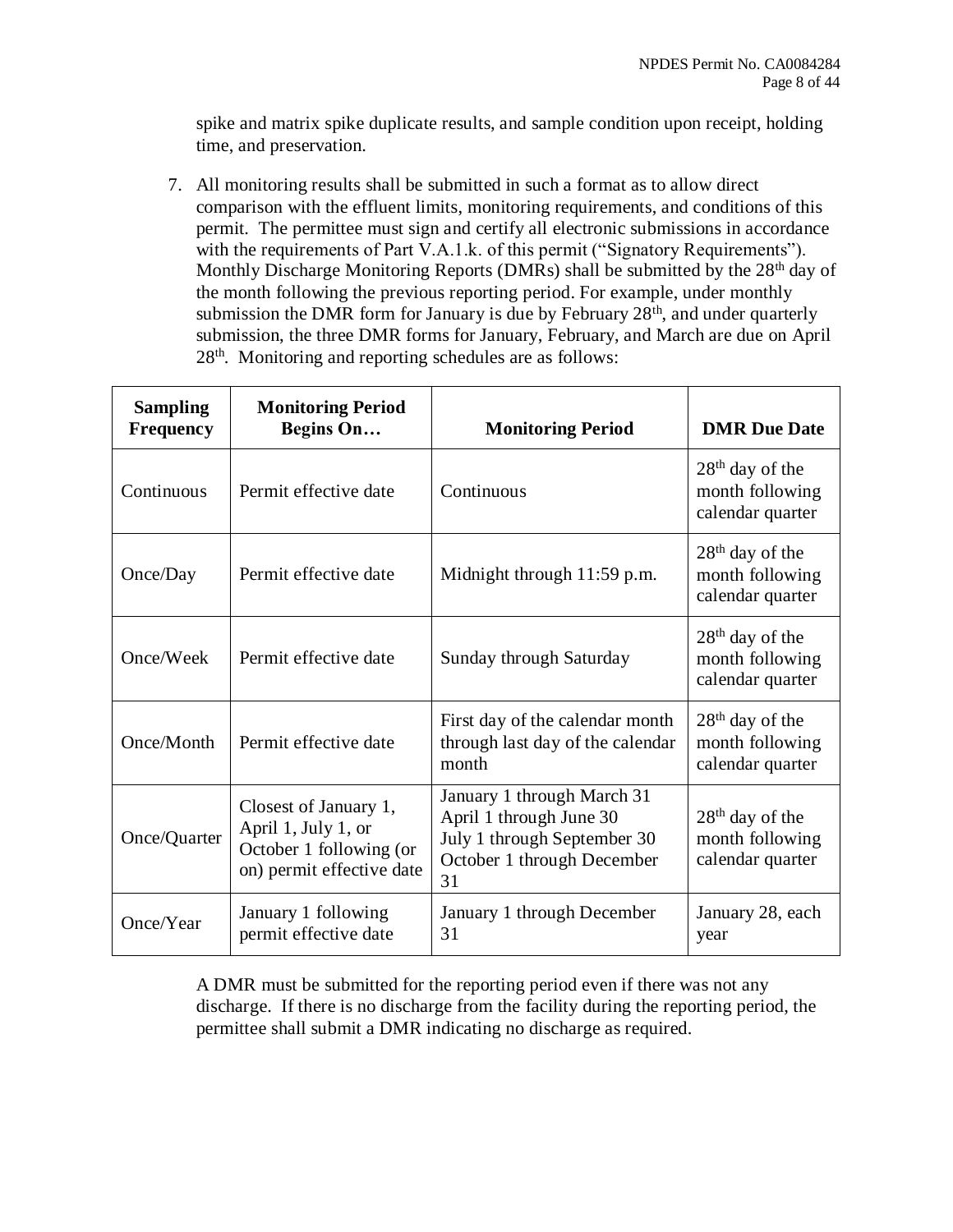- 8. The permittee must electronically submit compliance monitoring data and reports using the electronic reporting tools provided by EPA Region 9 (NetDMR and NeT). The reports that must be electronically reported using NetDMR and NeT are:
	- Discharge Monitoring Reports (DMRs); and
	- Biosolids/Sewage Sludge Report.

The requirement for submitting annual biosolids/sewage sludge reports using EPA's NPDES Electronic Reporting Tool ("NeT") went into effect December 21, 2016. You must submit your biosolids report for calendar year 2017, which is due by February 19, 2018, and subsequent biosolids annual reports using NeT (see "Electronic Submissions" section below").

NetDMR is accessed from the internet at<http://www.epa.gov/netdmr> and NeT is accessed from the internet at [http://www.epa.gov/compliance/national-pollutant](http://www.epa.gov/compliance/national-pollutant-discharge-elimination-system-npdes-electronic-reporting-tool-net-fact)[discharge-elimination-system-npdes-electronic-reporting-tool-net-fact.](http://www.epa.gov/compliance/national-pollutant-discharge-elimination-system-npdes-electronic-reporting-tool-net-fact)

- 9. The permittee may seek an electronic reporting waiver from EPA Region 9. To obtain an electronic reporting waiver, a permittee must first submit an electronic reporting waiver request to EPA Region 9 (see address below). The waiver request should contain the following details:
	- Facility name;
	- NPDES permit number (if applicable);
	- Facility address;
	- Name, address and contact information for the owner, operator, or duly authorized facility representative; and
	- Brief written statement regarding the basis for claiming such a temporary waiver.

EPA Region 9 will either approve or deny this electronic reporting waiver request within 120 days. The duration of a temporary waiver may not exceed 5 years, which is the normal period for an NPDES permit term. The permittee must re-apply for a new temporary waiver after the temporary waiver expires. Approved electronic reporting waivers are not transferrable. Only permittees with an approved reporting waiver request may submit monitoring data and reports on paper to EPA Region 9 for the period that the approved reporting waiver request is effective.

Permittees with an approved and effective electronic reporting waiver must submit monitoring data and reports to EPA Region 9 using the address below. These submissions must use the forms provided by EPA Region 9 and must be submitted by the 28th day of the month following the completed reporting period. The permittee must sign and certify all submissions in accordance with the requirements of Part V.A.1.k. of this permit ("Signatory Requirement"). The permittee must submit the legible originals of these documents to the EPA Region 9 at the following address: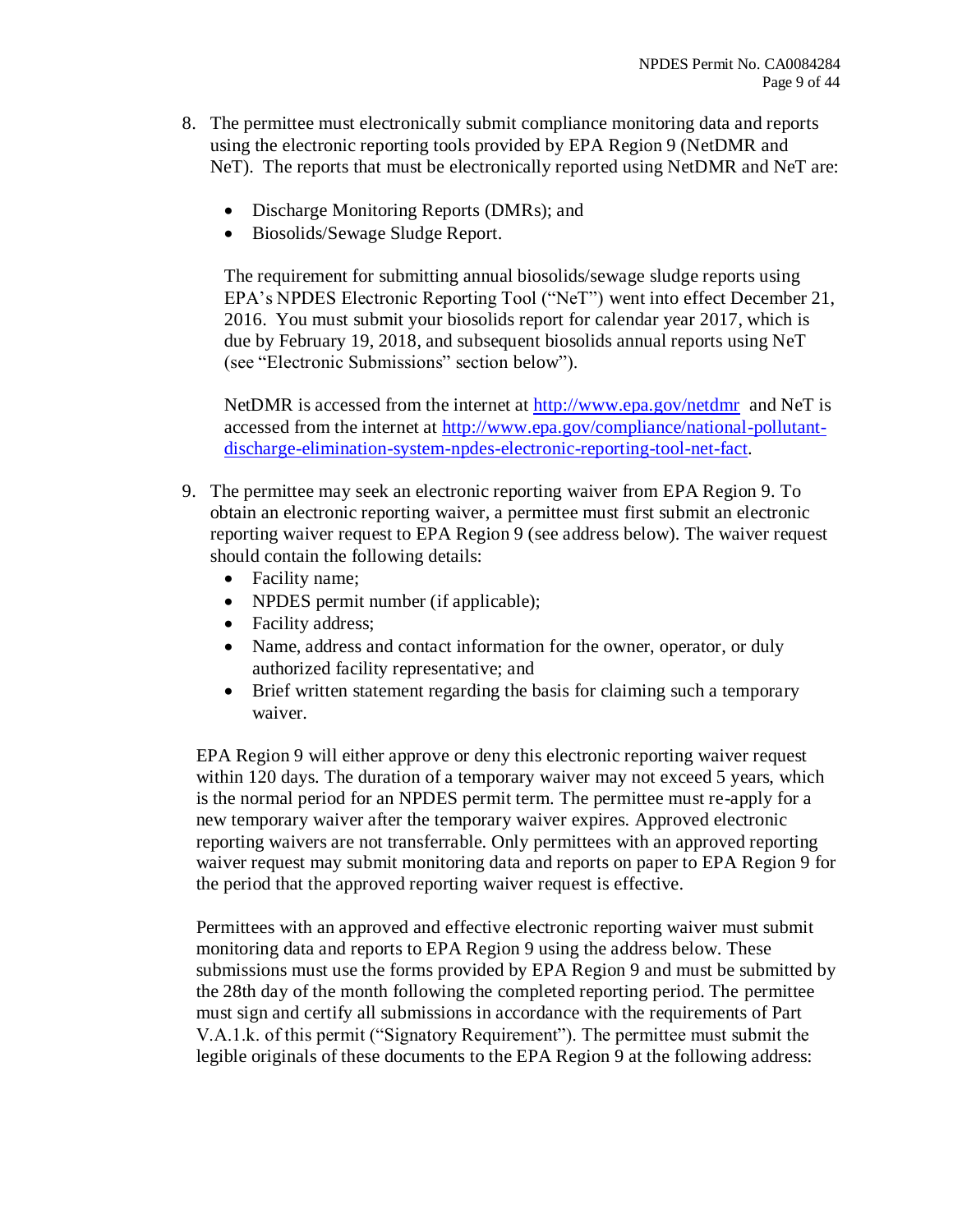## EPA REGION 9 NPDES Data Team (ENF 4-1) 75 Hawthorne Street San Francisco, CA 94105

# **Part II. STANDARD CONDITIONS**

The permittee shall comply with all EPA Region 9 Standard Conditions included in an attachment to this permit (see Attachment A).

# **Part III. SPECIAL CONDITIONS**

### *A. Permit Reopener(s)*

- 1. In accordance with 40 CFR 122 and 124, this permit may be modified by EPA to include effluent limits, monitoring, or other conditions to implement new regulations, including EPA-approved water quality standards; or to address new information indicating the presence of effluent toxicity or the reasonable potential for the discharge to cause or contribute to exceedances of water quality standards.
- 2. In accordance with 40 CFR 122.44(c), EPA may promptly modify or revoke and reissue any permit issued to a treatment works treating domestic sewage (including "sludge only facilities") to incorporate any applicable standard for sewage sludge use or disposal promulgated under section 405(d) of the CWA, if the standard for sewage sludge use or disposal is more stringent than any requirements for sludge use or disposal in the permit, or controls a pollutant or practice not limited in the permit.

## *B. Twenty-four Hour Reporting of Noncompliance*

1. The permittee shall report any noncompliance which may endanger human health or the environment. The permittee is required to provide an oral report by directly speaking with an EPA staff person within 24 hours from the time the permittee becomes aware of the circumstances. If the permittee is unsuccessful in reaching a staff person, the permittee shall provide notification by 9 a.m. on the first business day following the noncompliance. The permittee shall notify EPA at the following telephone number:

> U.S. Environmental Protection Agency CWA Compliance Office (WTR 2-3) (415) 972-3577

The permittee shall follow up with a written submission within five days of the time the permittee becomes aware of noncompliance. The written submission shall contain a description of the noncompliance and its cause; the period of noncompliance, including exact dates and times; and if the noncompliance has not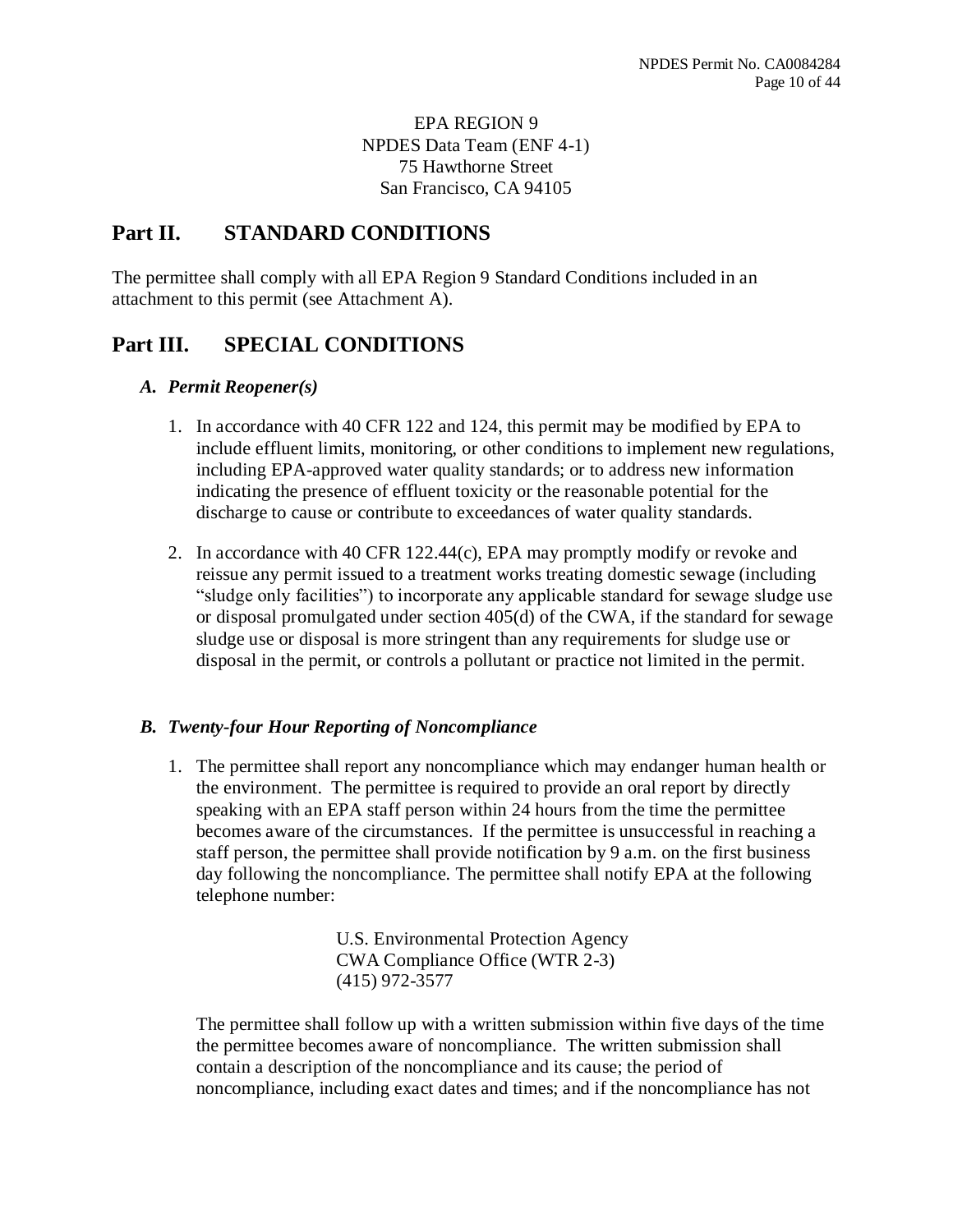been corrected, the anticipated time it is expected to continue; and steps taken or planned to reduce, eliminate, and prevent reoccurrence of the noncompliance.

- 2. The following shall be included as information which must be reported within 24 hours under this paragraph.
	- a. Any unanticipated bypass which exceeds any effluent limit in the permit (see 40 CFR 122.44(g)).
	- b. Any upset which exceeds any effluent limit in the permit.
	- c. Violation of a maximum daily discharge limit for any of the pollutants listed by the director in the permit to be reported within 24 hours (see 40 CFR 122.44 $(g)$ ).
- 3. EPA may waive the written report on a case-by-case basis for reports required under paragraph B.1, if the oral report has been received within 24 hours.

## *C. Contaminants of Emerging Concern (CECs)*

1. The permittee shall conduct a special study to investigate CECs in the effluent. The permittee shall monitor the effluent once per quarter for one year for the pollutants listed below:

| <b>Parameter</b>  | <b>Units</b> |
|-------------------|--------------|
| Bisphenol A       | ng/L         |
| <b>Bifenthrin</b> | ng/L         |
| Permethrin        | ng/L         |
| Chlorpyrifos      | ng/L         |
| Estrone           | ng/L         |
| Ibuprofen         | ng/L         |
| 17-β Estradiol    | ng/L         |
| Galaxolide (HHCB) | ng/L         |
| Diclofenac        | ng/L         |
| PBDE-47 and 49    | ng/L         |
| <b>PFOS</b>       | ng/L         |
| Triclosan         | ng/L         |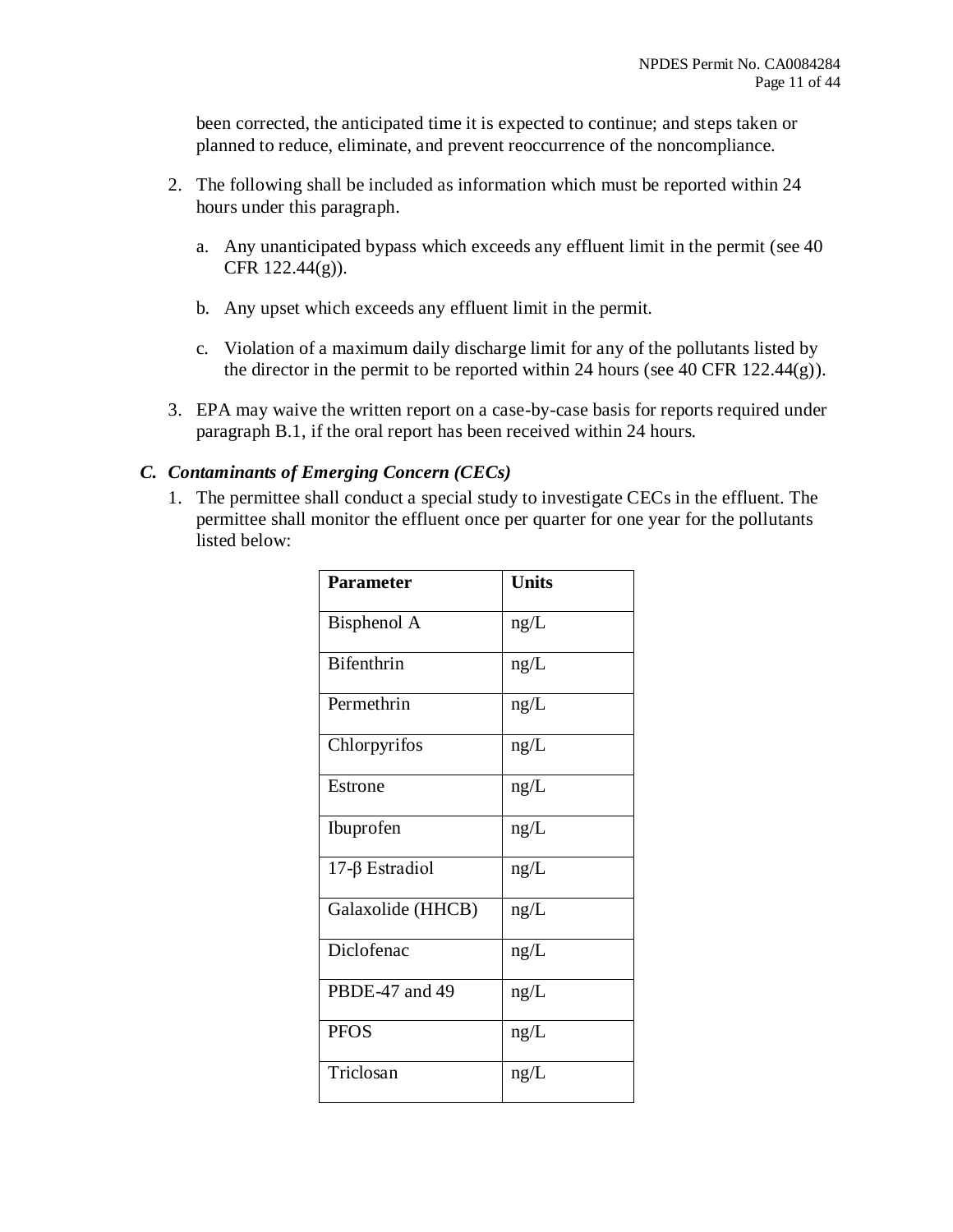- 2. The permittee shall compile results from all four monitoring events and submit a report to EPA within 18 months of permit issuance. The report shall include a comparison of all monitoring data and, for each pollutant that is detected in the effluent, an assessment of whether that pollutant may be expected to impact the health of the Rancho Jamul Ecological Reserve.
- 3. The report shall be submitted both through NetDMR and either mailed or emailed to:

Jamie Marincola [Marincola.JamesPaul@epa.gov](mailto:Marincola.JamesPaul@epa.gov) U.S. EPA Region 9, WTR-2-3 75 Hawthorne St San Francisco, CA 94105

### *D. Chronic Whole Effluent Toxicity (WET) Requirements*

1. Monitoring Frequency

The permittee shall conduct annual chronic toxicity tests on 24-hour composite effluent samples. Once, at the beginning of the permit term, the permittee shall split a 24-hour composite effluent sample and concurrently conduct three toxicity tests using a fish, an invertebrate, and an alga species; the permittee shall then continue to conduct routine annual toxicity testing using the single, most sensitive species.

The most sensitive species is the fish, invertebrate, or alga species which demonstrates the largest percent effect level at the Instream Waste Concentration (IWC), where: IWC percent effect level =  $[$ (Control mean response – IWC mean response)  $\div$  Control mean response]  $\times$  100.

Chronic toxicity test samples shall be collected for each point of discharge at the designated NPDES sampling station for the effluent (i.e., downstream from the last treatment process and any in-plant return flows where a representative effluent sample can be obtained). During the first year of the permit, a split of each sample shall be analyzed for all other monitored parameters at the minimum frequency of analysis specified by the effluent monitoring program.

2. Freshwater Species and Test Methods

Species and short-term test methods for estimating the chronic toxicity of NPDES effluents are found in the fourth edition of *Short-term Methods for Estimating the Chronic Toxicity of Effluents and Receiving Waters to Freshwater Organisms*  (EPA/821/R-02/013, 2002; Table IA, 40 CFR Part 136).

The permittee shall conduct static renewal toxicity tests with the fathead minnow, *Pimephales promelas* (Larval Survival and Growth Test Method 1000.0); the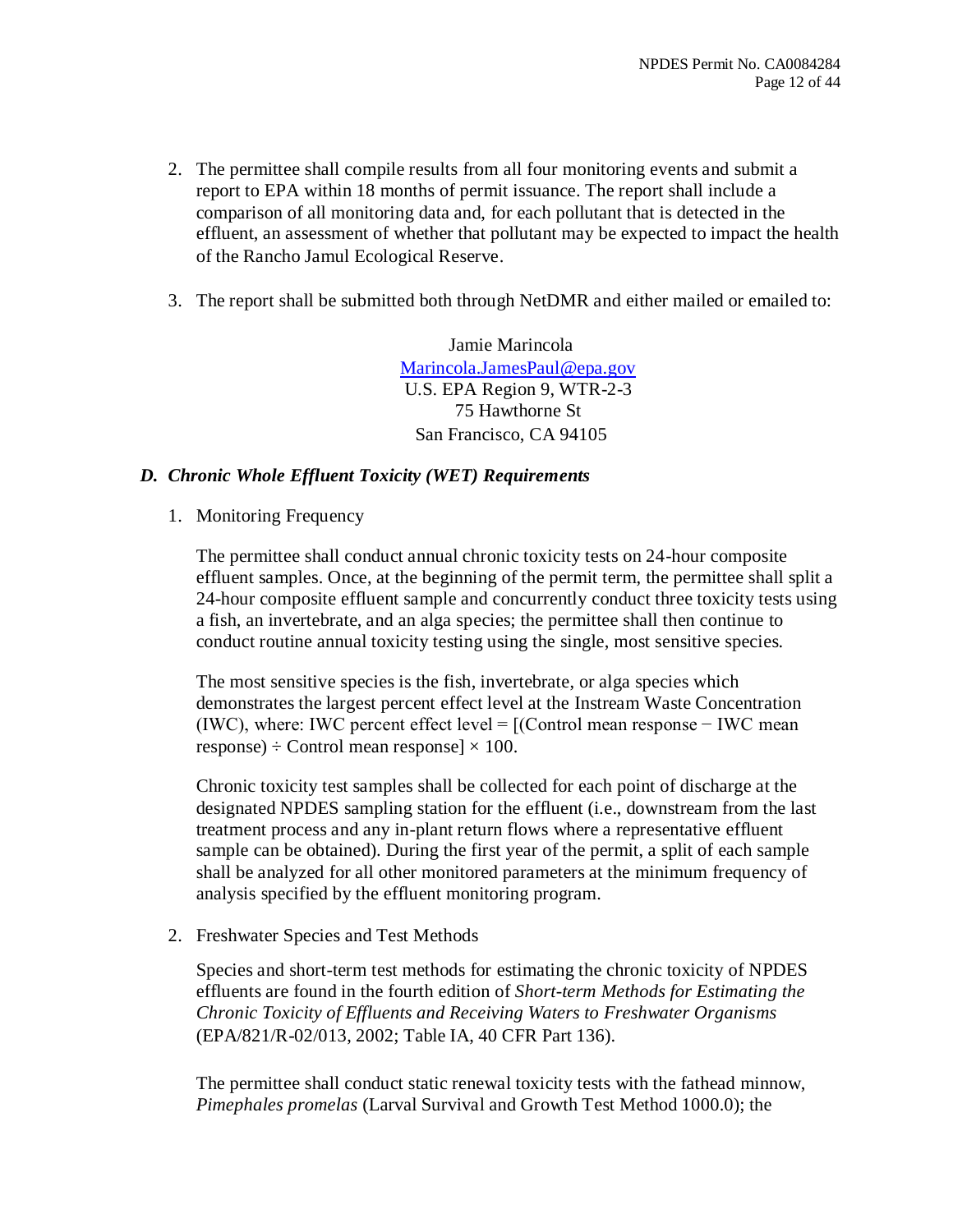daphnid, *Ceriodaphnia dubia* (Survival and Reproduction Test Method 1002.01); and the green alga, *Selenastrum capricornutum* (also named *Raphidocelis subcapitata*) (Growth Test Method 1003.0).

3. Chronic WET Permit Trigger

This permit incorporates a chronic toxicity limitation. For this discharge, the determination of "Pass" or "Fail" from a single-effluent concentration chronic toxicity test at the IWC of 100 percent effluent is determined using the Test of Significant Toxicity (TST) approach described in *National Pollutant Discharge Elimination System Test of Significant Toxicity Implementation Document* (EPA 833- R-10-003, 2010). For any one chronic toxicity test, the chronic WET permit trigger that must be achieved is rejection of the null hypothesis  $(H<sub>0</sub>)$ :

IWC (100 percent effluent) mean response  $\leq 0.75 \times$  Control mean response.

A test result that rejects this null hypothesis is reported as "Pass" on the DMR form. A test result that does not reject this null hypothesis is reported as "Fail" on the DMR form. To calculate either "Pass" or "Fail", the permittee shall follow the instructions in *National Pollutant Discharge Elimination System Test of Significant Toxicity Implementation Document*, Appendix A. If a test result is reported as "Fail", then the permittee shall follow Section 6 (Accelerated Toxicity Testing and TRE/TIE Process) of this permit.

- 4. Quality Assurance
	- a. Quality assurance measures, instructions, and other recommendations and requirements are found in the chronic test methods manual previously referenced. Additional requirements are specified below.
	- b. This discharge is subject to a determination of "Pass" or "Fail" from a singleeffluent concentration chronic toxicity test at the IWC (for statistical flowchart and procedures, see *National Pollutant Discharge Elimination System Test of Significant Toxicity Implementation Document*, Appendix A, Figure A-1). The chronic IWC for this discharge is 100 percent effluent.
	- c. Effluent dilution water and control water should be standard synthetic dilution water, as described in the test methods manual *Short-term Methods for Estimating the Chronic Toxicity of Effluents and Receiving Waters to Freshwater Organisms*  (EPA/821/R-02/013, 2002). If the dilution water is different from test organism culture water, then a second control using culture water shall also be used.
	- d. If organisms are not cultured in-house, then concurrent testing with a reference toxicant shall be conducted. If organisms are cultured in-house, then monthly reference toxicant testing is sufficient. Reference toxicant tests and effluent toxicity tests shall be conducted using the same test conditions (e.g., same test duration, etc.).
	- e. All multi-concentration reference toxicant test results must be reviewed and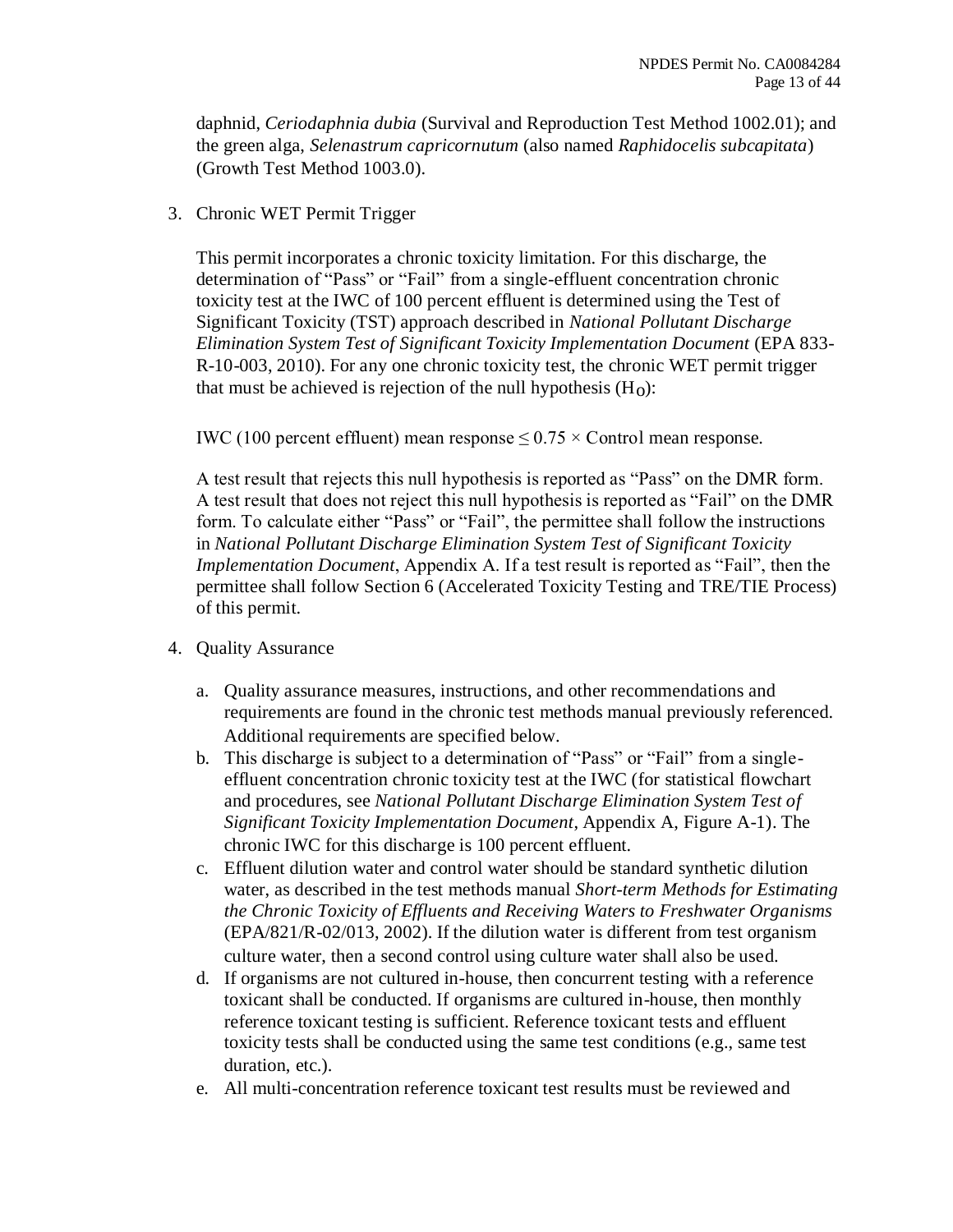reported according to EPA guidance on the evaluation of concentration-response relationships found in *Method Guidance and Recommendations for Whole Effluent Toxicity (WET) Testing (40 CFR 136)* (EPA 821-B-00-004, 2000).

- f. If either the reference toxicant or effluent toxicity tests do not meet all test acceptability criteria in the test methods manual, then the permittee shall resample and retest within 14 days.
- g. If the discharged effluent is chlorinated, then chlorine shall not be removed from the effluent sample prior to toxicity testing without written approval by the permitting authority.
- h. pH drift during a toxicity test may contribute to artifactual toxicity when pHdependent toxicants (e.g., ammonia, metals) are present in the effluent. To determine whether or not pH drift is contributing to artifactual toxicity, the permittee shall conduct three sets of side-by-side toxicity tests in which the pH of one treatment is controlled at the pH of the effluent while the pH of the other treatment is not controlled, as described in Section 11.3.6.1 of *Short-term Methods for Estimating the Chronic Toxicity of Effluents and Receiving Waters to Freshwater Organisms* (EPA/821/R-02/013, 2002). Toxicity is confirmed to be artifactual and due to pH drift when no toxicity above the chronic WET permit limit or trigger is observed in the treatments controlled at the pH of the effluent. Upon this confirmation and following written approval by the permitting authority, the permittee may use the procedures outlined in Section 11.3.6.2 of the chronic freshwater test methods manual to control effluent sample pH during the toxicity test.
- 5. Initial Investigation TRE Work Plan

Within 90 days of the permit effective date, the permittee shall prepare and submit to the permitting authority a copy of its Initial Investigation Toxicity Reduction Evaluation (TRE) Work Plan (1-2 pages) for review. This plan shall include steps the permittee intends to follow if toxicity is measured above the chronic WET permit limit or trigger and should include the following, at minimum:

- a. A description of the investigation and evaluation techniques that would be used to identify potential causes and sources of toxicity, effluent variability, and treatment system efficiency.
- b. A description of methods for maximizing in-house treatment system efficiency, good housekeeping practices, and a list of all chemicals used in operations at the facility.
- c. If a Toxicity Identification Evaluation (TIE) is necessary, an indication of who would conduct the TIEs (i.e., an in-house expert or outside contractor).
- 6. Accelerated Toxicity Testing and TRE/TIE Process
	- a. If the chronic WET permit limit or trigger is exceeded and the source of toxicity is known (e.g., a temporary plant upset), then the permittee shall conduct one additional toxicity test using the same species and test method. This toxicity test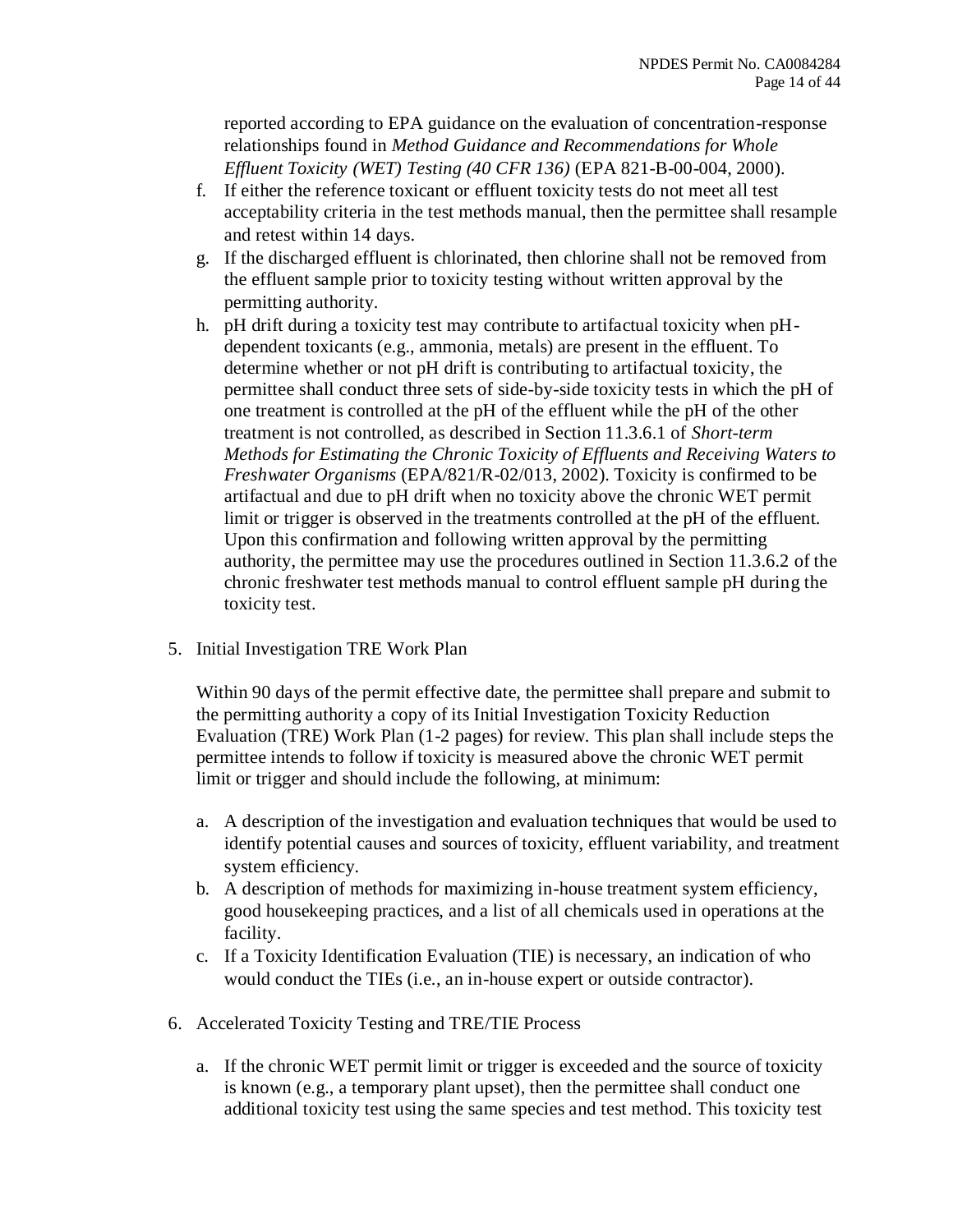shall begin within 14 days of receipt of a test result exceeding the chronic WET permit limit or trigger. If the additional toxicity test does not exceed the chronic WET permit limit or trigger, then the permittee may return to the regular testing frequency.

- b. If the chronic WET permit limit or trigger is exceeded and the source of toxicity is not known, then the permittee shall conduct six additional toxicity tests using the same species and test method, approximately every two weeks, over a 12 week period. This testing shall begin within 14 days of receipt of a test result exceeding the chronic WET permit limit or trigger. If none of the additional toxicity tests exceed the chronic WET permit limit or trigger, then the permittee may return to the regular testing frequency.
- c. If one of the additional toxicity tests (in paragraphs 6.a or 6.b) exceeds the chronic WET permit limit or trigger, then, within 14 days of receipt of this test result, the permittee shall initiate a TRE using, according to the type of treatment facility, EPA manual *Toxicity Reduction Evaluation Guidance for Municipal Wastewater Treatment Plants* (EPA/833/B-99/002, 1999) or EPA manual *Generalized Methodology for Conducting Industrial Toxicity Reduction Evaluations*  (EPA/600/2-88/070, 1989). In conjunction, the permittee shall develop and implement a Detailed TRE Work Plan which shall include the following: further actions undertaken by the permittee to investigate, identify, and correct the causes of toxicity; actions the permittee will take to mitigate the effects of the discharge and prevent the recurrence of toxicity; and a schedule for these actions.
- d. The permittee may initiate a TIE as part of a TRE to identify the causes of toxicity using the same species and test method and, as guidance, EPA manuals: *Methods for Aquatic Toxicity Identification Evaluations: Phase I Toxicity Characterization Procedures* (EPA/600/6-91/003, 1991); *Methods for Aquatic Toxicity Identification Evaluations, Phase II Toxicity Identification Procedures for Samples Exhibiting Acute and Chronic Toxicity* (EPA/600/R-92/080, 1993); *Methods for Aquatic Toxicity Identification Evaluations, Phase III Toxicity Confirmation Procedures for Samples Exhibiting Acute and Chronic Toxicity*  (EPA/600/R-92/081, 1993); and *Marine Toxicity Identification Evaluation (TIE): Phase I Guidance Document* (EPA/600/R-96-054, 1996).
- 7. Reporting of Chronic Toxicity Monitoring Results
	- a. The permittee shall report on the DMR for the month in which the toxicity test was conducted: "Pass" or "Fail" (based on the Welch's t-test result) and the calculated "percent mean response at IWC", where:

percent mean response at IWC = ((Control mean response – IWC mean response)  $\div$  Control mean response))  $\times$  100

b. The permittee shall submit a full laboratory report for all toxicity testing as an attachment to the DMR for the month in which the toxicity test was conducted. The laboratory report shall contain: the toxicity test results; the dates of sample collection and initiation of each toxicity test; all results for effluent parameters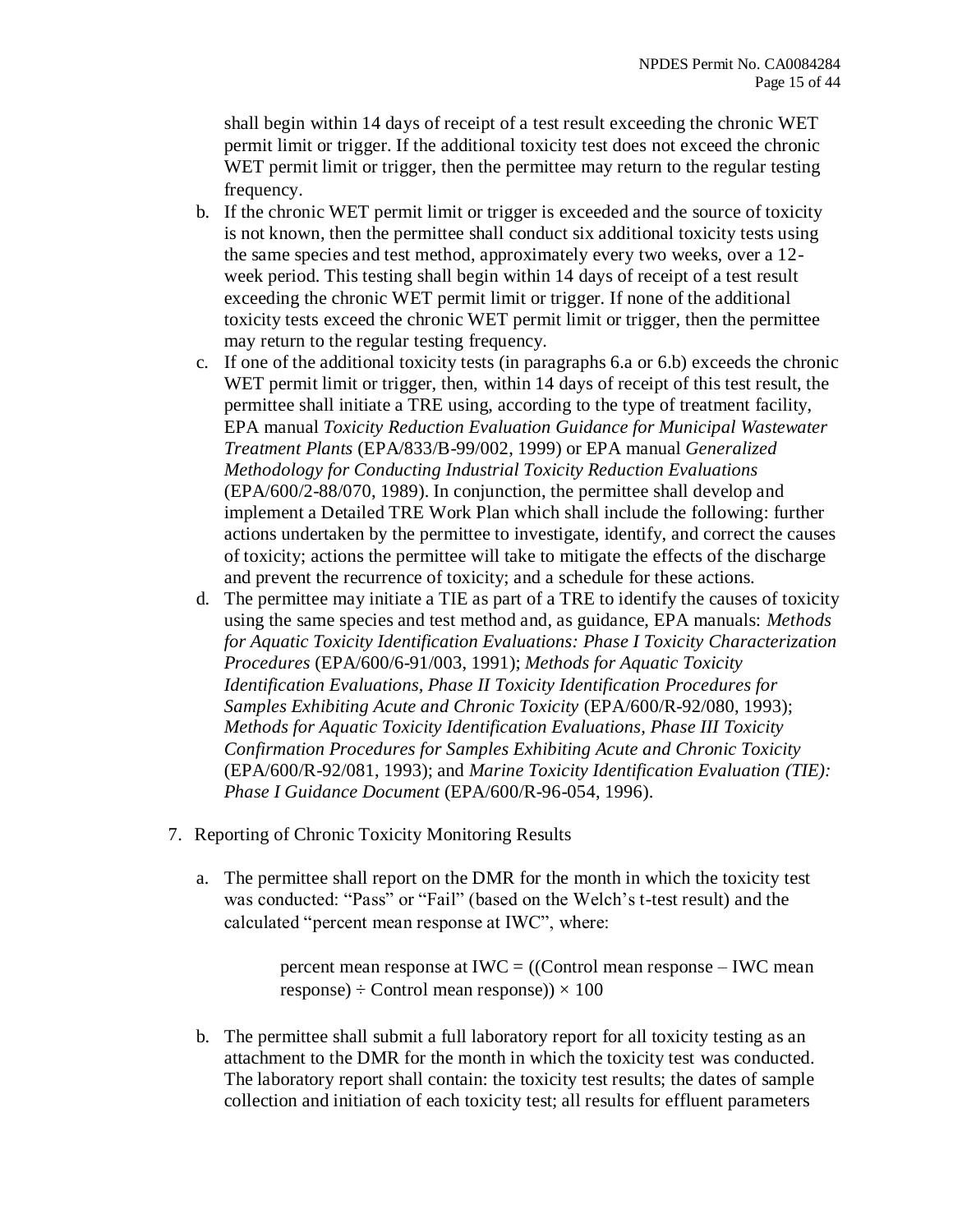monitored concurrently with the toxicity test(s); and progress reports on TRE/TIE investigations.

- c. The permittee shall notify the permitting authority in writing within 14 days of exceedance of the chronic WET permit limit or trigger. This notification shall describe actions the permittee has taken or will take to investigate, identify, and correct the causes of toxicity; the status of actions required by this permit; and schedule for actions not yet completed; or reason(s) that no action has been taken.
- 8. Permit Reopener for Chronic Toxicity

In accordance with 40 CFR Parts 122 and 124, this permit may be modified to include effluent limitations or permit conditions to address chronic toxicity in the effluent or receiving waterbody, as a result of the discharge; or to implement new, revised, or newly interpreted water quality standards applicable to chronic toxicity.

## *E. Biosolids*

"Biosolids" means non-hazardous sewage sludge, as defined in 40 CFR 503.9. Sewage sludge that is hazardous, as defined in 40 CFR 261, must be disposed of in accordance with the Resource Conservation and Recovery Act.

- 1. General Requirements
	- a. All biosolids generated by the permittee shall be used or disposed of in compliance with the applicable portions of:
		- (1) 40 CFR 503 for biosolids that are land applied, placed in a surface disposal site (dedicated land disposal site, monofill, or sludge-only parcel at a municipal landfill), or incinerated;
		- (2) 40 CFR 258 for biosolids disposed of in a municipal solid waste landfill (with other material);
		- (3) 40 CFR 257 for all biosolids use and disposal practices not covered under 40 CFR 258 or 503.

40 CFR 503, Subpart B (land application) sets requirements for biosolids that are applied for the purpose of enhancing plant growth or for land reclamation. 40 CFR 503, Subpart C (surface disposal) sets requirements for biosolids that are placed on the land for the purpose of disposal.

The permittee is responsible for assuring that all biosolids produced at its facility are used or disposed of in accordance with these rules, whether the permittee uses or disposes of the biosolids, itself, or transfers the biosolids to another party for further treatment, use, or disposal. The permittee is responsible for informing subsequent preparers, appliers, and disposers of the requirements that they must meet under these rules.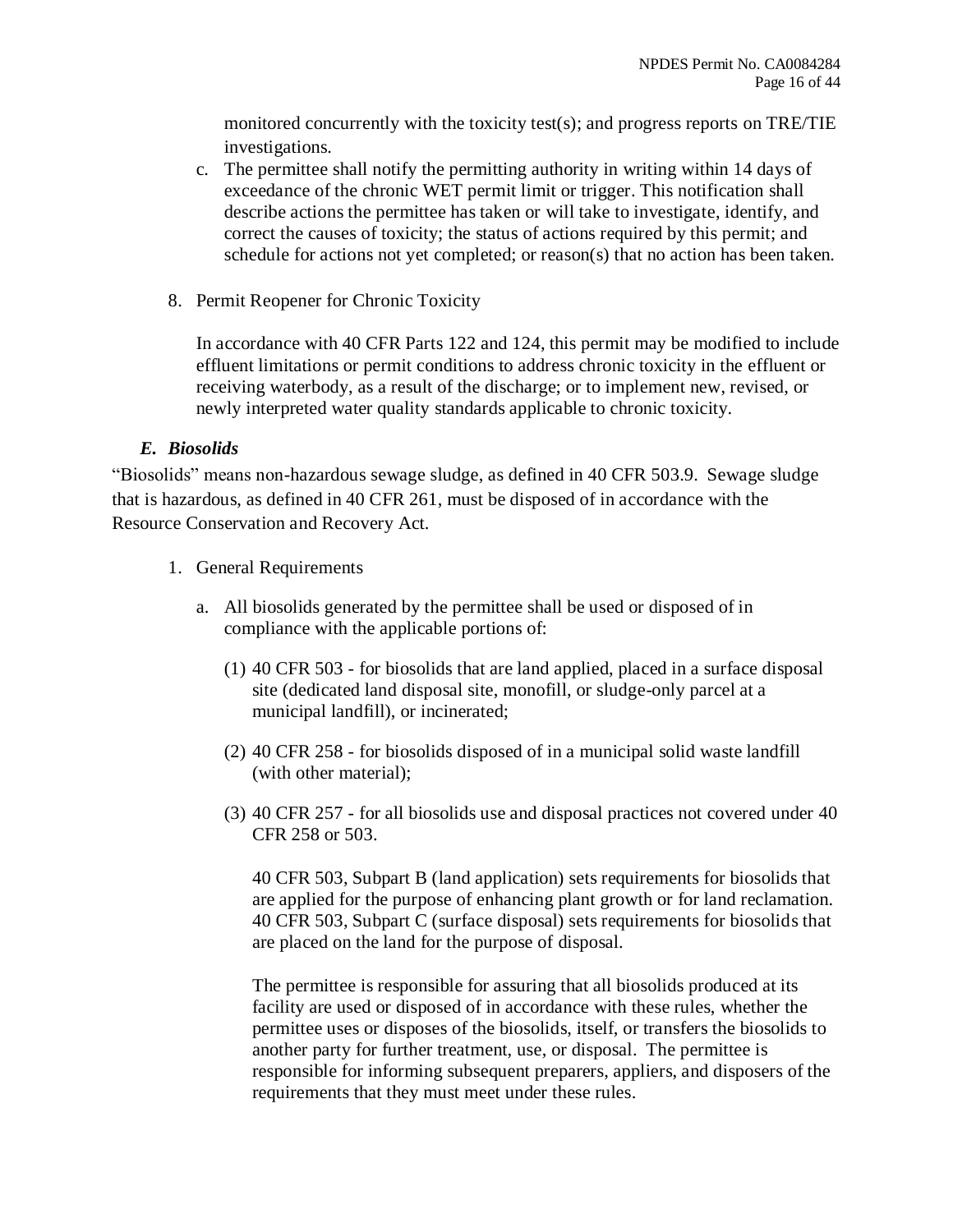- b. Duty to mitigate: The permittee shall take all reasonable steps to prevent or minimize any biosolids use or disposal which has a likelihood of adversely affecting human health or the environment.
- c. No biosolids shall be allowed to enter wetlands or other waters of the United States.
- d. Biosolids treatment, storage, use, or disposal shall not contaminate groundwater.
- e. Biosolids treatment, storage, use, or disposal shall not create a nuisance such as objectionable odors or flies.
- f. The permittee shall assure that haulers transporting biosolids off site for treatment, storage, use, or disposal take all necessary measures to keep the biosolids contained. All haulers must have spill clean-up procedures. Trucks hauling biosolids that are not classified as Class A, as defined at 40 CFR 503.32(a), shall be cleaned as necessary after loading and after unloading so as to have no biosolids on the exterior of the truck body or wheels. Trucks hauling biosolids that are not Class A shall be tarped. Trucks hauling biosolids that are not Class A may not be used for hauling food or feed crops after unloading the biosolids, unless the permittee submits, for EPA approval, a hauling description of how trucks will be thoroughly cleaned prior to adding food or feed.
- g. If biosolids are stored over two years from the time they are generated, then the permittee must ensure compliance with all surface disposal requirements under 40 CFR 503, Subpart C, or must submit a written notification to EPA with the information under 40 CFR 503.20(b) demonstrating the need for longer temporary storage. During temporary storage (of any length of time) for biosolids that are not Class A, whether on the facility site or off-site, adequate procedures must be taken to restrict public access and access by domestic animals.
- h. Any biosolids treatment, disposal, or storage site shall have facilities adequate to: divert surface runoff from adjacent areas, protect the site boundaries from erosion, and prevent any conditions that would cause drainage from the materials at the site to escape from the site. Adequate protection is defined as protection from at least a 100-year storm event and from the highest tidal stage that may occur.
- i. There shall be adequate screening at the treatment plant headworks and/or at the biosolids treatment units to ensure that all pieces of metal, plastic, glass, and other inert objects with a diameter greater than 3/8" are removed.
- 2. Inspection and Entry

The EPA or an authorized representative thereof, upon presentation of credentials, shall be allowed by the permittee, directly or through contractual arrangements with their biosolids management contractors, to: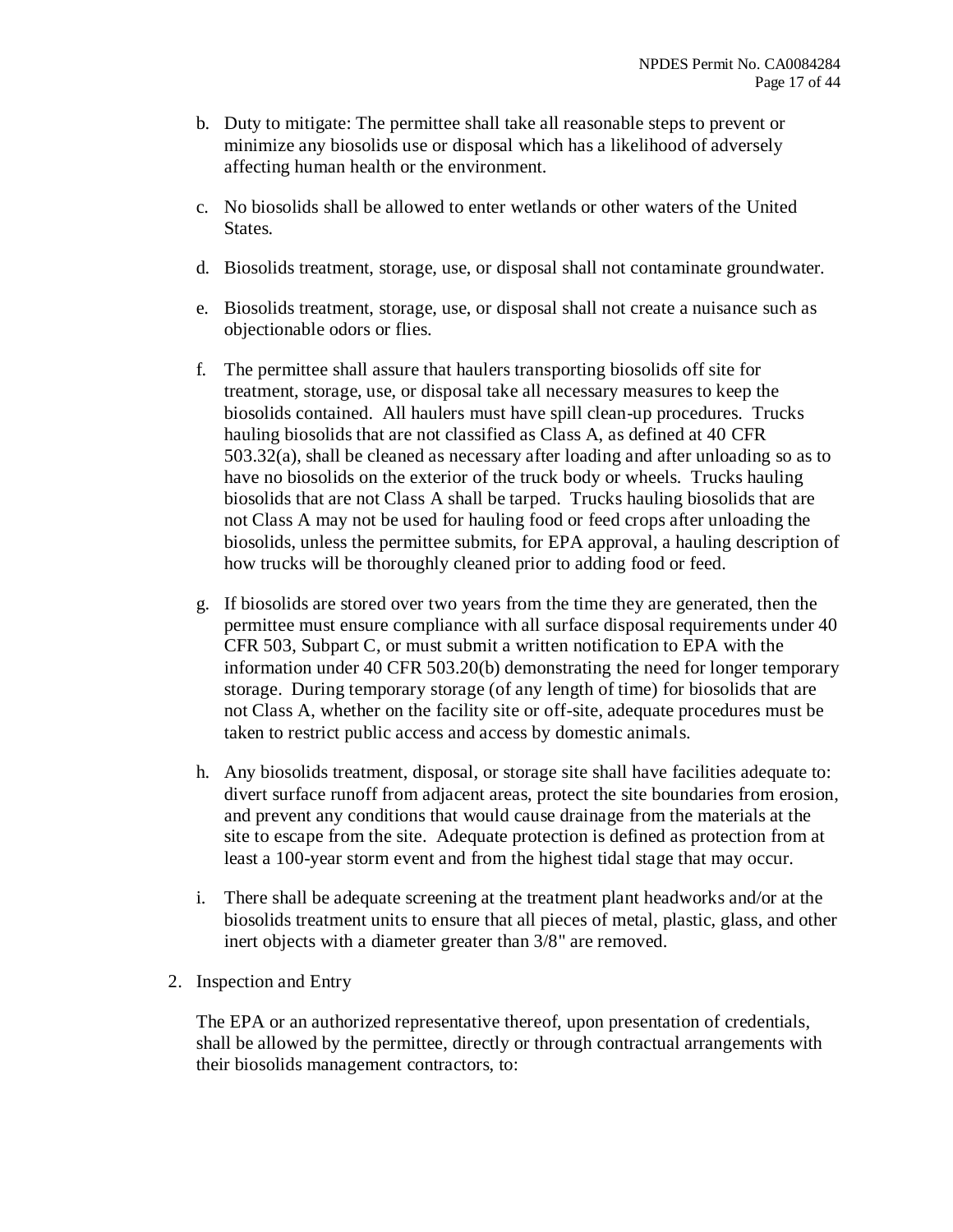- a. Enter upon all premises where biosolids produced by the permittee are treated, stored, used, or disposed of, either by the permittee or another party to whom the permittee transfers the biosolids for treatment, storage, use, or disposal;
- b. Have access to and copy any records that must be kept under the conditions of this permit or 40 CFR 503, by the permittee or another party to whom the permittee transfers the biosolids for further treatment, storage, use, or disposal; and
- c. Inspect any facilities, equipment (including monitoring and control equipment), practices, or operations used in biosolids treatment, storage, use, or disposal by the permittee or another party to whom the permittee transfers the biosolids for treatment, use, or disposal.
- 3. Monitoring
	- a. Biosolids shall be monitored for the following constituents, at the frequency specified in paragraph 3.b: arsenic, cadmium, chromium, copper, lead, mercury, molybdenum, nickel, selenium, zinc, organic nitrogen, ammonia-nitrogen, and total solids. This monitoring shall be conducted using the methods in Test Methods for Evaluating Solid Waste, Physical/Chemical Methods (EPA publication SW-846), as required in 40 CFR 503.8(b)(4). All results must be reported on a 100% dry weight basis. Records of all analyses must state on each page of the laboratory report whether the results are expressed in "100% dry weight" or "as is".
	- b. The constituents in paragraph 3.a shall be monitored at the following frequency, based on the volume of sewage solids generated per year:

| Volume Generated (dry metric tons per year) | Monitoring Frequency * |
|---------------------------------------------|------------------------|
| $>0$ - $<$ 290                              | Once per year          |
| $290 - 1,500$                               | Four times per year    |
| $1,500 - 15,000$                            | Six times per year     |
| $\geq$ 15,000                               | 12 times per year      |

\* If biosolids are removed for use or disposal on a routine basis, then monitoring should be scheduled at regular intervals throughout the year. If biosolids are stored for an extended period of time prior to use or disposal, then monitoring may occur either at regular intervals, or prior to use or disposal corresponding to tonnage accumulated during the period of storage.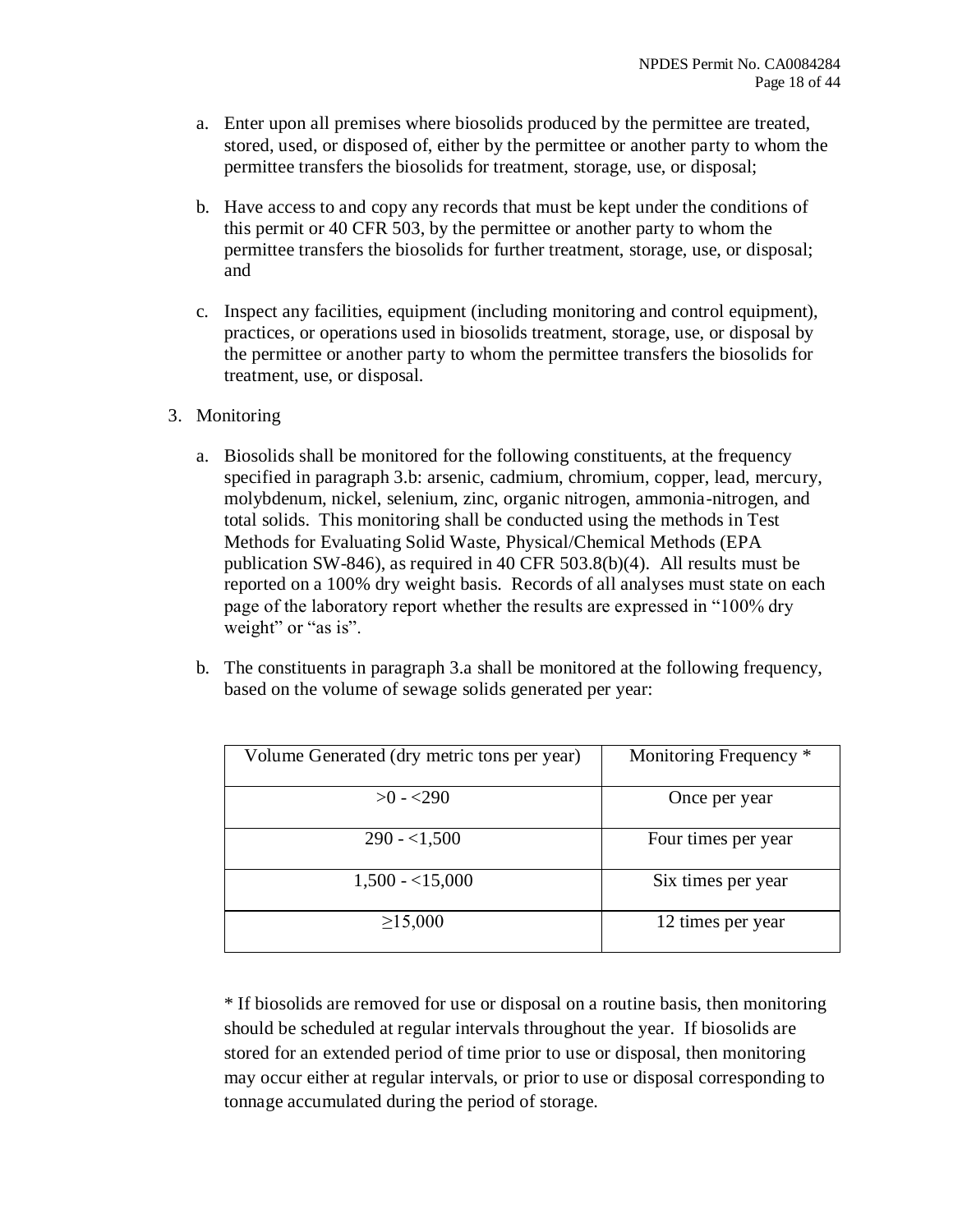- c. Class 1 facilities (facilities with pretreatment programs or other facilities designated as Class 1 by the Regional Administrator) and Federal facilities with >5 mgd influent flow shall sample biosolids twice per year for pollutants listed under CWA section 307(a), using best practicable detection limits.
- 4. Pathogen and Vector Control

Prior to land application, the permittee shall demonstrate that biosolids meet Class A or Class B pathogen reduction levels using one of the alternatives listed under 40 CFR 503.32.

a. Prior to disposal in a surface disposal site, the permittee shall demonstrate that the biosolids meet Class B pathogen reduction levels or shall ensure that the site is covered at the end of each operating day. If pathogen reduction is demonstrated using a Process to Significantly/Further Reduce Pathogens, then the permittee shall maintain daily records of the operating parameters used to achieve this reduction.

If pathogen reduction is demonstrated by testing for fecal coliform and/or other pathogens, then samples must be drawn at the frequency described in paragraph 3.b, above. If Class B pathogen reduction levels are demonstrated using fecal coliform, then at least seven grab samples must be drawn during each sampling event and a geometric mean calculated from these seven samples.

The following sample holding times between sample collection and sample analysis shall not be exceeded: fecal coliform  $-24$  hours when cooled to  $4^{\circ}$ C if composted, mesophillically digested, or aerobically digested, 6 hours otherwise; Salmonella sp.  $-24$  hours when cooled to  $4^{\circ}$ C; enteric viruses  $-2$  weeks when frozen; helminth ova - one month when cooled to 4 ˚C.

- b. For biosolids that are land applied or placed in a surface disposal site, the permittee shall track and keep records of the operational parameters used to achieve the Vector Attraction Reduction requirements in 40 CFR 503.33(b).
- 5. Surface Disposal

If biosolids are placed in a surface disposal site (dedicated land disposal site or monofill), then a qualified groundwater scientist shall develop a groundwater monitoring program for the site, or shall certify that the placement of biosolids on the site will not contaminate an aquifer.

6. Landfill Disposal

Biosolids placed in a municipal landfill shall be tested by the Paint Filter Liquids Test (Method Number 9095 in SW-846) at the frequency indicated in paragraph 3.b, above, or more often if necessary, to demonstrate that there are no free liquids.

7. Notification and Reporting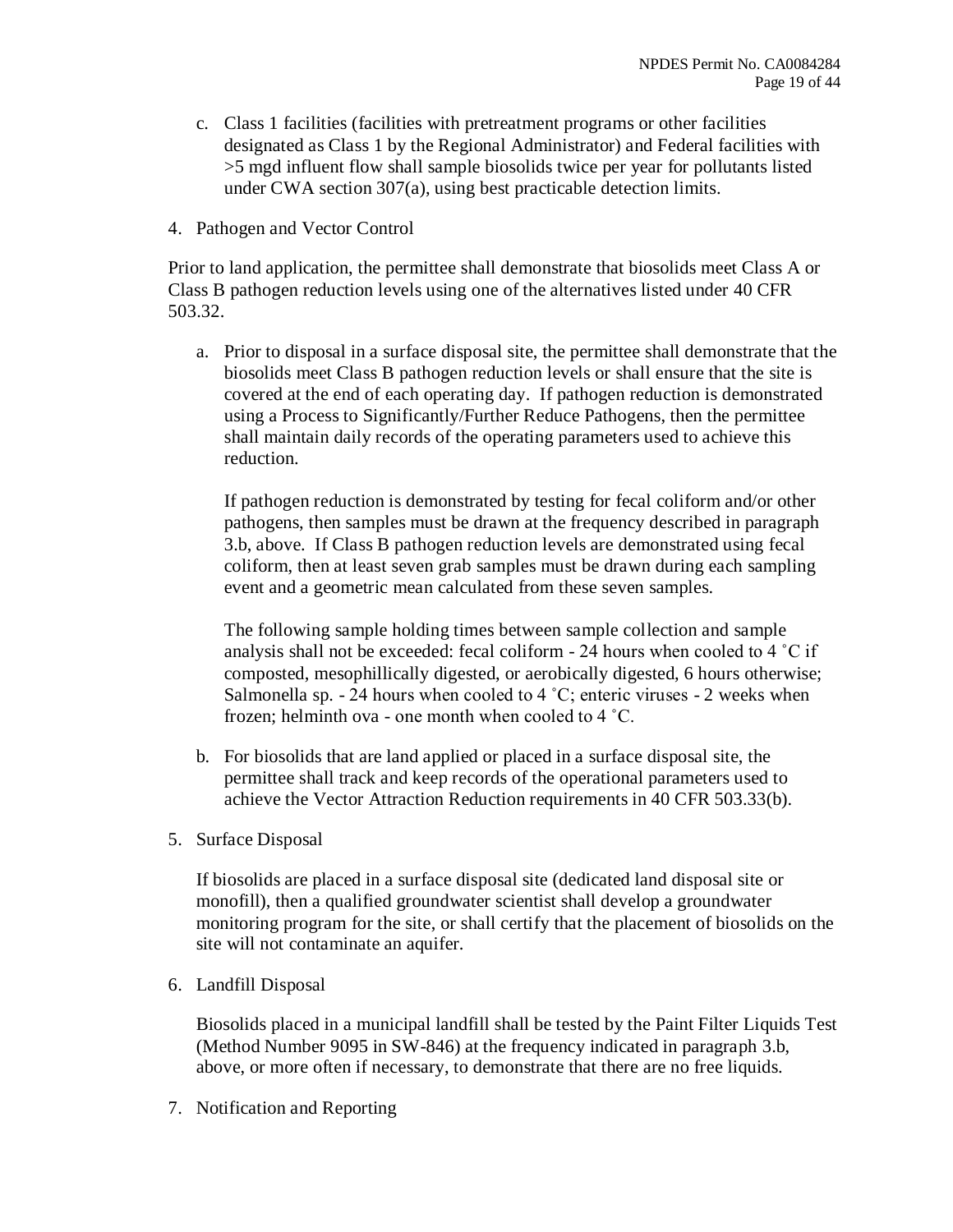- a. The permittee, either directly or through contractual arrangements with their biosolids management contractors, shall comply with the following notification requirements:
	- (1) Notification of noncompliance: The permittee shall notify EPA and of any noncompliance within 24 hours, if the noncompliance may seriously endanger health or the environment. For other instances of noncompliance, the permittee shall notify EPA in writing, within five working days of becoming aware of the circumstances. The permittee shall require their biosolids management contractors to notify EPA of any noncompliance within these same timeframes.
	- (2) Interstate notification: If biosolids are shipped to another State, Tribal Lands, or Territory, then the permittee shall send a 60-day prior notice of the shipment to permitting authorities in the receiving State, Tribal Lands, or Territory, and EPA Regional Office.
	- (3) Land Application: Prior to using any biosolids from this facility (other than composted biosolids) at a new or previously unreported site, the permittee shall notify EPA. The notification shall include: a description and topographic map of the proposed site(s), names and addresses of the applier and site owner, and a list of any state or local permits which must be obtained. The plan shall include a description of the crops or vegetation to be grown, proposed loading rates, and determination of agronomic rates.

If any biosolids within a given monitoring period do not meet the pollutant limits for metals under 40 CFR 503.13, then the permittee (or its contractor) must pre-notify EPA and determine the cumulative metals loading to date at that site, as required in 40 CFR 503.12.

The permittee shall notify the applier of 40 CFR 503-requirements that are applicable to the applier, including applier certification that management practices, site restrictions, and vector attraction reduction requirements have been met. The permittee shall require the applier to certify at the end of 38 months following the application of Class B biosolids, that the harvesting restrictions in effect for up to 38 months have been met.

(4) Surface Disposal: Prior to disposal at a new or previously unreported site, the permittee shall notify EPA. The notice shall include: a description and topographic map of the proposed site, depth to groundwater, whether the site is lined or unlined, site operator, site owner, and any State or local permits. The notice shall describe procedures for ensuring restricted public access and grazing restrictions for three years following site closure. The notice shall include a groundwater monitoring plan, or a description of why groundwater monitoring is not required.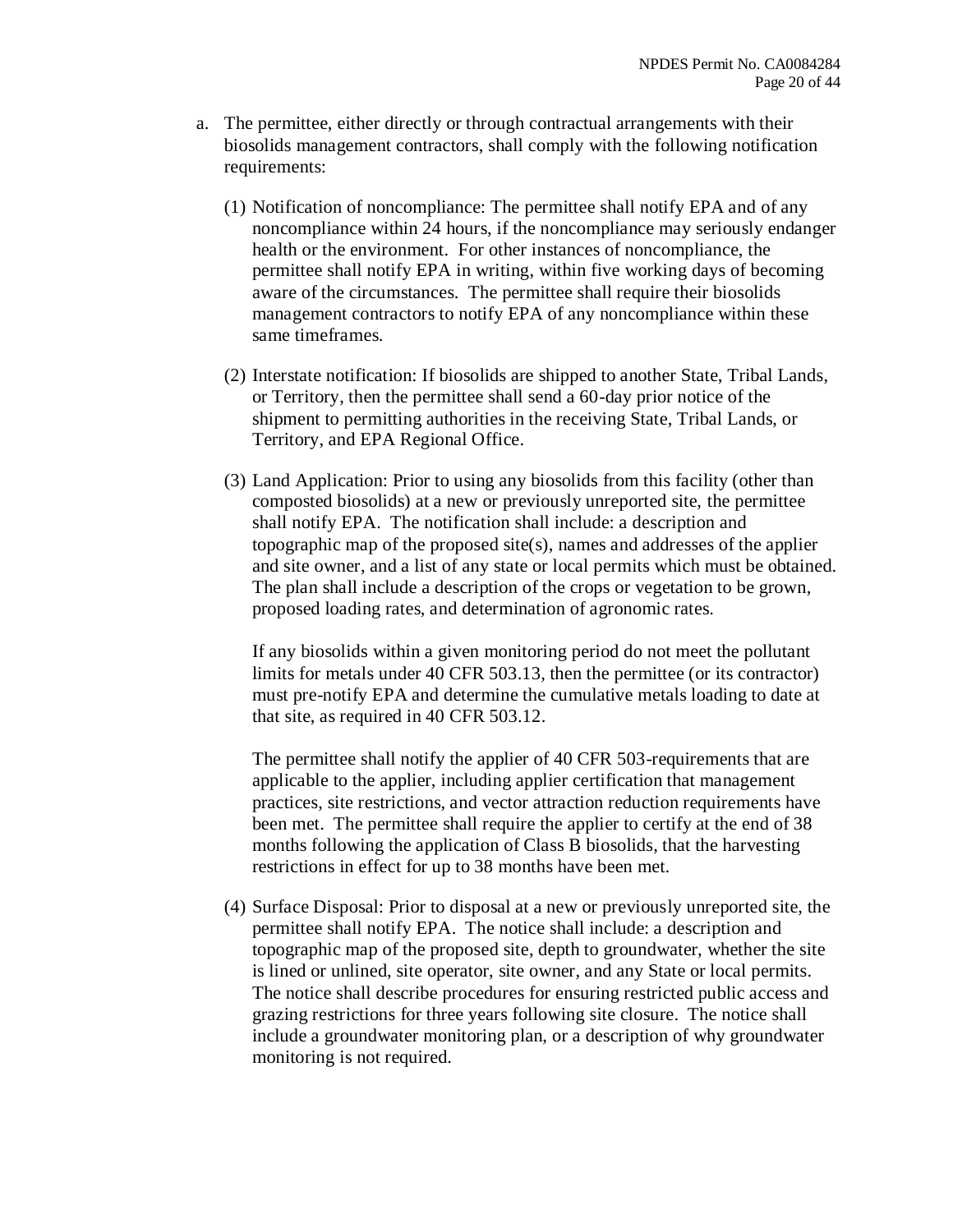- b. The permittee shall submit an annual biosolids report to the EPA Region 9 Biosolids Coordinator and by February 19 of each year for the period covering the previous calendar year, in accordance with section I.E., General Monitoring and Reporting, of this permit. This report shall include:
	- (1) The amount of biosolids generated that year and the amount of biosolids accumulated from previous years, in dry metric tons.
	- (2) Results of all pollutant monitoring required in the Monitoring section, above, reported on a 100% dry weight basis.
	- (3) Demonstrations and certifications of pathogen reduction methods and vector attraction reduction methods, as required in 40 CFR 503.17 and 503.27.
	- (4) Names, mailing addresses, and street addresses of persons who received biosolids for storage, further treatment, or disposal in a municipal waste landfill, or for other use or disposal methods not covered above, and the tonnages delivered to each.
	- (5) For land application sites, the following information must be submitted by the permittee, unless the permittee requires its biosolids management contractors to report this information directly to the EPA Region 9 Biosolids Coordinator:

The locations of land application sites used that calendar year (with field names and numbers), size of each field applied to, applier, and site owner; the volumes applied to each field (in wet tons and dry metric tons), nitrogen applied, and calculated plant available nitrogen; the crop planted, date of planting, and date of harvesting; for biosolids exceeding 40 CFR 503.13 Table 3 pollutant concentrations, the locations of sites where applied and cumulative metals loading at that site to date; certifications of management practices in 40 CFR 503.14 and certifications of site restrictions in 40 CFR 503.17(b)(6).

For surface disposal sites: The locations of sites, site operator, site owner, and size of parcel on which disposed; the results of any required groundwater monitoring; certifications of management practices in 40 CFR 503.24; and for closed sites, the date of site closure and certifications of management practices for the three years following site closure.

#### *F. Sanitary Sewer Overflows*

1. A Sanitary Sewer Overflow (SSO) is an overflow, spill, release, or diversion of wastewater from a sanitary sewer collection system designed to carry only sewage and prior to reaching the treatment plant. Sanitary sewer overflows include a) overflows or releases of wastewater that reach waters of the US, b) overflows or releases of wastewater that do not reach waters of the US, and c) wastewater backups into buildings that are caused by blockages or flow conditions in a sanitary sewer other a building lateral. SSOs are generally caused by high volumes of infiltration and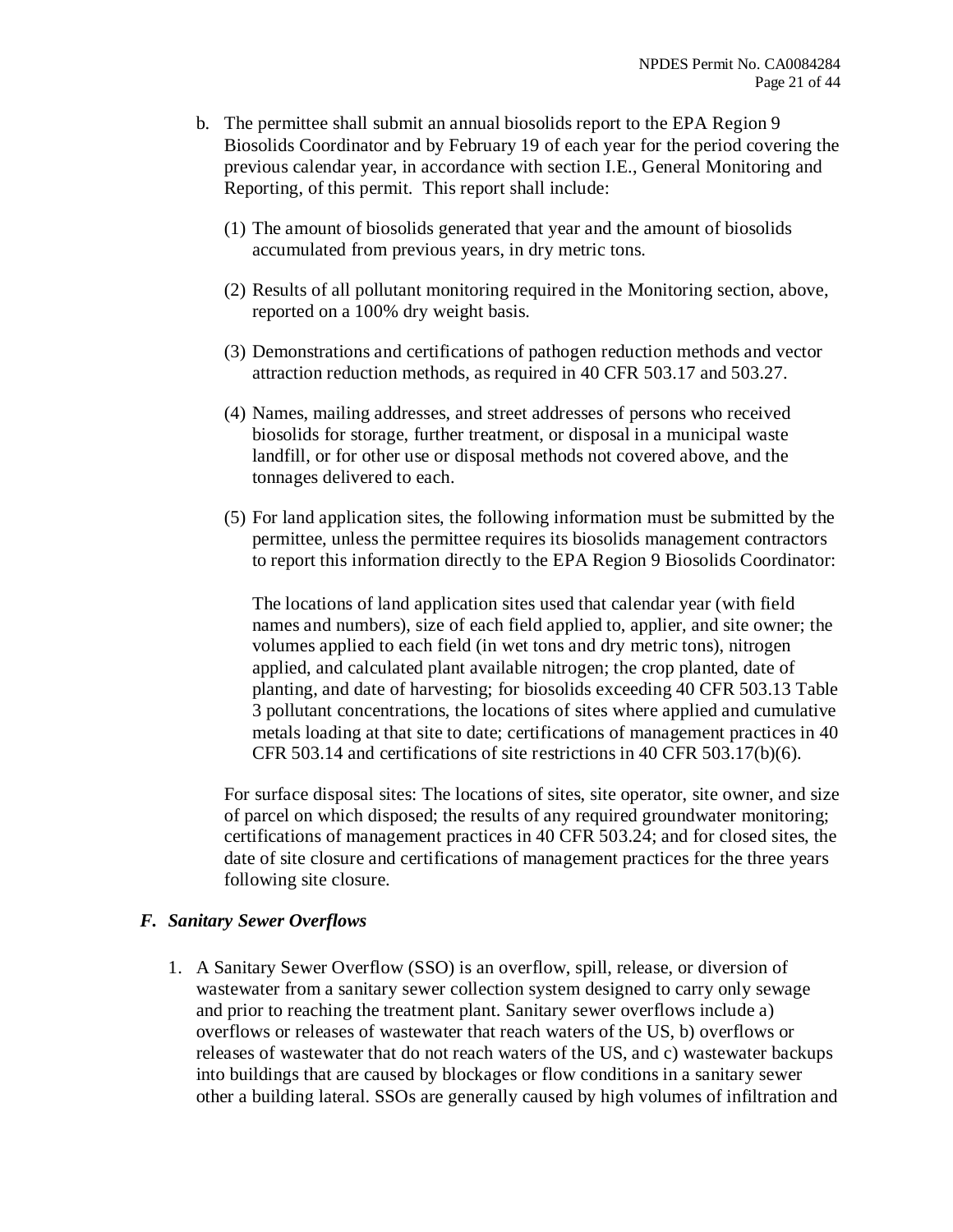inflow (I/I), pipe blockages, pipe breaks, power failure, and insufficient system capacity.

- 2. Sanitary Sewer Overflow identification: The permittee shall identify all wastewater discharges, at locations not authorized as permitted outfalls that occur prior to the headworks of the wastewater treatment plant covered by this permit. The permittee shall submit, with the scheduled DMR Form, the following information for each discharge event at each source that occurs during the reporting period covered by the DMR Form:
	- a. The cause of the discharge;
	- b. Duration and volume (estimate, if unknown);
	- c. Description of the source (e.g., manhole cover, pump station, etc.);
	- d. Type of collection system that overflowed (i.e., combined or separate);
	- e. Location by street address, or any other appropriate method;
	- f. Date(s) and time(s) of event;
	- g. The ultimate destination of the flow, e.g., surface water body, land use location, via municipal separate storm sewer system to a surface water body (show location on a USGS map or copy thereof); and
	- h. Corrective action taken and steps taken or planned to eliminate reoccurrence of discharge.

The permittee shall refer to Part III.B of this permit which contains information about reporting unpermitted discharge events. Submittal or reporting of any of this information does not provide relief from any subsequent enforcement actions for unpermitted discharges to waters of the United States.

#### *G. Capacity Attainment and Planning*

- 1. The permittee shall file a written report within ninety (90) days if the average dry weather wastewater treatment flow for any month exceeds 90 percent of the annual dry weather design capacity of the waste treatment and/or disposal facilities.
- 2. Four years prior to reaching the wastewater treatment plant design capacity, the Tribe shall submit a wastewater treatment plant capacity report to USEPA, Region IX showing how flow volumes will be prevented from exceeding existing capacity or how capacity will be increased. The Tribe shall send a notification and a copy of the technical report to appropriate decision making bodies and the press. Opportunities for stakeholder participation and involvement are required during the preparation and development of the technical report.
- 3. All proposed new treatment facilities and expansions of existing treatment facilities shall be completely constructed and operable prior to initiation of the discharge from the new or expanded facilities. The Tribe shall submit a certification report for each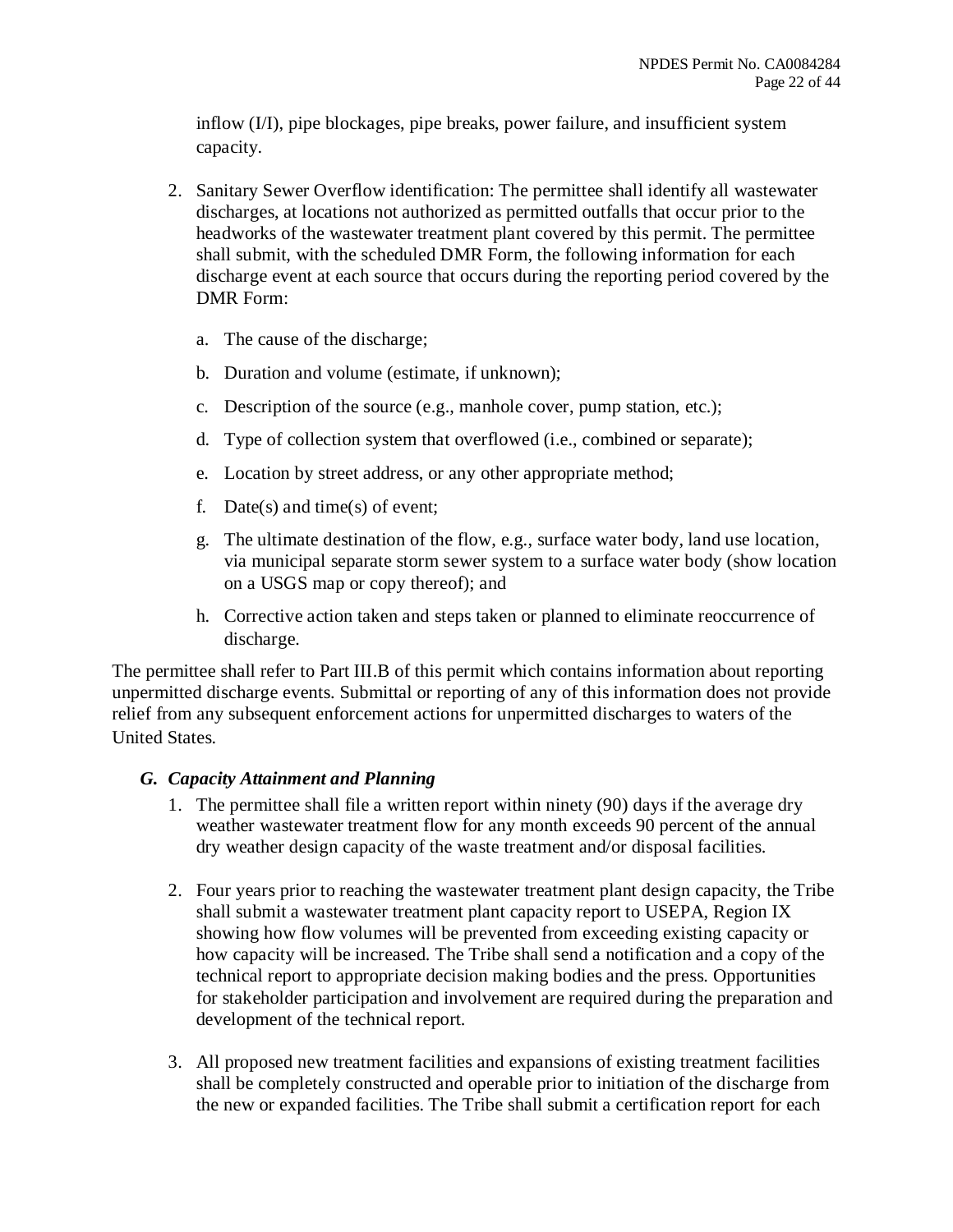new treatment facility, expansion of an existing treatment facility, or design capacity re-rating request, prepared by the design engineer. For design capacity re-rating requests, the certification report shall be prepared by the engineer who evaluated the treatment facility capacity. The certification report shall: 1) identify the design capacity of the treatment facility, including the daily and 30-day design capacity; 2) certify the adequacy of each component of the treatment facility; 3) contain a requirement-by-requirement analysis, based on acceptable engineering practices, of the process and physical design of the facility to ensure compliance with this Permit; and 4) contain the signature and engineering license number of the engineer preparing the certification report affixed to the report. If reasonable, the Tribe shall submit the certification report prior to beginning construction. The Tribe shall not initiate a discharge from a new or expanded treatment facility or at a daily flow rate in excess of its previously approved design capacity until: 1) the certification report is received by the USEPA, Region IX; 2) USEPA, Region IX has received written notification of completion of construction (new or expanded treatment facilities only); 3) an inspection of the facility has been made by USEPA, Region IX or their designated representatives (new or expanded treatment facilities only); and 4) USEPA, Region IX has provided the Tribe with written authorization to initiate discharge from a new or expanded treatment facility or at a daily flow rate in excess of its previously approved design capacity

## **Part IV. ATTACHMENTS**

## **Attachment A: Standard Permit Conditions**

## *A. All NPDES Permits*

In accordance with 40 CFR 122.41, the following conditions apply to all NPDES permits and are expressly incorporated into this permit.

a. Duty to comply; at  $40$  CFR  $122.41(a)$ .

The permittee must comply with all conditions of this permit. Any permit noncompliance constitutes a violation of the CWA and is grounds for enforcement action; for permit termination, revocation and reissuance, or modification; or denial of a permit renewal application.

- (1) The permittee shall comply with effluent standards or prohibitions established under section 307(a) of the CWA for toxic pollutants and with standards for sewage sludge use or disposal established under 405(d) of the CWA within the time provided in the regulations that established these standards or prohibitions or standards for sewage sludge use or disposal, even if the permit has not yet been modified to incorporate the requirement.
- (2) The CWA provides that any person who violates section 301, 302, 306, 307, 308, 318 or 405 of the Act, or any permit condition or limitation implementing any such sections in a permit issued under section 402, or any requirement imposed in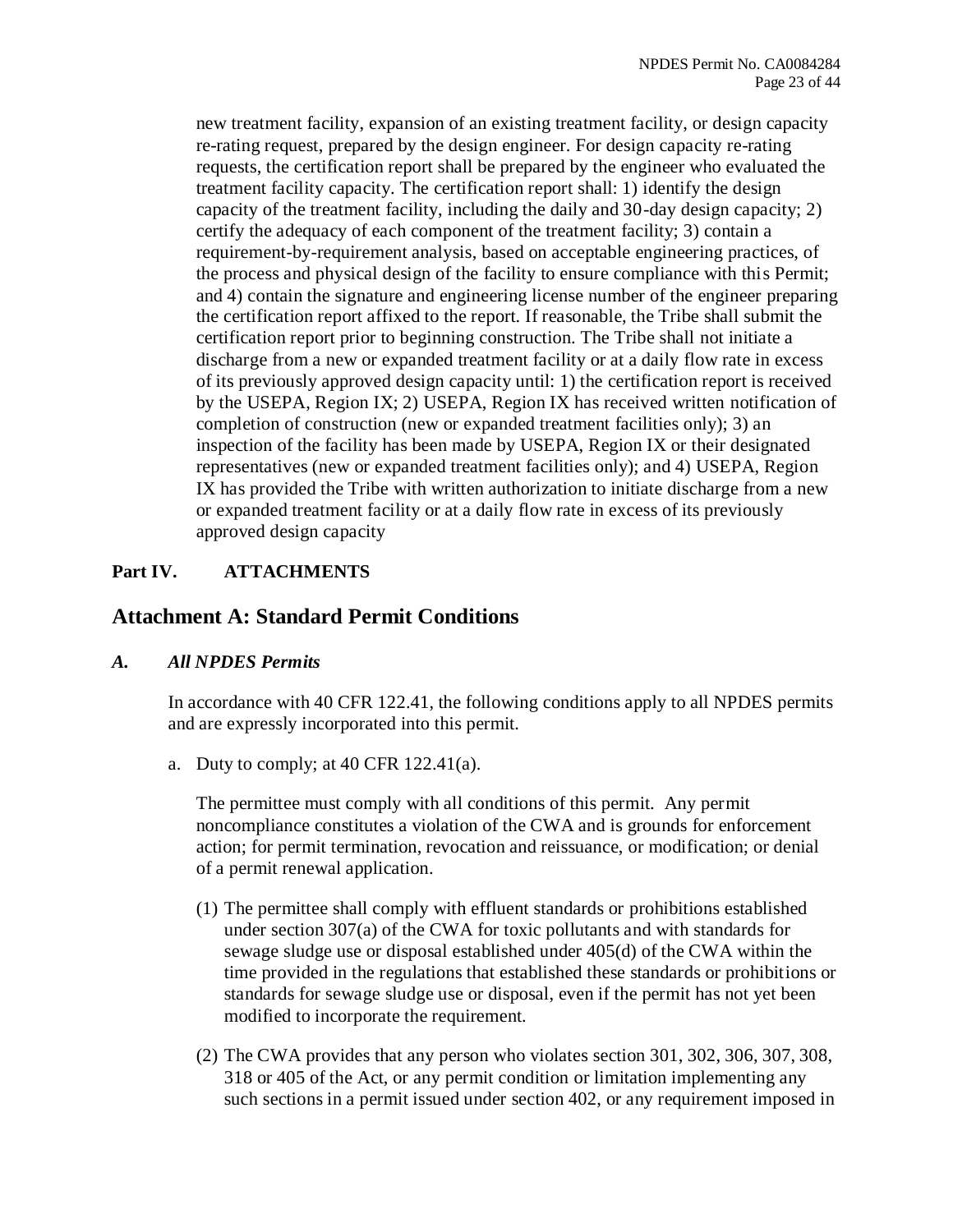a pretreatment program approved under sections  $402(a)(3)$  or  $402(b)(8)$  of the Act, is subject to a civil penalty not to exceed \$25,000 per day for each violation. The CWA provides that any person who *negligently* violates sections 301, 302, 306, 307, 308, 318, or 405 of the Act, or any condition or limitation implementing any of such sections in a permit issued under section 402 of the Act, or any requirement imposed in a pretreatment program approved under 402(a)(3) or 402(b)(8) of the Act, is subject to criminal penalties of \$2,500 to \$25,000 per day of violation, or imprisonment of not more than 1 year, or both. In the case of a second or subsequent conviction for a negligent violation, a person shall be subject to criminal penalties of not more than \$50,000 per day of violation, or by imprisonment of not more than 2 years, or both. Any person who *knowingly* violates such sections, or such conditions or limitations is subject to criminal penalties of \$5,000 to \$50,000 per day of violation, or imprisonment for not more than 3 years, or both. In the case of a second or subsequent conviction for a knowing violation, a person shall be subject to criminal penalties of not more than \$100,000 per day of violation, or imprisonment of not more than 6 years, or both. Any person who knowingly violates section 301, 302, 303, 306, 307, 308, 318 or 405 of the Act, or any permit condition or limitation implementing any of such sections in a permit issued under section 402 of the Act, and who knows at that time that he thereby places another person in imminent danger of death or serious bodily injury, shall, upon conviction, be subject to a fine of note more than \$250,000 or imprisonment of not more than 15 years, or both. In the case of second or subsequent conviction for a knowing endangerment violation, a person shall be subject to a fine of not more than \$500,000 or by imprisonment of not more than 30 years, or both. An organization, such as defined in section  $309(c)(3)(B)(iii)$  of the CWA, shall, upon conviction of violating the imminent danger provision, be subject to a fine of not more than \$1,000,000 and can be fined up to \$2,000,000 for second or subsequent convictions.

- (3) Any person may be assessed an administrative penalty by the Administrator for violating section 301, 302, 306, 307, 308, 318 or 405 of this Act, or any permit condition or limitation implementing any such sections in a permit issued under section 402 of this Act. Administrative penalties for Class I violations are not to exceed \$10,000 per violation, with the maximum amount of any Class I penalty assessed not to exceed \$25,000. Penalties for Class II violations are not to exceed \$10,000 per day for each day during which the violation continues, with the maximum amount of any Class II penalty not to exceed \$125,000.
- b. Duty to reapply; at  $40$  CFR  $122.41(b)$ .

If the permittee wishes to continue an activity regulated by this permit after the expiration date of this permit, the permittee must apply for and obtain a new permit.

c. Need to halt or reduce activity not a defense; at 40 CFR 122.41(c).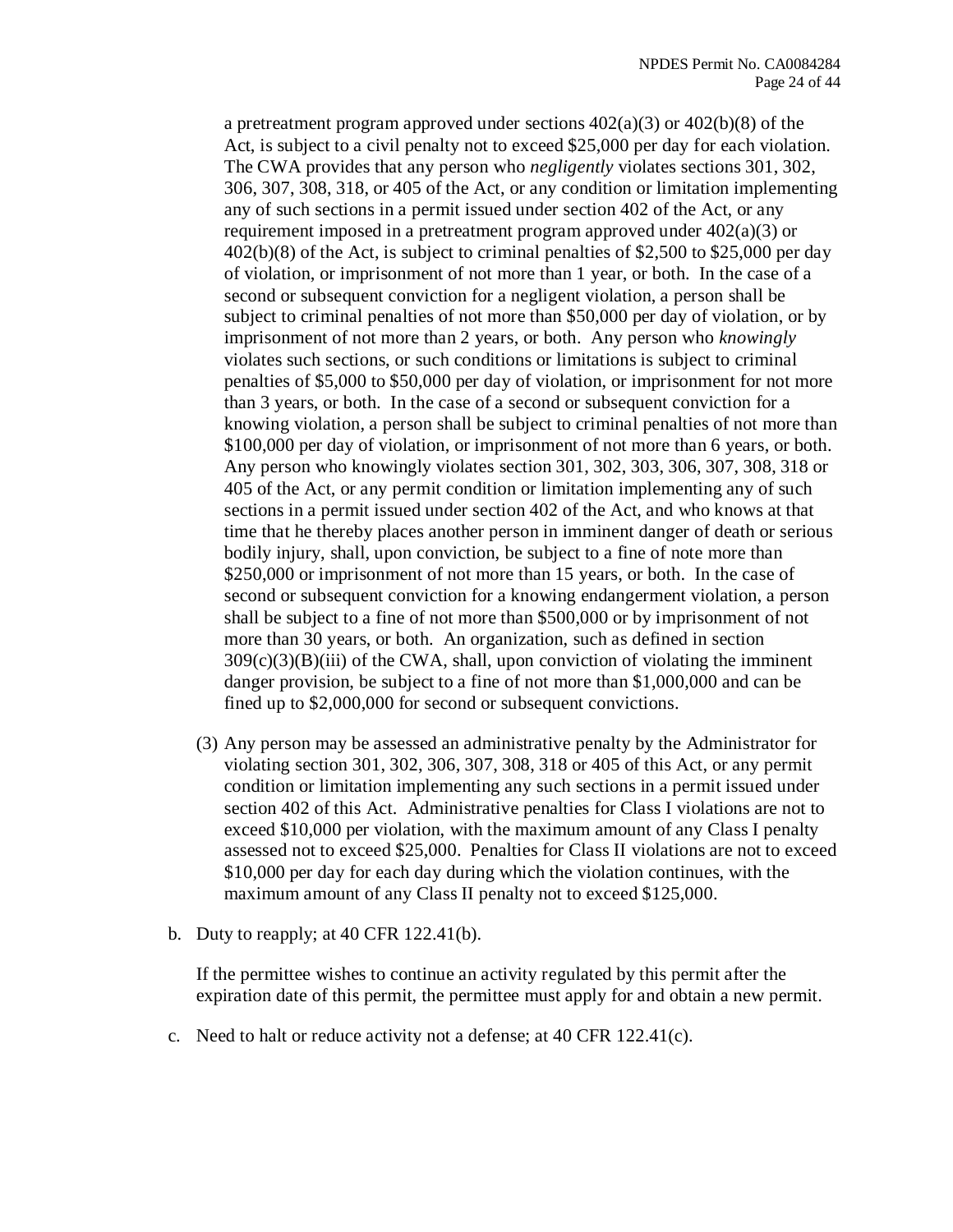It shall not be a defense for a permittee in an enforcement action that it would have been necessary to halt or reduce the permitted activity in order to maintain compliance with the conditions of this permit.

d. Duty to mitigate; at 40 CFR 122.41(d).

The permittee shall take all reasonable steps to minimize or prevent any discharge or sludge use or disposal in violation of this permit which has a reasonable likelihood of adversely affecting human health or the environment.

e. Proper operation and maintenance; at 40 CFR 122.41(e).

The permittee shall at all times properly operate and maintain all facilities and systems of treatment and control (and related appurtenances) which are installed or used by the permittee to achieve compliance with the conditions of this permit. Proper operation and maintenance also includes adequate laboratory controls and appropriate quality assurance procedures. This provision requires the operation of backup or auxiliary facilities or similar systems which are installed by a permittee only when the operation is necessary to achieve compliance with the conditions of the permit.

f. Permit actions; at 40 CFR 122.41(f).

This permit may be modified, revoked and reissued, or terminated for cause. The filing of a request by the permittee for a permit modification, revocation and reissuance, or termination, or a notification of planned changes or anticipated noncompliance does not stay any permit condition.

g. Property rights; at 40 CFR  $122.41(g)$ .

This permit does not convey any property rights of any sort, or any exclusive privilege.

h. Duty to provide information; at 40 CFR 122.41(h).

The permittee shall furnish to the Director, within a reasonable time, any information which the Director may request to determine whether cause exists for modifying, revoking and reissuing, or terminating this permit or to determine compliance with this permit. The permittee shall also furnish to the Director upon request, copies of records required to be kept by this permit.

i. Inspection and entry; at 40 CFR 122.41(i).

The permittee shall allow the Director, or an authorized representative (including an authorized contractor acting as a representative of the Administrator), upon presentation of credentials and other documents as may be required by law, to: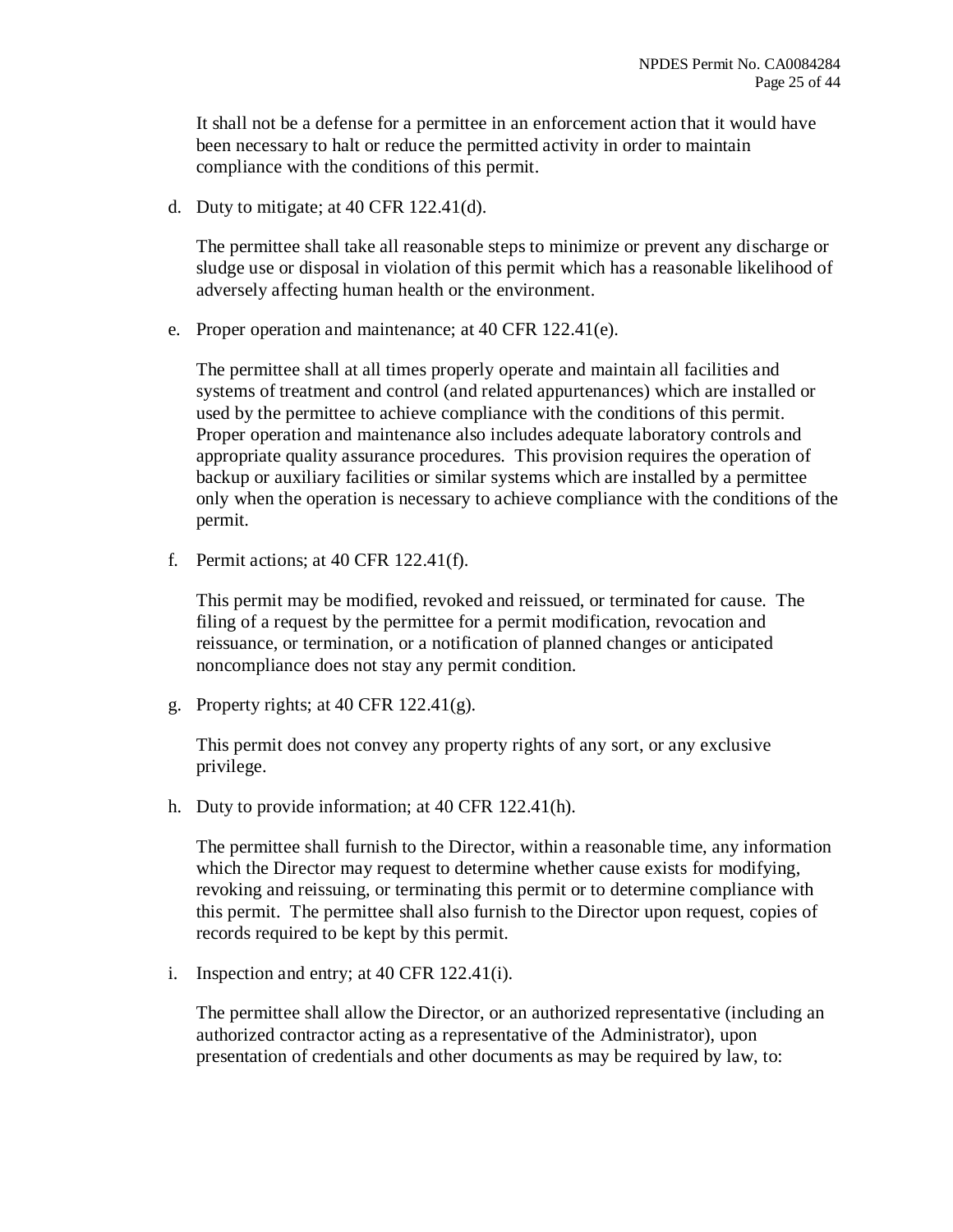- (1) Enter upon the permittee's premises where a regulated facility or activity is located or conducted, or where records must be kept under the conditions of this permit;
- (2) Have access to and copy, at reasonable times, any records that must be kept under the conditions of this permit;
- (3) Inspect at reasonable times any facilities, equipment (including monitoring and control equipment), practices, or operations regulated or required under this permit; and
- (4) Sample or monitor at reasonable times, for the purposes of assuring permit compliance or as otherwise authorized by the CWA, any substances or parameters at any location.
- j. Monitoring and records; at 40 CFR 122.41(j).
	- (1) Samples and measurements taken for the purpose of monitoring shall be representative of the monitored activity.
	- (2) Except for records of monitoring information required by this permit related to the permittee's sewage sludge use and disposal activities, which shall be retained for a period of at least five years (or longer as required by 40 CFR part 503), the permittee shall retain records of all monitoring information, including all calibration and maintenance records and all original strip chart recordings for continuous monitoring instrumentation, copies of all reports required by this permit, and records of all data used to complete the application for this permit, for a period of at least 3 years from the date of the sample measurement, report or application. This period may be extended by request of the Director at any time.
	- (3) Records of monitoring information shall include:
		- (i) The date, exact place, and time of sampling or measurements;
		- (ii) The individual(s) who performed the sampling or measurements;
		- (iii)The date(s) analyses were performed
		- (iv)The individuals(s) who performed the analyses;
		- (v) The analytical techniques or methods used; and
		- (vi)The results of such analyses.
	- (4) Monitoring must be conducted according to test procedures approved under 40 CFR Part 136 or, in the case of sludge use or disposal, approved under 40 CFR Part 136 unless otherwise specified in 40 CFR part 503, unless other test procedures have been specified in the permit.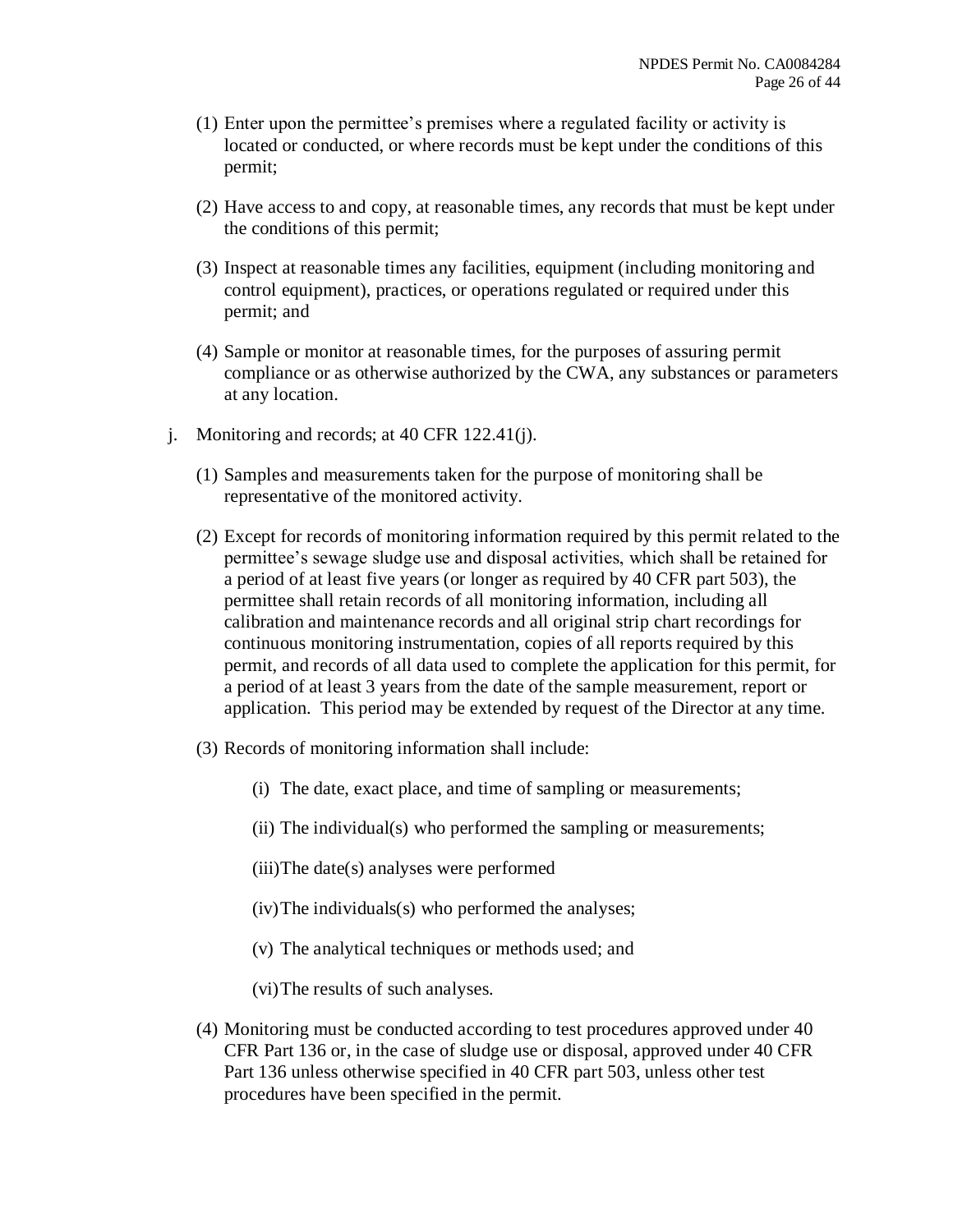- (5) The CWA provides that any person who falsifies, tampers with, or knowingly renders inaccurate any monitoring device or method required to be maintained under this permit shall, upon conviction, be punished by a fine of not more than \$10,000, or by imprisonment for not more than 2 years, or both. If a conviction of a person is for a violation committed after a first conviction of such person under this paragraph, punishment is a fine of not more than \$20,000 per day of violation, or by imprisonment of not more than 4 years, or both.
- k. Signatory requirement; at 40 CFR 122.41(k).
	- (1) All applications, reports, or information submitted to the Director shall be signed and certified. (See 40 CFR 122.22.)
	- (2) The CWA provides that any person who knowingly makes any false statement, representation, or certification in any record or other document submitted or required to be maintained under this permit, including monitoring reports or reports of compliance or non-compliance shall, upon conviction, be punished by a fine of not more than \$10,000 per violation, or by imprisonment for not more than 6 months per violation, or by both.
- l. Reporting requirements; at 40 CFR 122.41(l).
	- (1) Planned changes. The permittee shall give notice to the Director as soon as possible of any planned physical alternations or additions to the permitted facility. Notice is required only when:
		- (i) The alteration or addition to a permitted facility may meet one of the criteria for determining whether a facility is a new source in 40 CFR 122.29(b); or
		- (ii) The alteration or addition could significantly change the nature or increase the quantity of pollutants discharged. This notification applies to pollutants which are subject neither to effluent limitations in the permit, nor to notification requirements under 40 CFR 122.42(a)(1).
		- (iii)The alteration or addition results in a significant change in the permittee's sludge use or disposal practices, an such alteration, addition, or change may justify the application of permit conditions that are different from or absent in the existing permit, including notification of additional use or disposal sites not reported during the permit application process or not reported pursuant to an approved land application plan;
	- (2) Anticipated noncompliance. The permittee shall give advance notice to the Director of any planned changes in the permitted facility or activity which may result in noncompliance with permit requirements.
	- (3) Transfers. This permit is not transferable to any person except after notice to the Director. The Director may require modification or revocation and reissuance of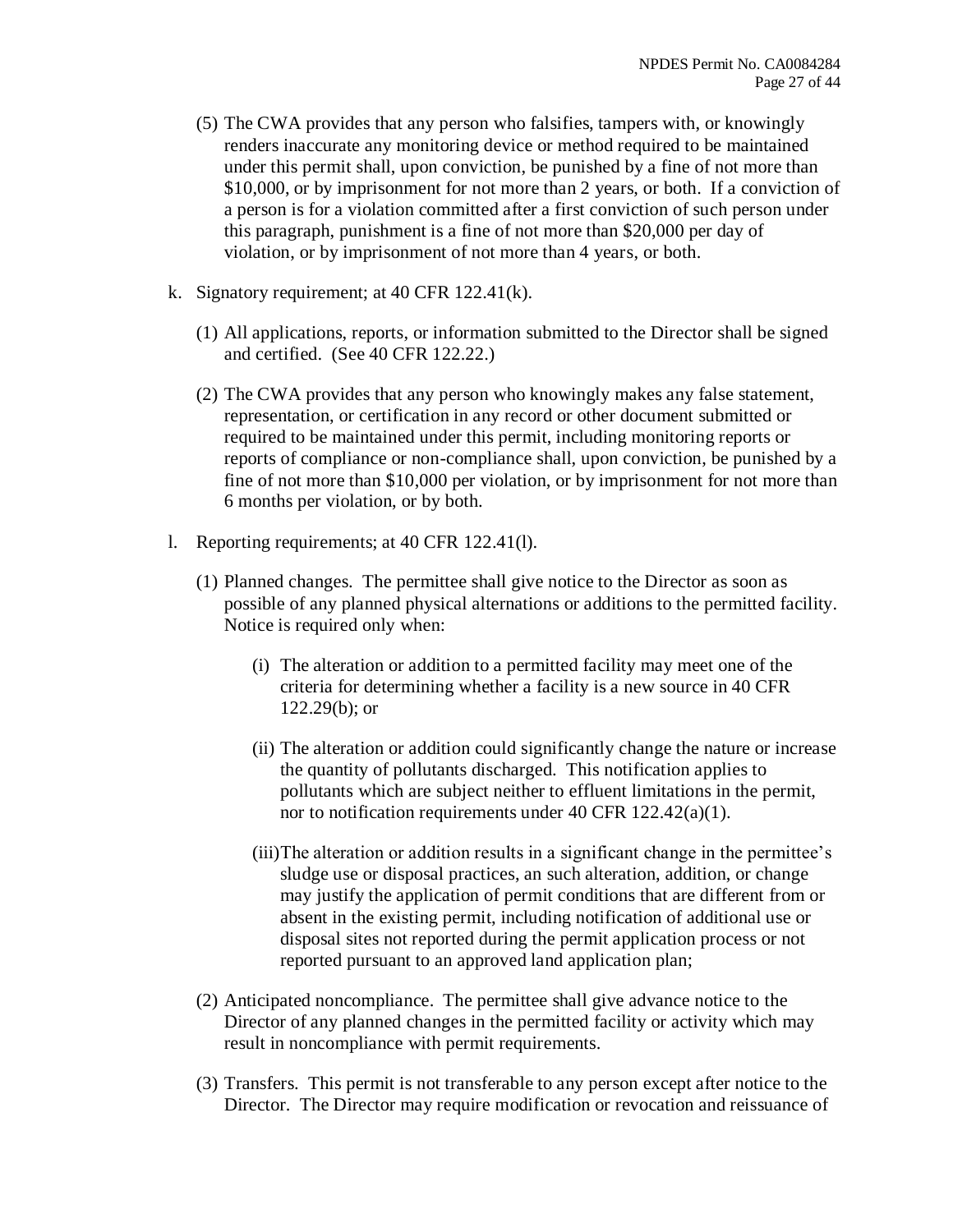the permit to change the name of the permittee and incorporate such other requirements as may be necessary under the CWA. (See 40 CFR 122.61; in some cases, modification or revocation and reissuance is mandatory.)

- (4) Monitoring reports. Monitoring results shall be reported at the intervals specified elsewhere in this permit.
	- (i) Monitoring results must be reported on a Discharge Monitoring Report (DMR) or forms provided or specified by the Director for reporting results of monitoring of sludge use or disposal practices. As of December 21, 2016 all reports and forms submitted in compliance with this section must be submitted electronically by the permittee to the Director or initial recipient, as defined in 40 CFR 127.2(b), in compliance with this section and 40 CFR 3 (including, in all cases, subpart D to part 3), 40 CFR 122.22, and 40 CFR 127. Part 127 is not intended to undo existing requirements for electronic reporting. Prior to this date, and independent of part 127, permittees may be required to report electronically if specified by a particular permit or if required to do so by state law.
	- (ii) If the permittee monitors any pollutant more frequently than required by the permit using test procedures approved under 40 CFR part 136 or, in the case of sludge use or disposal, approved under 40 CFR part 503, or as specified in the permit, the results of such monitoring shall be included in the calculation and reporting of the data submitted in the DMR or sludge reporting form specified by the Director.
	- (iii)Calculations for all limitations which require averaging of measurements shall utilize an arithmetic mean unless otherwise specified by the Director in the permit.
- (5) Compliance schedules. Reports of compliance or noncompliance with, or any progress reports on, interim and final requirements contained in any compliance schedule of this permit shall be submitted no later than 14 days following each schedule date.
- (6) Twenty-four hour reporting.
	- (i) The permittee shall report any noncompliance which may endanger health or the environment. Any information shall be provided orally within 24 hours from the time the permittee becomes aware of the circumstances. A report shall also be provided within 5 days of the time the permittee becomes aware of the circumstances. The report shall contain a description of the noncompliance and its cause; the period of noncompliance, including exact dates and times), and if the noncompliance has not been corrected, the anticipated time it is expected to continue; and steps taken or planned to reduce, eliminate,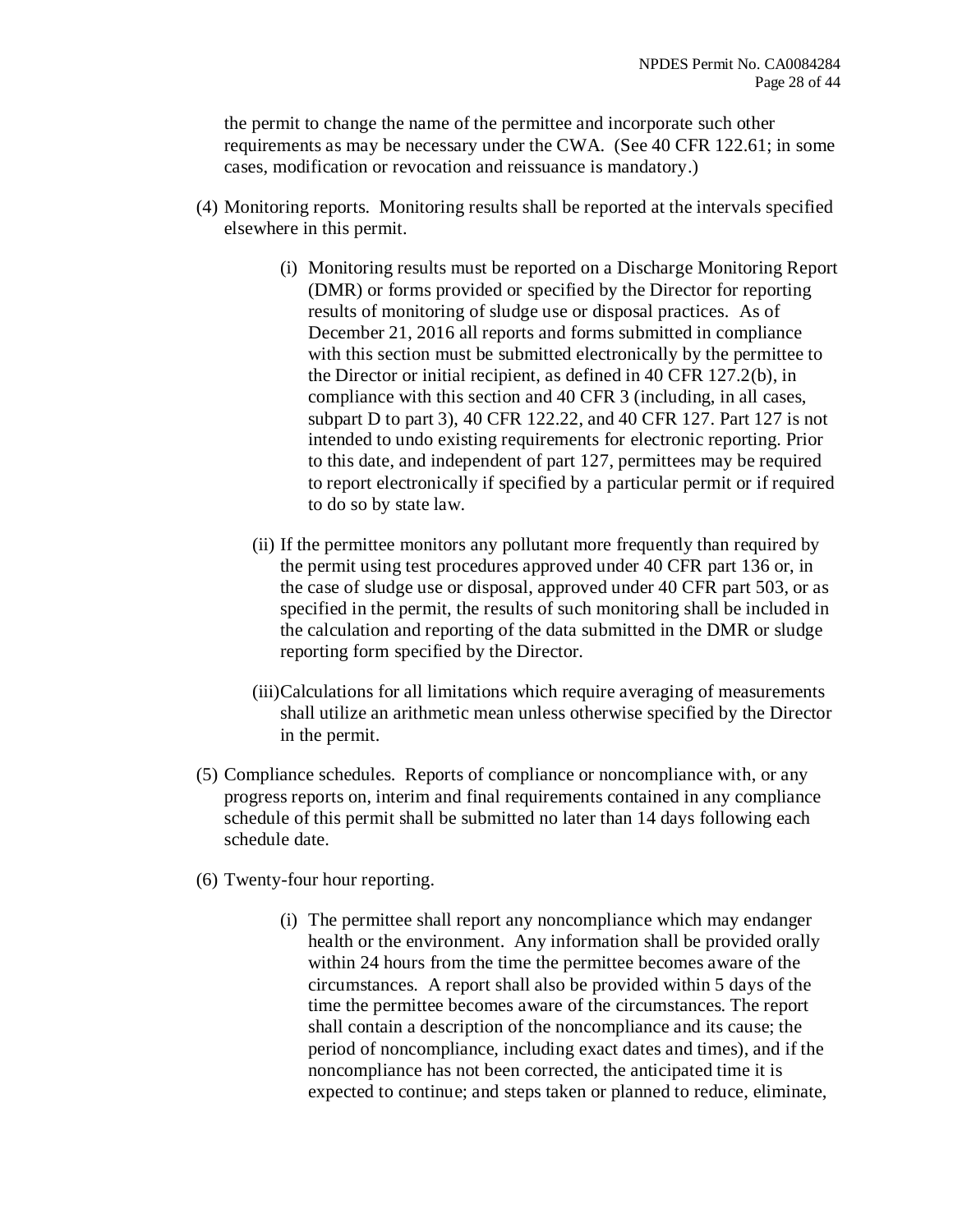and prevent reoccurrence of the noncompliance. For noncompliance events related to combined sewer overflows, sanitary sewer overflows, or bypass events, these reports must include the data described above (with the exception of time of discovery) as well as the type of event (combined sewer overflows, sanitary sewer overflows, or bypass events), type of sewer overflow structure (e.g., manhole, combine sewer overflow outfall), discharge volumes untreated by the treatment works treating domestic sewage, types of human health and environmental impacts of the sewer overflow event, and whether the noncompliance was related to wet weather. As of December 21, 2020 all reports related to combined sewer overflows, sanitary sewer overflows, or bypass events submitted in compliance with this section must be submitted electronically by the permittee to the Director or initial recipient, as defined in 40 CFR 127.2(b), in compliance with this section and 40 CFR 3 (including, in all cases, subpart D to part 3), 40 CFR 122.22, and 40 CFR part 127. Part 127 is not intended to undo existing requirements for electronic reporting. Prior to this date, and independent of part 127, permittees may be required to electronically submit reports related to combined sewer overflows, sanitary sewer overflows, or bypass events under this section by a particular permit or if required to do so by state law. The Director may also require permittees to electronically submit reports not related to combined sewer overflows, sanitary sewer overflows, or bypass events under this section.

- (ii) The following shall be included as information which must be reported within 24 hours under this paragraph.
	- (A)Any unanticipated bypass which exceeds any effluent limitation in the permit. (See 40 CFR 122.41(g).)
	- (B) Any upset which exceeds any effluent limitation in the permit.
	- (C) Violation of a maximum daily discharge limitation for any of the pollutants listed by the Director in the permit to be reported within 24 hours. (See 40 CFR 122.44(g).)
- (iii)The Director may waive the written report on a case-by-case basis for reports under 40 CFR  $122.41(1)(6)(ii)$  of this section if the oral report has been received within 24 hours.
- (7) Other noncompliance. The permittee shall report all instances of noncompliance not reported under 40 CFR 122.41(l)(4), (5), and (6) of this section, at the time monitoring reports are submitted. The reports shall contain the information listed in paragraph (l)(6) of this section. For noncompliance events related to combined sewer overflows, sanitary sewer overflows, or bypass events, these reports shall contain the information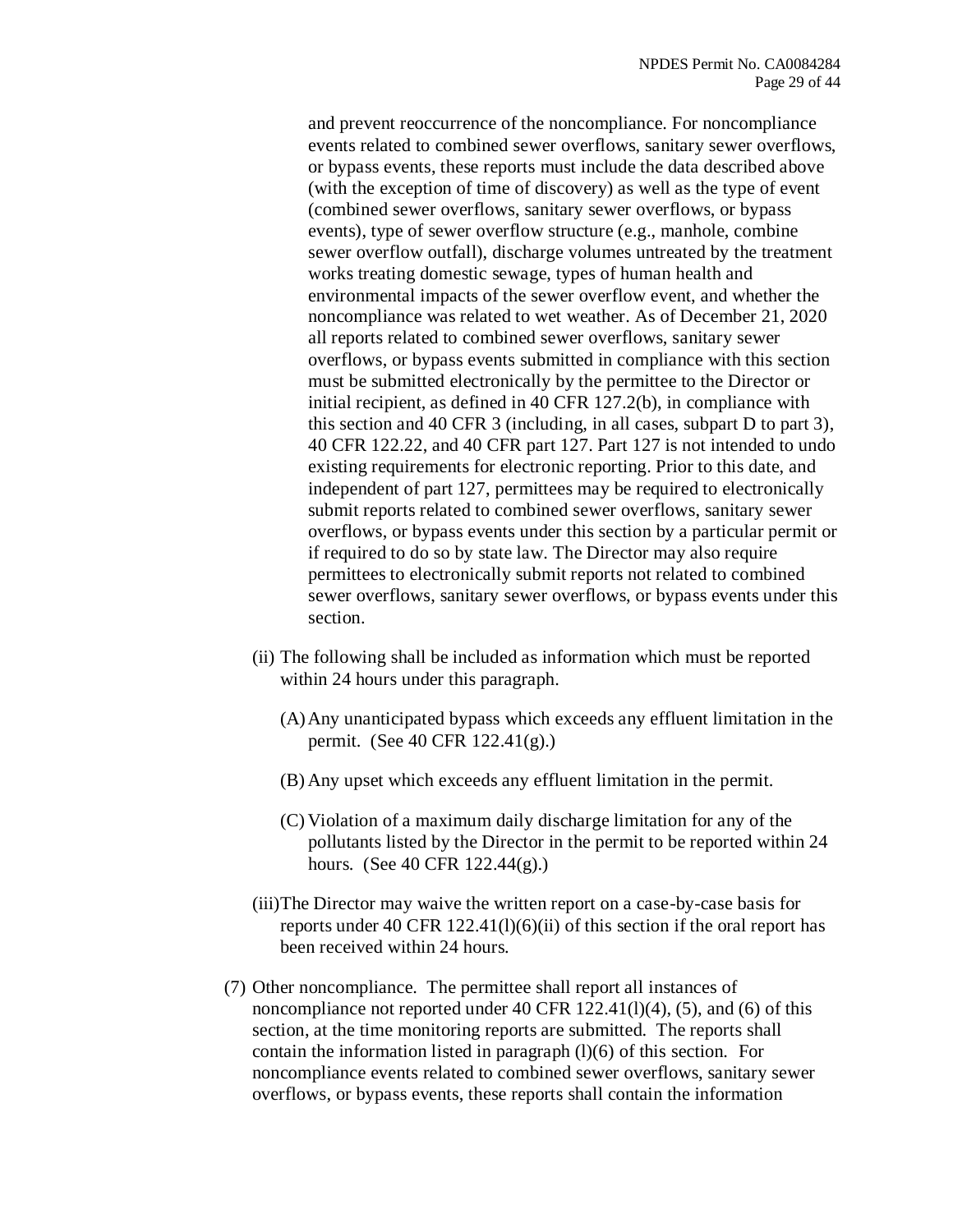described in paragraph (l)(6) and the applicable required data in appendix A to 40 CFR part 127. As of December 21, 2020 all reports related to combined sewer overflows, sanitary sewer overflows, or bypass events submitted in compliance with this section must be submitted electronically by the permittee to the Director or initial recipient, as defined in 40 CFR 127.2(b), in compliance with this section and 40 CFR part 3(including, in all cases, subpart D to part 3), § 122.22, and 40 CFR part 127. Part 127 is not intended to undo existing requirements for electronic reporting. Prior to this date, and independent of part 127, permittees may be required to electronically submit reports related to combined sewer overflows, sanitary sewer overflows, or bypass events under this section by a particular permit or if required to do so by state law. The Director may also require permittees to electronically submit reports not related to combined sewer overflows, sanitary sewer overflows, or bypass events under this section.

- (8) Other information. Where the permittee becomes aware that it failed to submit any relevant facts in a permit application, or submitted incorrect information in a permit application or in any report to the Director, it shall promptly submit such facts or information.
- (9) Identification of the initial recipient for NPDES electronic reporting data. The owner, operator, or the duly authorized representative of an NPDES-regulated entity is required to electronically submit the required NPDES information (as specified in appendix A to 40 CFR 127) to the appropriate initial recipient, as determined by EPA, and as defined in 40 CFR 127.2(b) of this chapter. EPA will identify and publish the list of initial recipients on its Web site and in the Federal Register, by state and by NPDES data group [see 40 CFR 127.2(c) of this chapter]. EPA will update and maintain this listing.
- m. Bypass; at 40 CFR 122.41(m).
	- (1) Definitions.
		- (i) "Bypass" means the intentional diversion of waste streams from any portion of a treatment facility.
		- (ii) "Severe property damage" means substantial physical damage to property, damage to the treatment facilities which causes them to become inoperable, or substantial and permanent loss of natural resources which can reasonably be expected to occur in the absence of a bypass. Severe property damage does not mean economic loss caused by delays in production.
	- (2) Bypass not exceeding limitations. The permittee may allow any bypass to occur which does not cause effluent limitations to be exceeded, but only if it also is for essential maintenance to assure efficient operation. These bypasses are not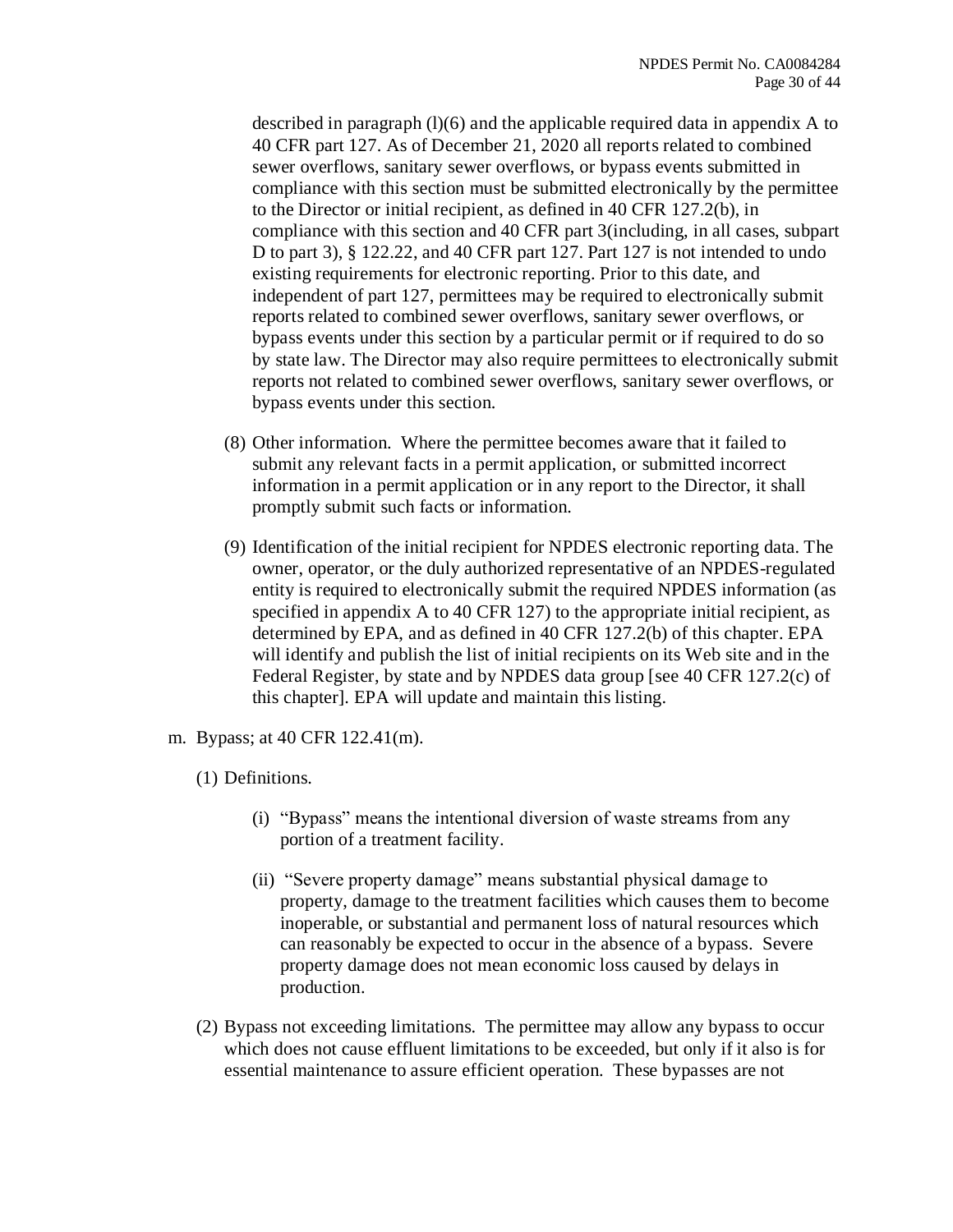subject to the provisions of paragraphs 40 CFR  $122.41(m)(3)$  and  $(m)(4)$  of this section.

(3) Notice.

- (i) Anticipated bypass. If the permittee knows in advance of the need for a bypass, it shall submit prior notice, if possible at least ten days before the date of the bypass. As of December 21, 2020 all notices submitted in compliance with this section must be submitted electronically by the permittee to the Director or initial recipient, as defined in [40 CFR](https://www.federalregister.gov/select-citation/2015/10/22/40-CFR-127.2)  [127.2\(](https://www.federalregister.gov/select-citation/2015/10/22/40-CFR-127.2)b), in compliance with this section and [40 CFR part 3\(](https://www.federalregister.gov/select-citation/2015/10/22/40-CFR-3)including, in all cases, subpart D to part 3), 40 CFR 122.22, and [40 CFR part 127.](https://www.federalregister.gov/select-citation/2015/10/22/40-CFR-127) Part 127 is not intended to undo existing requirements for electronic reporting. Prior to this date, and independent of part 127, permittees may be required to report electronically if specified by a particular permit or if required to do so by state law.
- (ii) Unanticipated bypass. The permittee shall submit notice of an unanticipated bypass as required in paragraph  $(l)(6)$  of this section  $(24$ hour notice). As of December 21, 2020 all notices submitted in compliance with this section must be submitted electronically by the permittee to the Director or initial recipient, as defined in [40 CFR](https://www.federalregister.gov/select-citation/2015/10/22/40-CFR-127.2)  [127.2\(](https://www.federalregister.gov/select-citation/2015/10/22/40-CFR-127.2)b), in compliance with this section and [40 CFR part 3\(](https://www.federalregister.gov/select-citation/2015/10/22/40-CFR-3)including, in all cases, subpart D to part 3), 40 CFR 122.22, and [40 CFR part 127.](https://www.federalregister.gov/select-citation/2015/10/22/40-CFR-127) Part 127 is not intended to undo existing requirements for electronic reporting. Prior to this date, and independent of part 127, permittees may be required to report electronically if specified by a particular permit or if required to do so by state law.
- (4) Prohibition of bypass.
	- (i) Bypass is prohibited, and the Director may take enforcement action against a permittee for bypass, unless:
		- (A)Bypass was unavoidable to prevent loss of life, personal injury, or severe property damage;
		- (B) There were no feasible alternatives to the bypass, such as the use of auxiliary treatment facilities, retention of untreated wastes, or maintenance during normal periods of equipment downtime. This condition is not satisfied if adequate back-up equipment should have been installed in the exercise of reasonable engineering judgment to prevent a bypass which occurred during normal periods of equipment downtime or preventative maintenance; and
		- (C) The permittee submitted notices as required under paragraph (m)(3) of this section.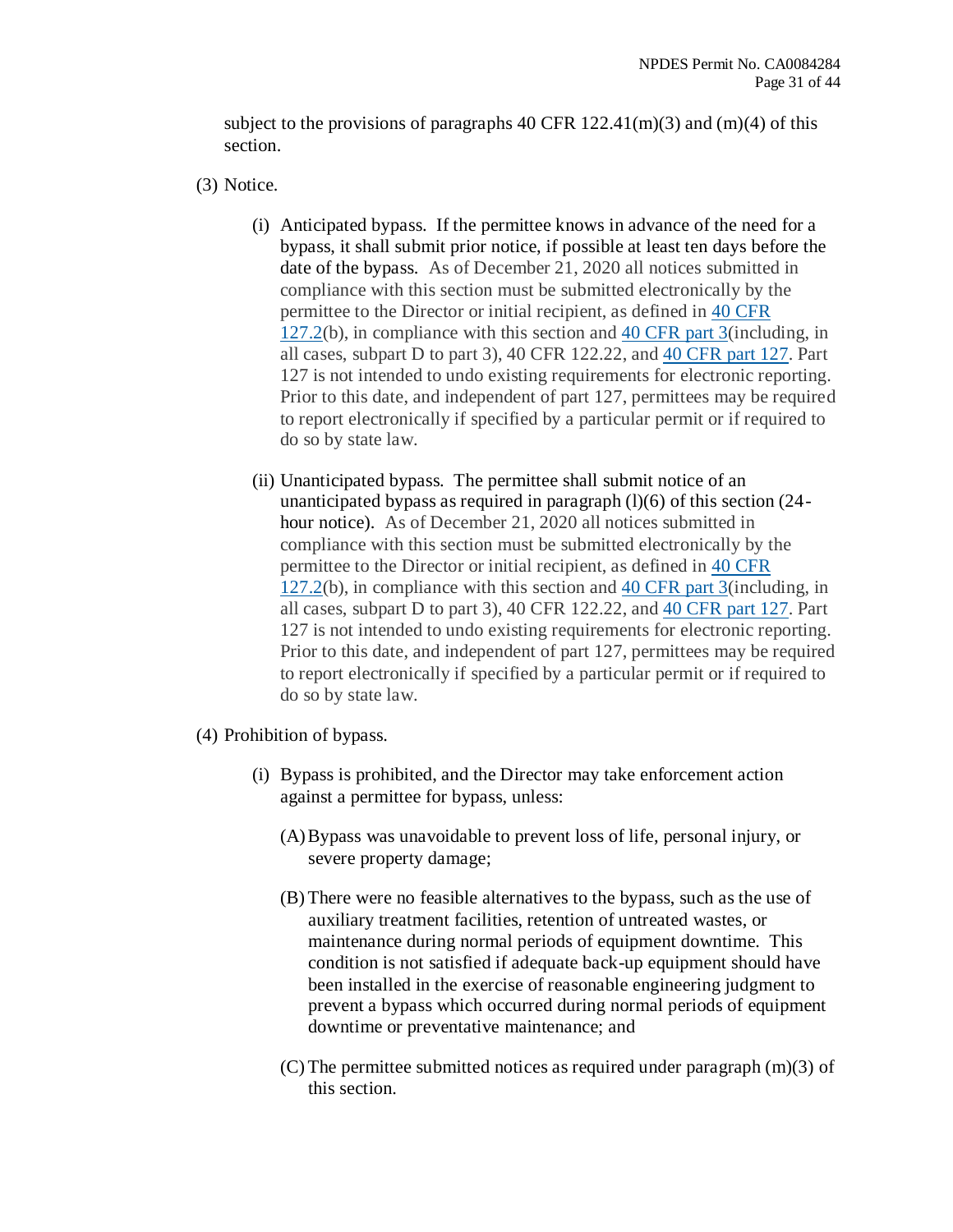- (ii) The Director may approve an anticipated bypass, after considering its adverse effects, if the Director determines that it will meet the three conditions listed above in paragraph (m)(4)(i) of this section.
- n. Upset; at 40 CFR 122.41(n).
	- (1) Definition. "Upset" means an exceptional incident in which there is unintentional and temporary noncompliance with technology based permit effluent limitations because of factors beyond the reasonable control of the permittee. An upset does not include noncompliance to the extent cause by operational error, improperly designed treatment facilities, inadequate treatment facilities, lack of preventative maintenance, or careless or improper operation.
	- (2) Effect of an upset. An upset constitutes an affirmative defense to an action brought for noncompliance with such technology based permit effluent limitations if the requirements of paragraph  $(n)(3)$  of this section are met. No determination made during administrative review of claims that noncompliance was caused by upset, and before an action for noncompliance, is final administrative action subject to judicial review.
	- (3) Conditions necessary for a demonstration of upset. A permittee who wishes to establish the affirmative defense of upset shall demonstrate, through properly signed, contemporaneous operating logs, or other relevant evidence that:
		- (i) An upset occurred and that the permittee can identify the cause(s) of the upset;
		- (ii) The permitted facility was at the time being properly operated; and
		- (iii)The permittee submitted notice of the upset as required in paragraph  $(l)(6)(ii)(B)$  of this section (24 hour notice).
		- (iv)The permittee complied with any remedial measures required under paragraph (d) of this section.
	- (4) Burden of proof. In any enforcement proceeding the permittee seeking to establish the occurrence of an upset has the burden of proof.

#### *B. Specific Categories of NPDES Permits*

In accordance with 40 CFR 122.42, the following conditions, in addition to those set forth at 40 CFR 122.41, apply to all NPDES permits within the category specified below and are expressly incorporated into this permit.

- 1. Publicly owned treatment works; at 40 CFR 122.42(b).
	- a. All POTWs must provide adequate notice to the Director of the following: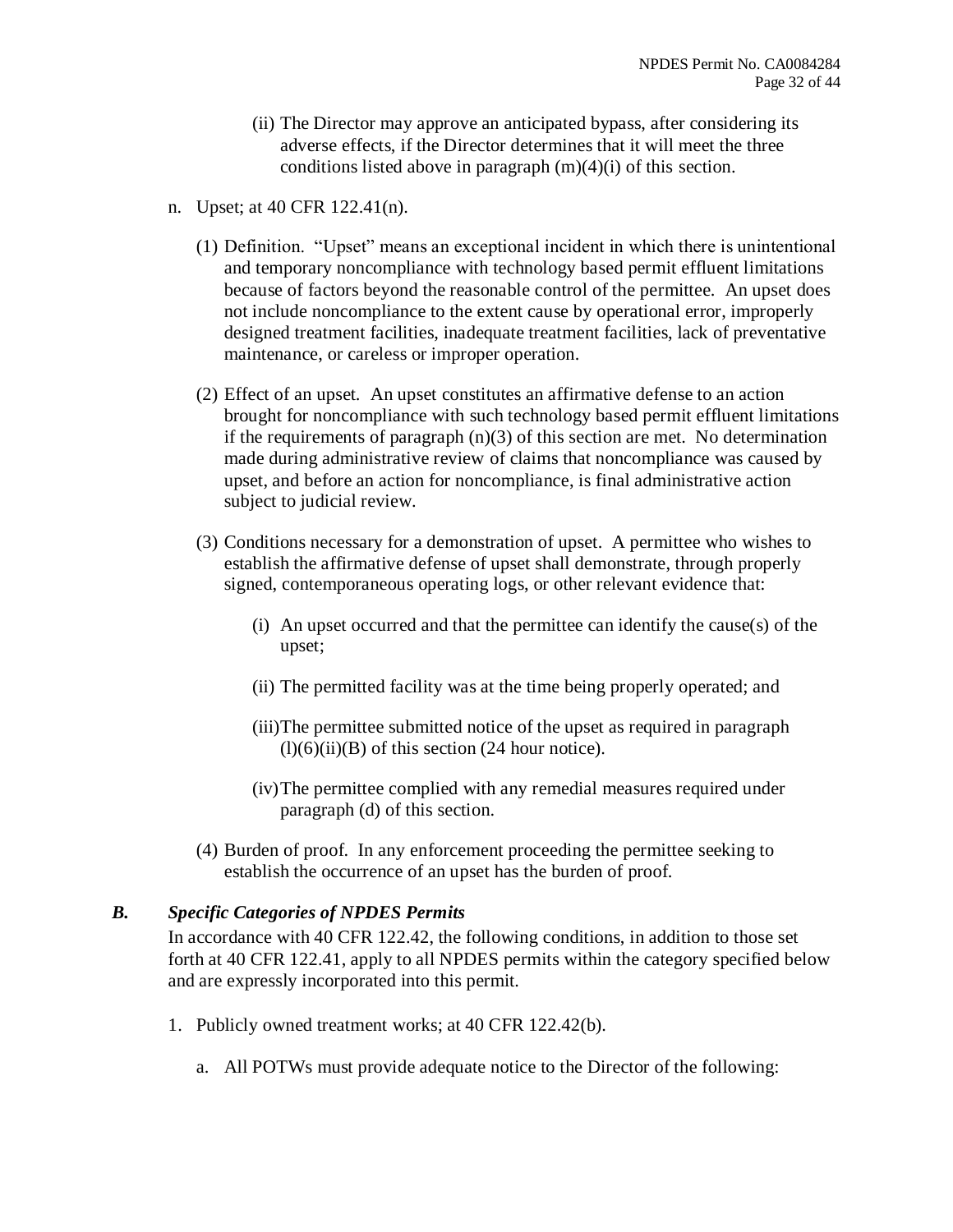- (1) Any new introduction of pollutants into the POTW from an indirect discharger which would be subject to section 301 and 306 of the CWA if it were directly discharging those pollutants; and
- (2) Any substantial change in the volume or character of pollutants being introduced into that POTW by a source introducing pollutants into the POTW at the time of issuance of the permit.
- (3) For purposes of this paragraph, adequate notice shall include information on:
	- (i) The quality and quantity of effluent introduced into the POTW; and
	- (ii) Any anticipated impact of the change on the quantity or quality of effluent to be discharged from the POTW.
- b. The following condition has been established by EPA Region 9 to enforce applicable requirements of the Resource Conservation and Recovery Act. Publicly owned treatment works may not receive hazardous waste by truck, rail, or dedicated pipe except as provided under 40 CFR 270. Hazardous wastes are defined at 40 CFR 261 and include any mixture containing any waste listed under 40 CFR 261.31 through 261-33. The Domestic Sewage Exclusion (40 CFR 261.4) applies only to wastes mixed with domestic sewage in a sewer leading to a publicly owned treatment works and not to mixtures of hazardous wastes and sewage or septage delivered to the treatment plant by truck.

#### *C. Standard Conditions Established by EPA Region 9 for All NPDES Permits*

- 1. Duty to reapply; at 40 CFR 122.21(d).
	- a. Any POTW with a currently effective permit shall submit a new application at least 180 days before the expiration date of the existing permit, unless permission for a later date has been granted by the Director. (The Director shall not grant permission for applications to be submitted later than the expiration date of the existing permit.)
	- b. All other permittees with currently effective permits shall submit a new application 180 days before the existing permit expires, except that:
		- (1) the Regional Administrator may grant permission to submit an application later than the deadline for submission otherwise applicable, but no later than the permit expiration date.
- 2. Signatories to permit applications and reports; at 40 CFR 122.22.
	- a. Applications. All permit applications shall be signed as follows:
		- (1) For a corporation. By a responsible corporate officer. For the purpose of this section, a responsible corporate officer means: (i) A president, secretary, treasurer, or vice-president of the corporation in charge of a principal business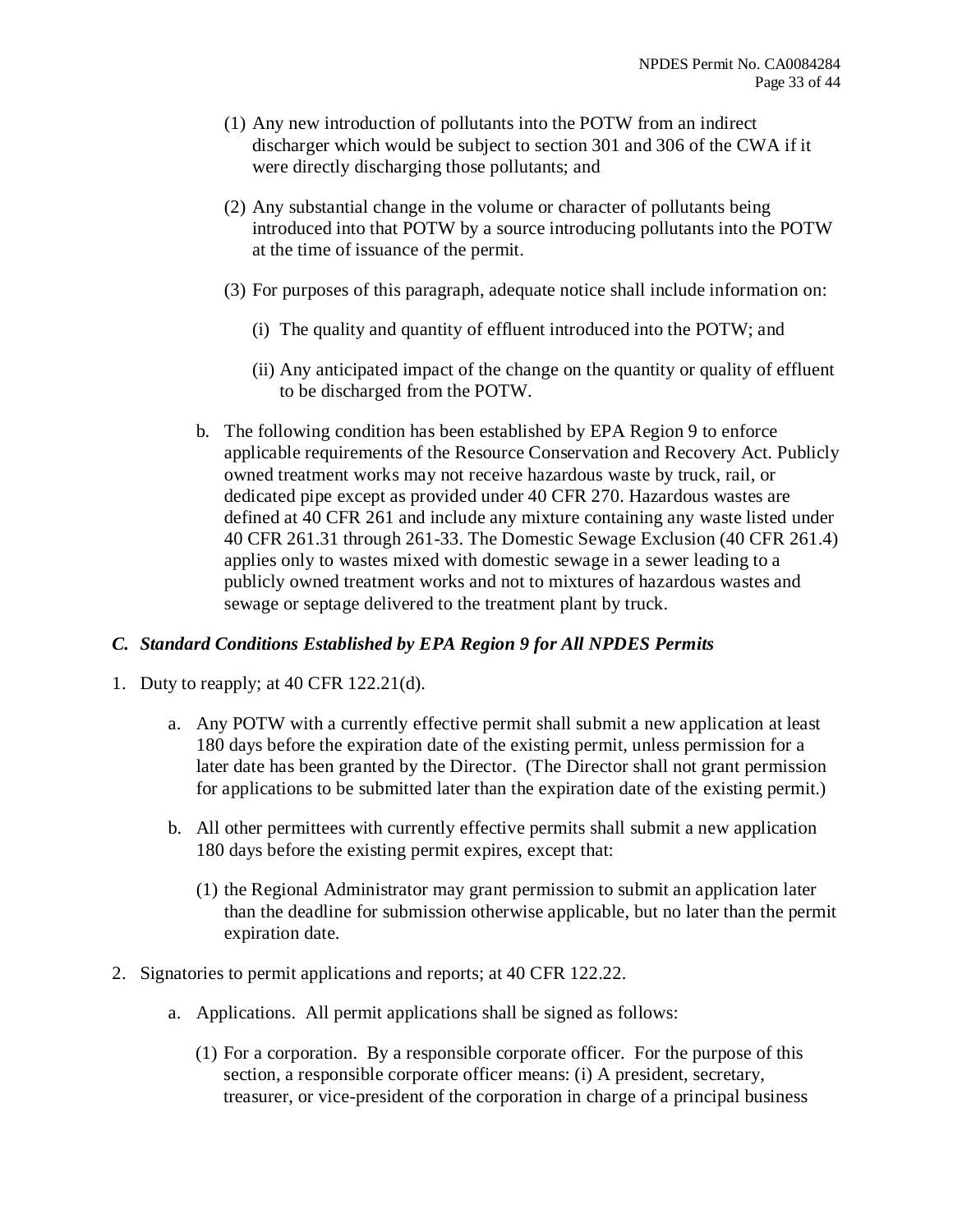function, or any other person who performs similar policy- or decision-making functions for the corporation, or (ii) the manager of one or more manufacturing, production, or operating facilities, provided, the manager is authorized to make management decisions which govern the operation of the regulated facility including having the explicit or implicit duty of making major capital investment recommendations, and initiating and directing other comprehensive measures to assure long term environmental compliance with environmental laws and regulations; the manager can ensure that the necessary systems are established or actions taken to gather complete and accurate information for permit application requirements; and where authority to sign documents has been assigned or delegated to the manager in accordance with corporate procedures.

Note: EPA does not require specific assignments or delegations of authority to responsible corporate officers identified in 40 CFR 122.22(a)(1)(i). The Agency will presume that these responsible corporate officers have the requisite authority to sign permit applications unless the corporation has notified the Director to the contrary. Corporate procedures governing authority to sign permit applications may provide for assignment or delegation to applicable corporate positions under 40 CFR 122.22(a)(1)(ii) rather than to specific individuals.

- (2) For a partnership or sole proprietorship. By a general partner or the proprietor, respectively; or
- (3) For a municipality, State, Federal, or other public agency. By either a principal executive officer or ranking elected official. For purposes of this section, a principal executive officer of a Federal agency includes: (i) The chief executive officer of the agency, or (ii) a senior executive officer having responsibility for the overall operations of a principal geographic unit of the agency (e.g., Regional Administrators of EPA).
- b. All reports required by permits, and other information requested by the Director shall be signed by a person described in paragraph (a) of this section, or by a duly authorized representative of that person. A person is a duly authorized representative only if:
	- (1) The authorization is made in writing by a person described in paragraph (a) of this section;
	- (2) The authorization specifies either an individual or a position having responsibility for the overall operation of the regulated facility or activity such as the position of plant manager, operator of a well or well field, superintendent, position of equivalent responsibility, or an individual or position having overall responsibility for environmental matters of the company, (A duly authorized representative may thus be either a named individual or any individual occupying a named position.) and,
	- (3) The written authorization is submitted to the Director.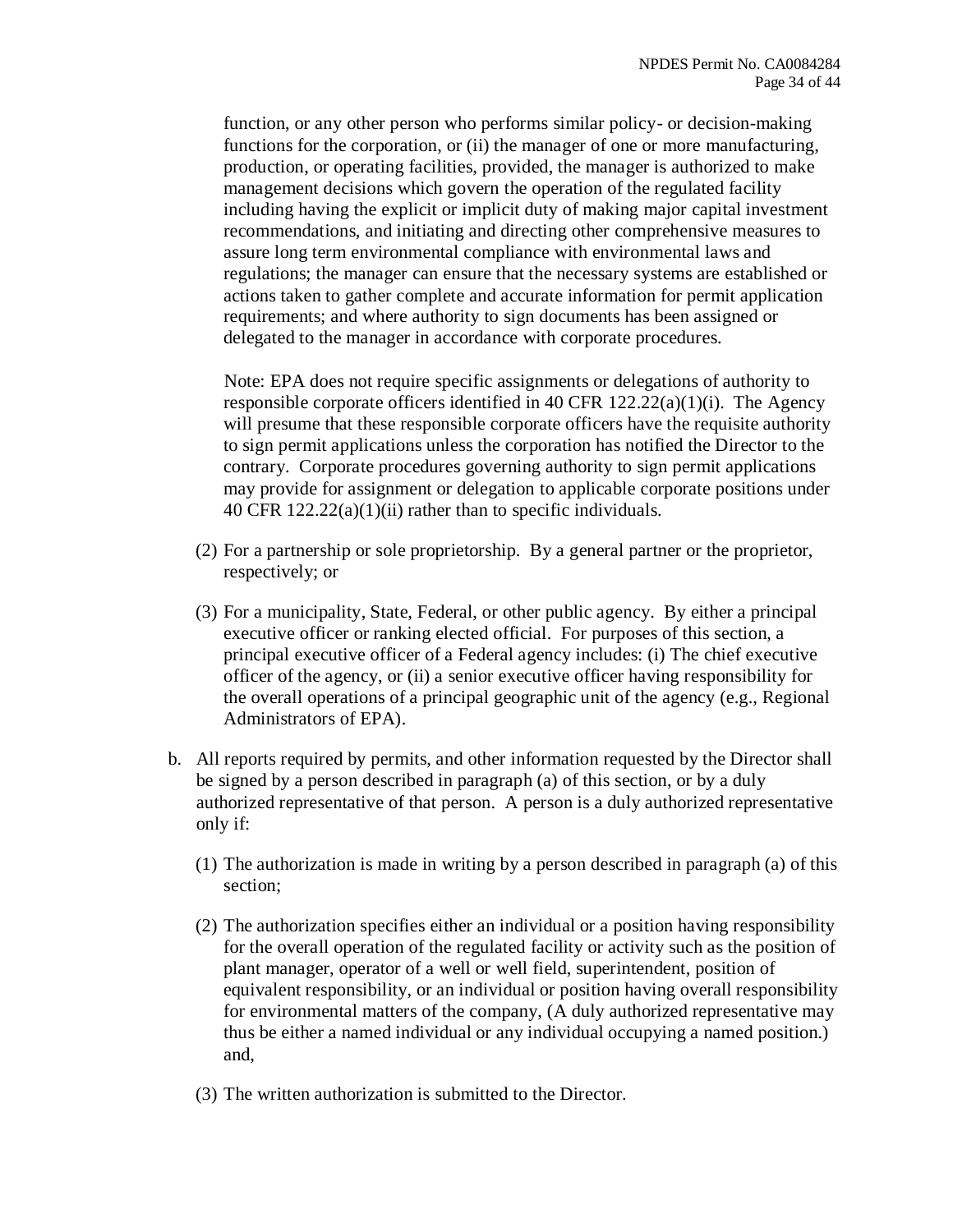- c. Changes to authorization. If an authorization under paragraph (b) of this section is no longer accurate because a different individual or position has responsibility for the overall operation of the facility, a new authorization satisfying the requirements of paragraph (b) of this section must be submitted to the Director prior to or together with any reports, information, or applications to be signed by an authorized representative.
- d. Certification. Any person signing a document under paragraph (a) or (b) of this section shall make the following certification:

"I certify under penalty of law that this document and all attachments were prepared under my direction or supervision in accordance with a system designed to assure that qualified personnel properly gather and evaluate the information submitted. Based on my inquiry of the person or persons who manage the system, or those persons directly responsible for gathering the information, the information submitted is, to the best of my knowledge and belief, true, accurate, and complete. I am aware that there are significant penalties for submitting false information, including the possibility of fine and imprisonment for knowing violations."

3. Reopener Clause; at 40 CFR 122.44(c).

For any permit issued to a treatment works treating domestic sewage (including "sludge-only facilities"), the Director shall include a reopener clause to incorporate any applicable standard for sewage sludge use or disposal promulgated under section 405(d) of the CWA. The Director may promptly modify or revoke and reissue any permit containing the reopener clause required by this paragraph if the standard for sewage sludge use or disposal is more stringent than any requirements for sludge use or disposal in the permit, or controls a pollutant or practice not limited in the permit.

- 4. Transfer of permits; at 40 CFR 122.61.
	- a. Transfers by modification. Except as provided in paragraph (b) of this section, a permit may be transferred by the permittee to a new owner or operator only if the permit has been modified or revoked and reissued (under 40 CFR 122.62(b)(2)), or a minor modification made (under 40 CFR 122.63(d)), to identify the new permittee and incorporate such other requirements as may be necessary under CWA.
	- b. Automatic transfers. As an alternative to transfers under paragraph (a) of this section, any NPDES permit may be automatically transferred to a new permittee if:
		- (1) The current permittee notifies the Director at least 30 days in advance of the proposed transfer date in paragraph (b)(2) of this section;
		- (2) The notice includes a written agreement between the existing and new permittees containing a specific date for transfer of permit responsibility, coverage, and liability between them; and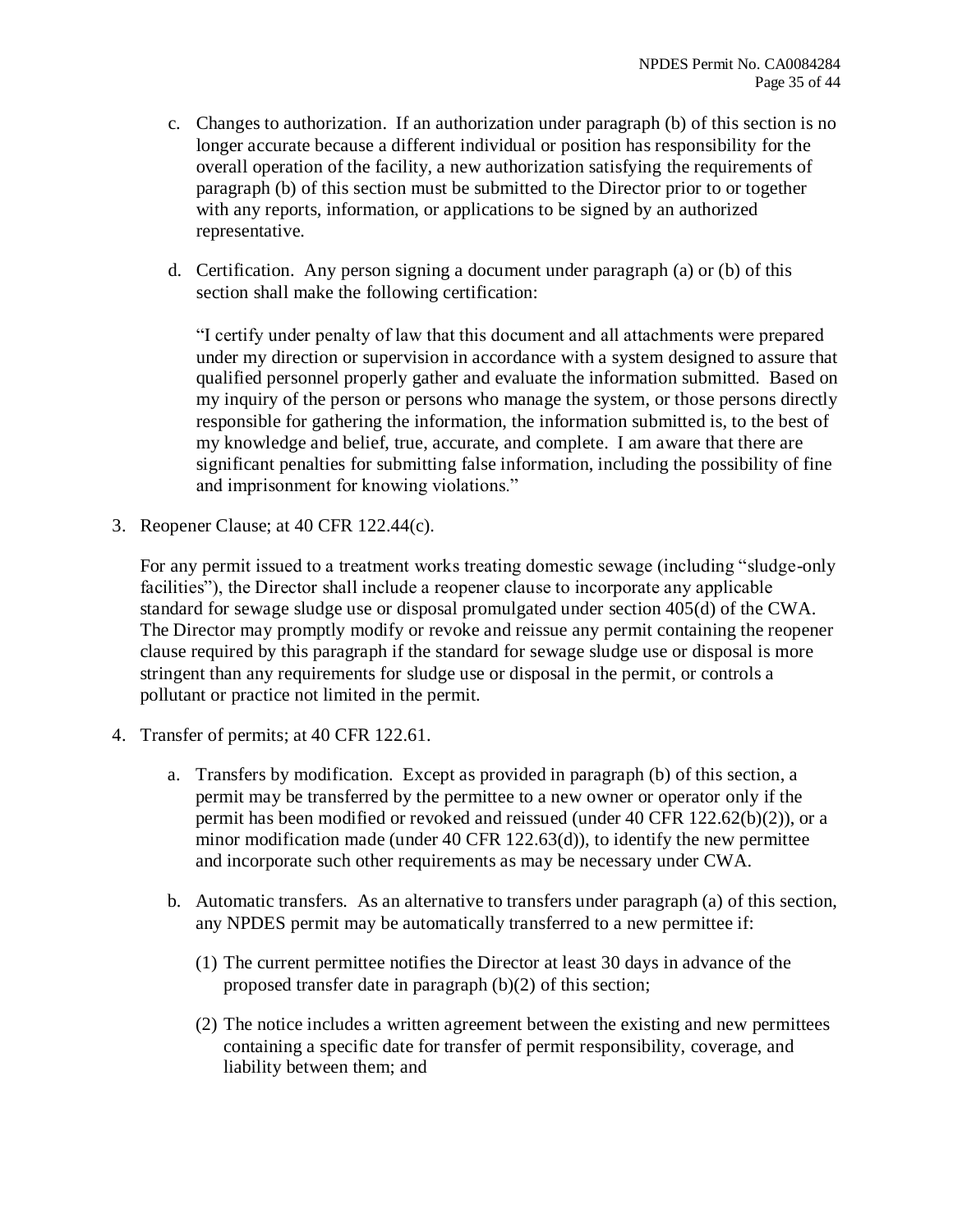- (3) The Director does not notify the existing permittee and the proposed new permittee of his or her intent to modify or revoke and reissue the permit. A modification under this subparagraph may also be a minor modification under 40 CFR 122.63. If this notice is not received, the transfer is effective on the date specified in the agreement mentioned in paragraph (b)(2) of this section.
- 5. Minor modifications of permits; at 40 CFR 122.63.

Upon the consent of the permittee, the Director may modify a permit to make the corrections or allowances for changes in the permitted activity listed in this section, without following the procedures of 40 CFR 124. Any permit modification not processed as a minor modification under this section must be made for cause and with 40 CFR 124 draft permit and public notice as required in 40 CFR 122.62. Minor modifications may only:

- a. Correct typographical errors;
- b. Require more frequent monitoring or reporting by the permittee;
- c. Change an interim compliance date in a schedule of compliance, provided the new date is not more than 120 days after the date specified in the existing permit and does not interfere with attainment of the final compliance date requirement; or
- d. Allow for a change in ownership or operational control of a facility where the Director determines that no other change in the permit is necessary, provided that a written agreement containing a specific date for transfer of permit responsibility, coverage, and liability between the current and new permittees has been submitted to the Director.
- e. (1) Change the construction schedule for a discharger which is a new source. No such change shall affect a discharger's obligation to have all pollution control equipment installed and in operation prior to discharge under 40 CFR 122.29.

(2) Delete a point source outfall when the discharge from that outfall is terminated and does not result in discharge of pollutants from other outfalls except in accordance with permit limits.

- f. [Reserved]
- g. Incorporate conditions of a POTW pretreatment program that has been approved in accordance with the procedures in 40 CFR 403.11 (or a modification thereto that has been approved in accordance with the procedures in 40 CFR 403.18) as enforceable conditions of the POTW's permits.
- 6. Termination of permits; at 40 CFR 122.64.
	- a. The following are causes for terminating a permit during its term, or for denying a permit renewal application: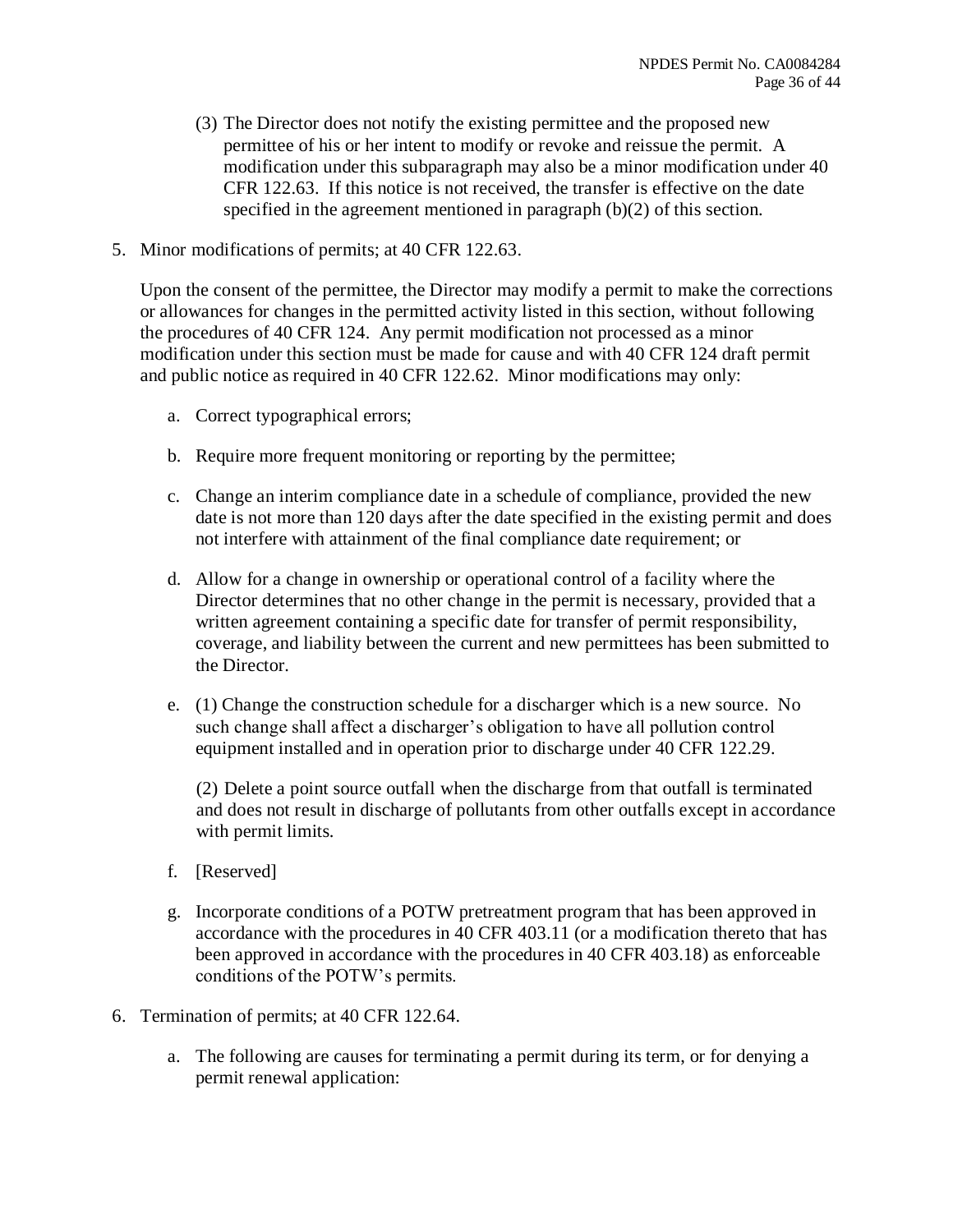- (1) Noncompliance by the permittee with any conditions of the permit;
- (2) The permittee's failure in the application or during the permit issuance process to disclose fully all relevant facts, or the permittee's misrepresentation of any relevant facts at any time;
- (3) A determination that the permitted activity endangers human health or the environment and can only be regulated to acceptable levels by permit modification or termination; or
- (4) A change in any condition that requires either a temporary or permanent reduction or elimination of any discharge or sludge use or disposal practice controlled by the permit (for example, plant closure or termination of discharge by connection to a POTW).
- b. The Director shall follow the applicable procedures in 40 CFR 124 or 40 CFR 122.22, as appropriate (or State procedures equivalent to 40 CFR 124) in terminating any NPDES permit under this section, except that if the entire discharge is permanently terminated by elimination of the flow or by connection to a POTW (but not by land application or disposal into a well), the Director may terminate the permit by notice to the permittee. Termination by notice shall be effective 30 days after notice is sent, unless the permittee objects within that time. If the permittee objects during that period, the Director shall follow 40 CFR 124 or applicable State procedures for termination. Expedited permit termination procedures are not available to permittees that are subject to pending State and/or Federal enforcement actions including citizen suits brought under State or Federal law. If requesting expedited permit termination procedures, a permittee must certify that it is not subject to any pending State or Federal enforcement actions including citizen suits brought under State or Federal law. State-authorized NPDES programs are not required to use part 22 of this chapter's procedures for NPDES permit terminations.
- 7. Availability of Reports; pursuant to CWA section 308

Except for data determined to be confidential under 40 CFR 2, all reports prepared in accordance with the terms of this permit shall be available for public inspection at the offices of the Regional Administrator. As required by the CWA, permit applications, permits, and effluent data shall not be considered confidential.

8. Removed Substances; pursuant to CWA section 301

Solids, sludges, filter backwash, or other pollutants removed in the course of treatment or control of wastewaters shall be disposed of in a manner such as to prevent any pollutant from such materials entering waters of the U.S.

9. Severability; pursuant to CWA section 512

The provisions of this permit are severable, and if any provision of this permit, or the application of any provision of this permit to any circumstance, is held invalid, the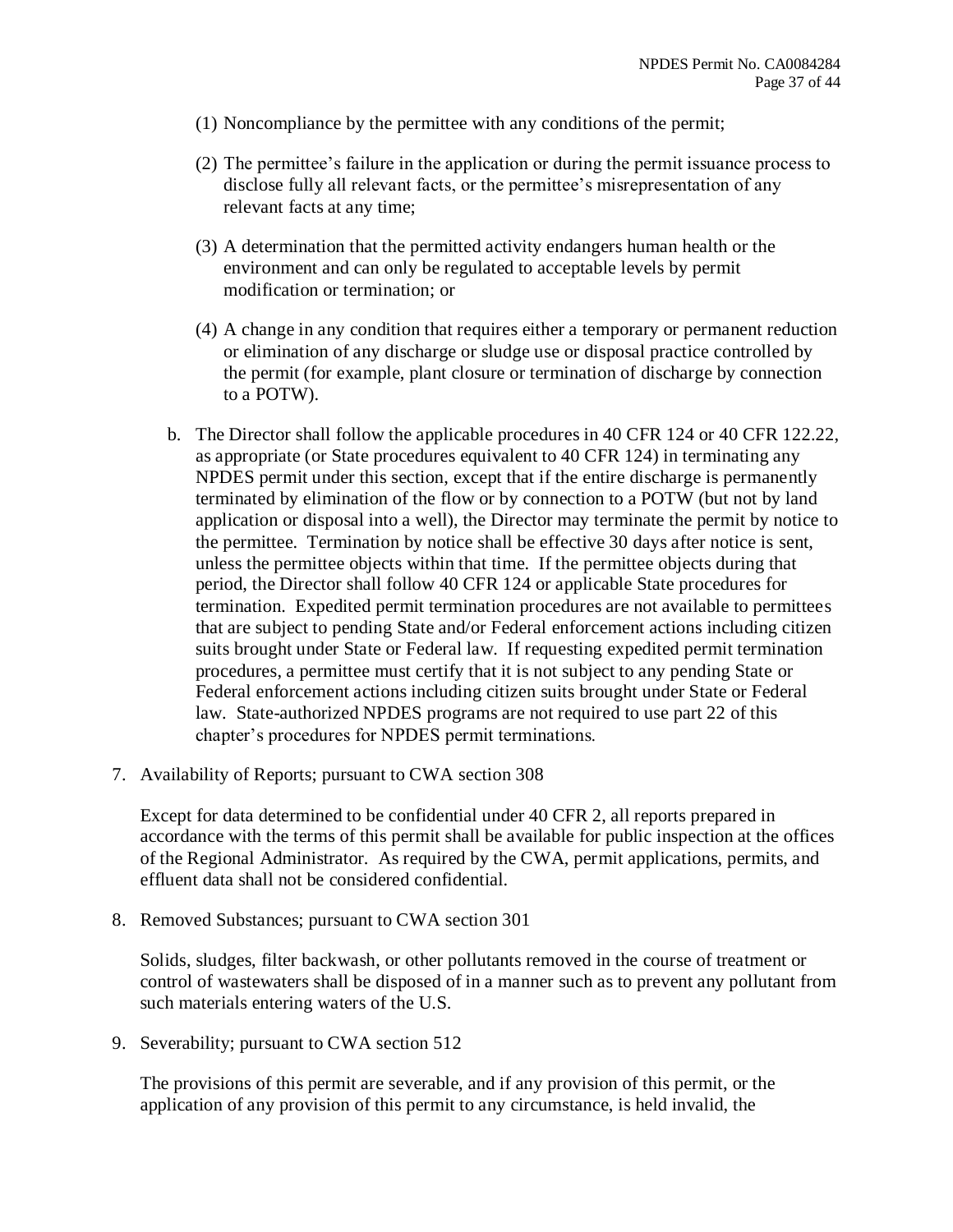application of such provision to other circumstances, and remainder of this permit, shall not be affected thereby.

10. Civil and Criminal Liability; pursuant to CWA section 309

Except as provided in permit conditions on "Bypass" and "Upset", nothing in this permit shall be construed to relieve the permittee from civil or criminal penalties for noncompliance.

11. Oil and Hazardous Substances Liability; pursuant to CWA section 311

Nothing in this permit shall be construed to preclude the institution of any legal action or relieve the permittee from any responsibilities, liabilities, or penalties to which the permittee is or may be subject under Section 311 of the CWA.

12. State, Tribe, or Territory Law; pursuant to CWA section 510

Nothing in this permit shall be construed to preclude the institution of any legal action or relieve the operator from any responsibilities, liabilities, or penalties established pursuant to any applicable State, Tribe, or Territory law or regulation under authorities preserved by CWA section 510.

## **Attachment B: Definitions**

- 1. "Average monthly discharge limitation" means the highest allowable average of "daily discharges" over a calendar month, calculated as the sum of all "daily discharges" measured during a calendar month divided by the number of "daily discharges" measured during that month.
- 2. "Average weekly discharge limitation" means the highest allowable average of "daily discharges" over a calendar week, calculated as the sum of all "daily discharges" measured during a calendar week divided by the number of "daily discharges" measured during that week.
- 3. "Best Management Practices" or "BMPs" are schedules of activities, prohibitions of practices, maintenance procedures, and other physical, structural, and/or managerial practices to prevent or reduce the pollution of waters of the U.S. BMPs include treatment systems, operating procedures, and practices to control: plant site runoff, spillage or leaks, sludge or waste disposal, or drainage from raw material storage. BMPs may further be characterized as operational, source control, erosion and sediment control, and treatment BMPs.
- 4. A "composite" sample means a time-proportioned mixture of not less than eight discrete aliquots obtained at equal time intervals (e.g., 24-hour composite means a minimum of eight samples collected every three hours). The volume of each aliquot shall be directly proportional to the discharge flow rate at the time of sampling, but not less than 100 ml. Sample collection, preservation, and handling shall be performed as described in the most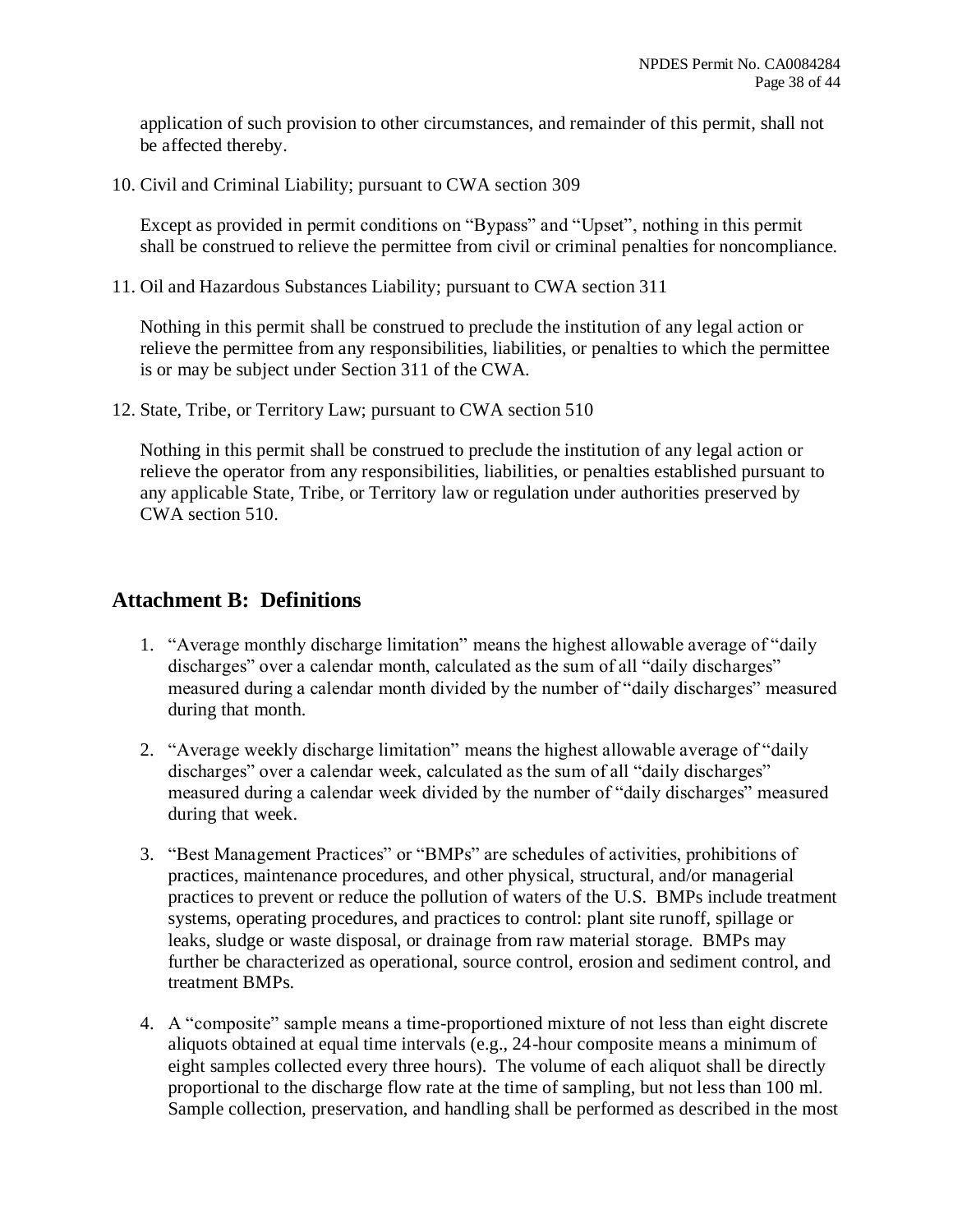recent edition of 40 CFR 136.3, Table II. Where collection, preservation, and handling procedures are not outlined in 40 CFR 136.3, procedures outlined in the 18th edition of Standard Methods for the Examination of Water and Wastewater shall be used.

- 5. A "daily discharge" means the "discharge of a pollutant" measured during a calendar day or any 24-hour period that reasonably represents the calendar day for purposes of sampling. For pollutants with limitations expressed in units of mass, the "daily discharge" is calculated as the total mass of the pollutant discharged over the day. For pollutants with limitations expressed in other units of measurement, the "daily discharge" is calculated as the average measurement of the pollutant over the day.
- 6. A "daily maximum allowable effluent limitation" means the highest allowable "daily discharge."
- 7. A "DMR" is a "Discharge Monitoring Report" that is an EPA uniform national form, including any subsequent additions, revisions, or modifications for reporting of selfmonitoring results by the permittee.
- 8. A "grab" sample is a single sample collected at a particular time and place that represents the composition of the discharge only at that time and place. Sample collection, preservation, and handling shall be performed as described in the most recent edition of 40 CFR 136.3, Table II. Where collection, preservation, and handling procedures are not outlined in 40 CFR 136.3, procedures outlined in the 18th edition of Standard Methods for the Examination of Water and Wastewater shall be used.
- 9. The "method detection limit" or "MDL" is the minimum concentration of an analyte that can be detected with 99% confidence that the analyte concentration is greater than zero, as defined by a specific laboratory method in 40 CFR 136. The procedure for determination of a laboratory MDL is in 40 CFR 136, Appendix B.
- 10. The "minimum level" or "ML" is the concentration at which the entire analytical system must give a recognizable signal and acceptable calibration point. The ML is the concentration in a sample that is equivalent to the concentration of the lowest calibration standard analyzed in a specific analytical procedure, assuming that all the methodspecific sample weights, volumes, and processing steps have been followed (as defined in EPA's draft National Guidance for the Permitting, Monitoring, and Enforcement of Water Quality-Based Effluent Limitations Set Below Analytical Detection/Quantitative Levels, March 22, 1994). If a published method-specific ML is not available, then an interim ML shall be calculated. The interim ML is equal to 3.18 times the published method-specific MDL rounded to the nearest multiple of 1, 2, 5, 10, 20, 50, etc. (When neither an ML nor MDL are available under 40 CFR 136, an interim ML should be calculated by multiplying the best estimate of detection by a factor of 3.18; when a range of detection is given, the lower end value of the range of detection should be used to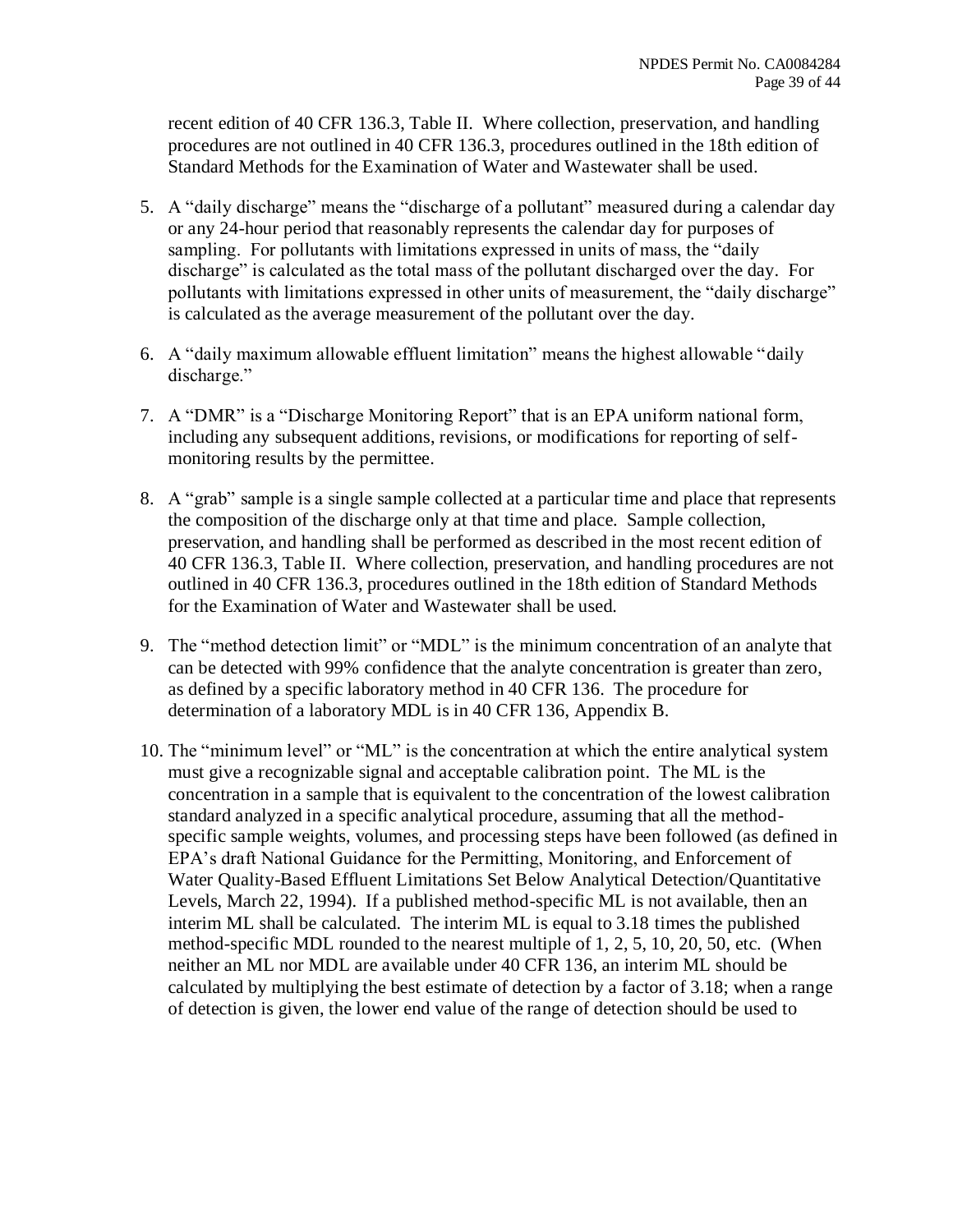calculate the ML.) At this point in the calculation, a different procedure is used for metals, than non-metals:

- a. For metals, due to laboratory calibration practices, calculated MLs may be rounded to the nearest whole number.
- b. For non-metals, because analytical instruments are generally calibrated using the ML as the lowest calibration standard, the calculated ML is then rounded to the nearest multiple of (1, 2, or 5) x 10n, where n is zero or an integer. (For example, if an MDL is 2.5  $\mu$ g/l, then the calculated ML is: 2.5  $\mu$ g/l x 3.18 = 7.95  $\mu$ g/l. The multiple of (1, 2, or 5) x 10n nearest to 7.95 is 1 x 101 = 10  $\mu$ g/l, so the calculated ML, rounded to the nearest whole number, is  $10 \mu g/l$ .)
- 11. A "NODI(B)" means that the concentration of the pollutant in a sample is not detected. NODI(B) is reported when a sample result is less than the laboratory's MDL.
- 12. A "NODI(Q)" means that the concentration of the pollutant in a sample is detected but not quantified. NODI(Q) is reported when a sample result is greater than or equal to the laboratory's MDL, but less than the ML.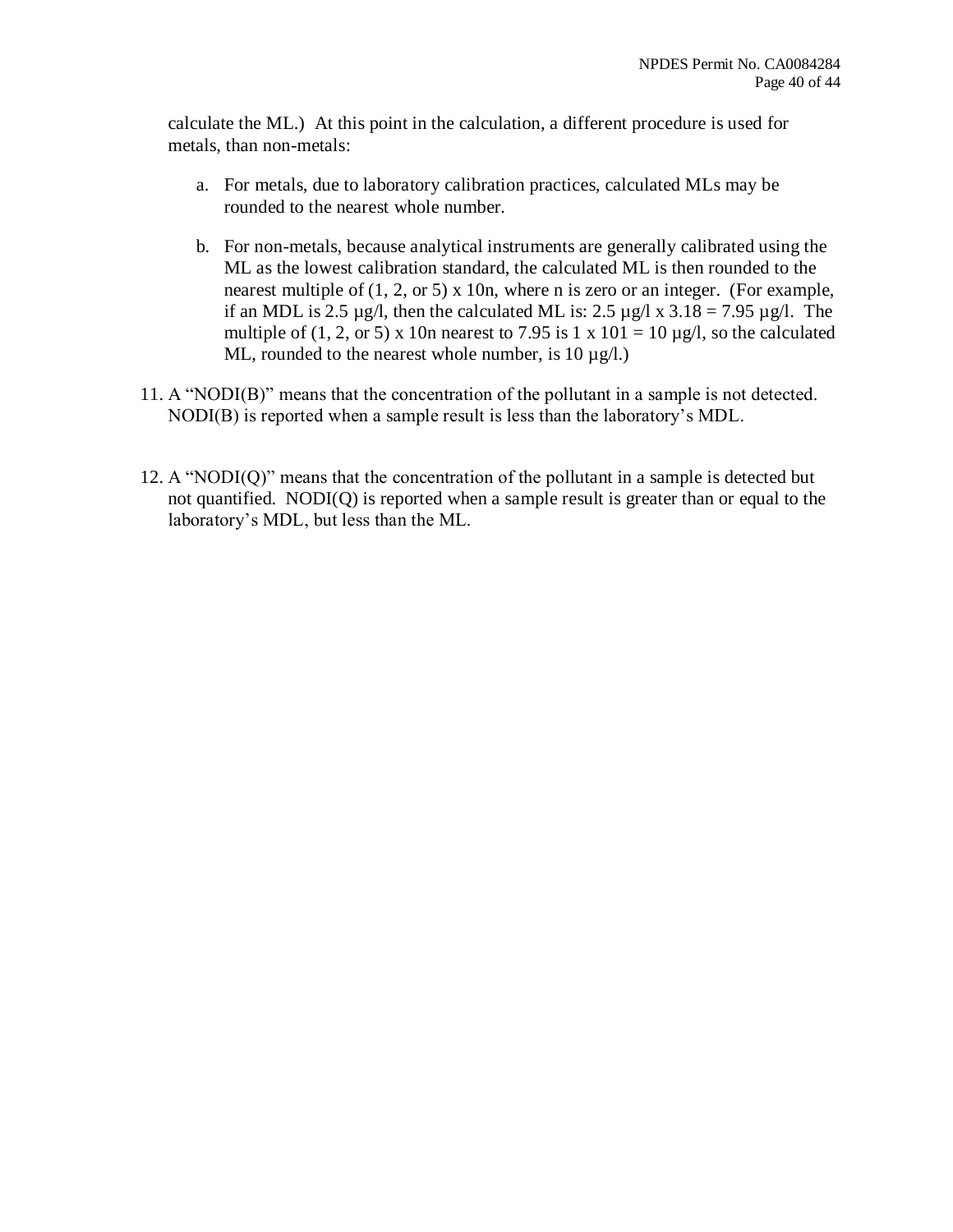# **Attachment C: Location Map**



Facility Diagram, Overview Hollywood Casino Waste Water Treatment Plant Required Map for Form 1, Section XI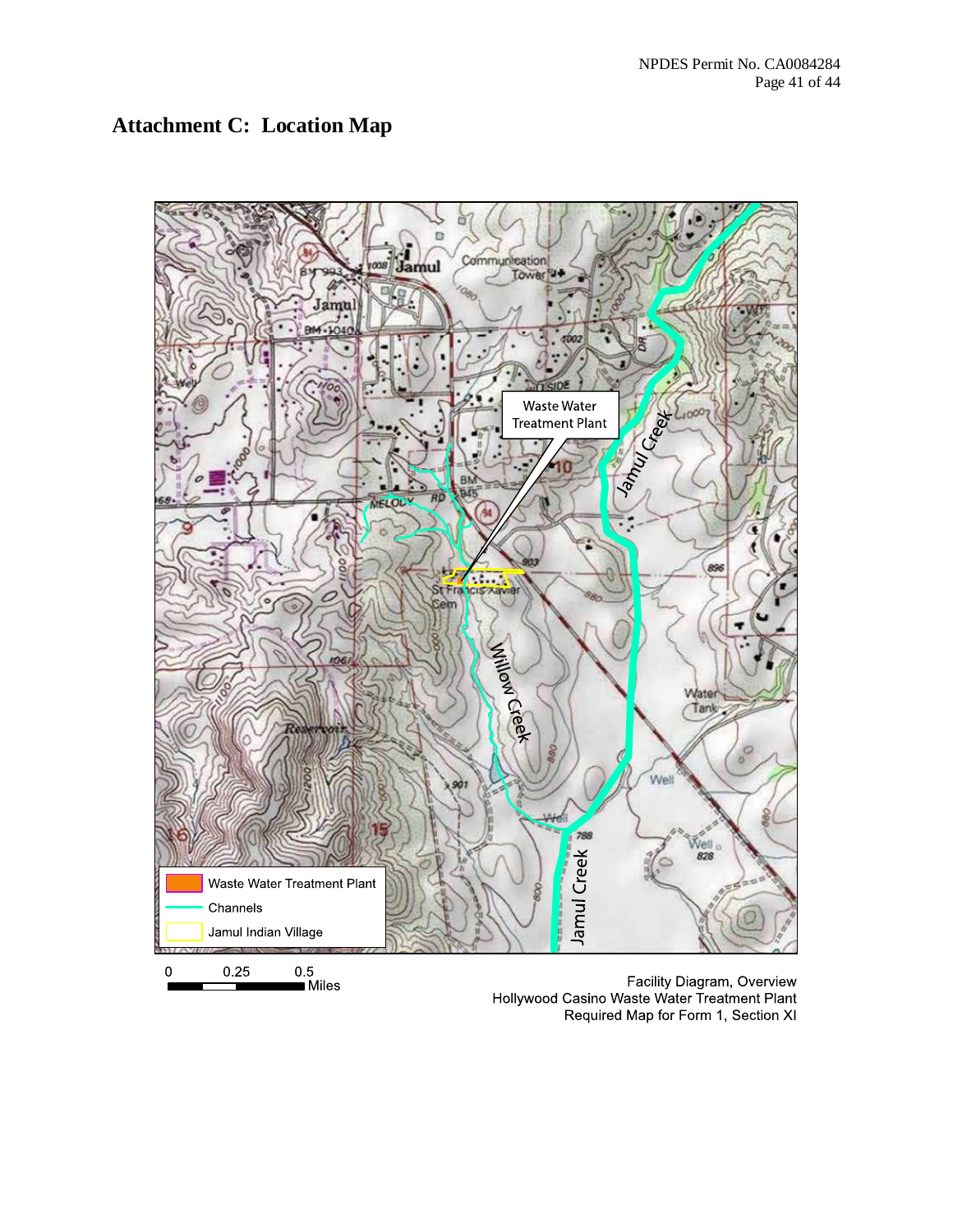

# **Attachment D: Wastewater Flow Schematic**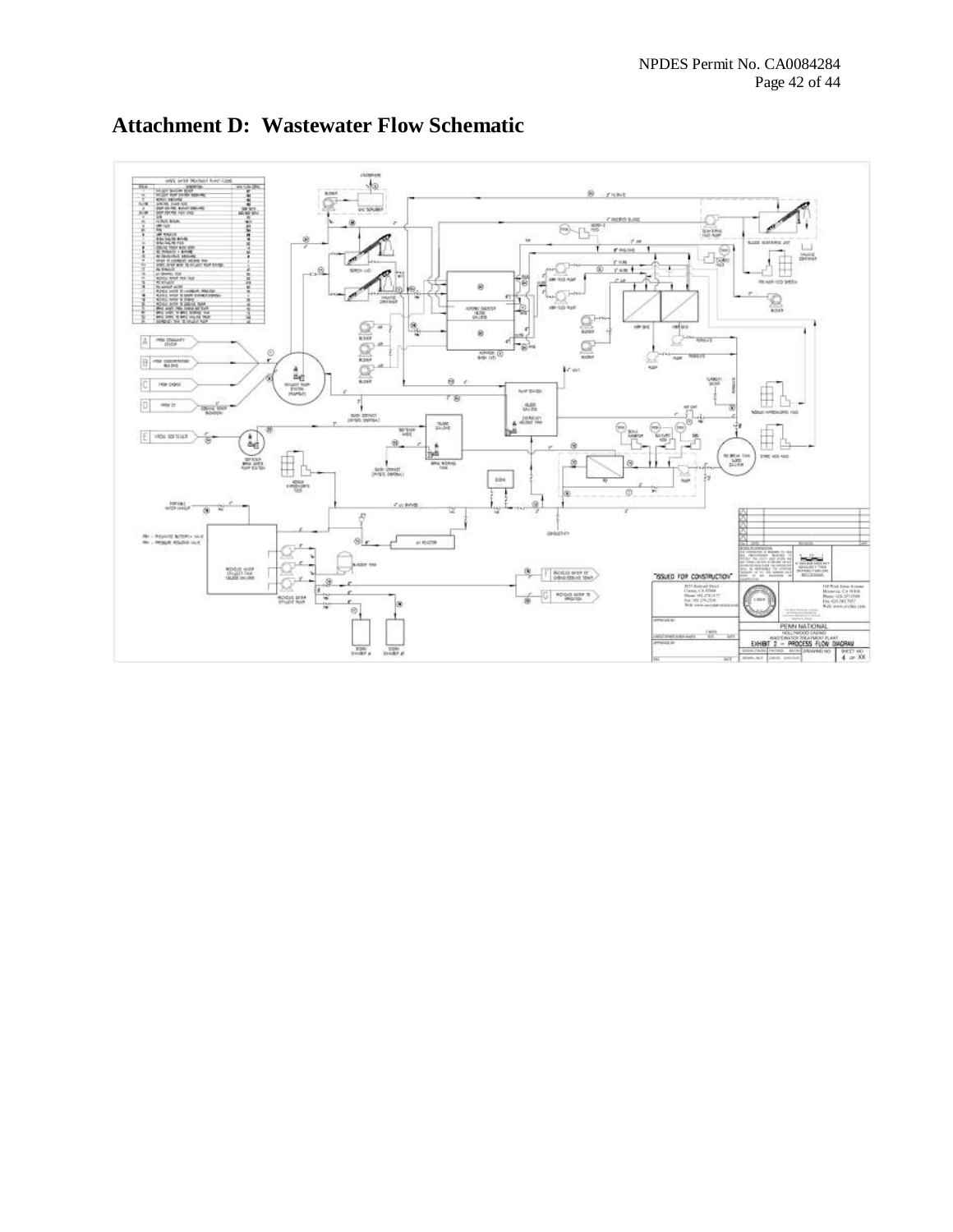# **Attachment E: Ammonia Data Log**

| $\mathbf{A}$      | $\overline{\mathbf{B}}$                             | $\overline{C}$        | $\bf{E}$                                                                                                        | $\mathbf{F}$                                         |
|-------------------|-----------------------------------------------------|-----------------------|-----------------------------------------------------------------------------------------------------------------|------------------------------------------------------|
| Date of<br>Sample | Ammonia<br>Concentration<br>In Effluent<br>(mg/L N) | Effluent<br>pH (S.U.) | Ammonia Standard<br>Determined from Ammonia<br>Chronic Criteria Tables or<br>Formula<br>(attached on next page) | Ammonia<br>Toxicity<br>(Column B<br>$/$ Column E $)$ |
|                   |                                                     |                       |                                                                                                                 |                                                      |
|                   |                                                     |                       |                                                                                                                 |                                                      |
|                   |                                                     |                       |                                                                                                                 |                                                      |
|                   |                                                     |                       |                                                                                                                 |                                                      |
|                   |                                                     |                       |                                                                                                                 |                                                      |
|                   |                                                     |                       |                                                                                                                 |                                                      |
|                   |                                                     |                       |                                                                                                                 |                                                      |
|                   |                                                     |                       |                                                                                                                 |                                                      |
|                   |                                                     |                       |                                                                                                                 |                                                      |
|                   |                                                     |                       |                                                                                                                 |                                                      |
|                   |                                                     |                       |                                                                                                                 |                                                      |
|                   |                                                     |                       |                                                                                                                 |                                                      |
|                   |                                                     |                       |                                                                                                                 |                                                      |
|                   |                                                     |                       |                                                                                                                 |                                                      |
|                   |                                                     |                       |                                                                                                                 |                                                      |
|                   |                                                     |                       |                                                                                                                 |                                                      |
|                   |                                                     |                       |                                                                                                                 |                                                      |
|                   |                                                     |                       |                                                                                                                 |                                                      |
|                   |                                                     |                       |                                                                                                                 |                                                      |

Please copy and complete for each quarter of each year for the permit term. Permittee may sample more frequently and record any additional results. Attach any additional pages as necessary.